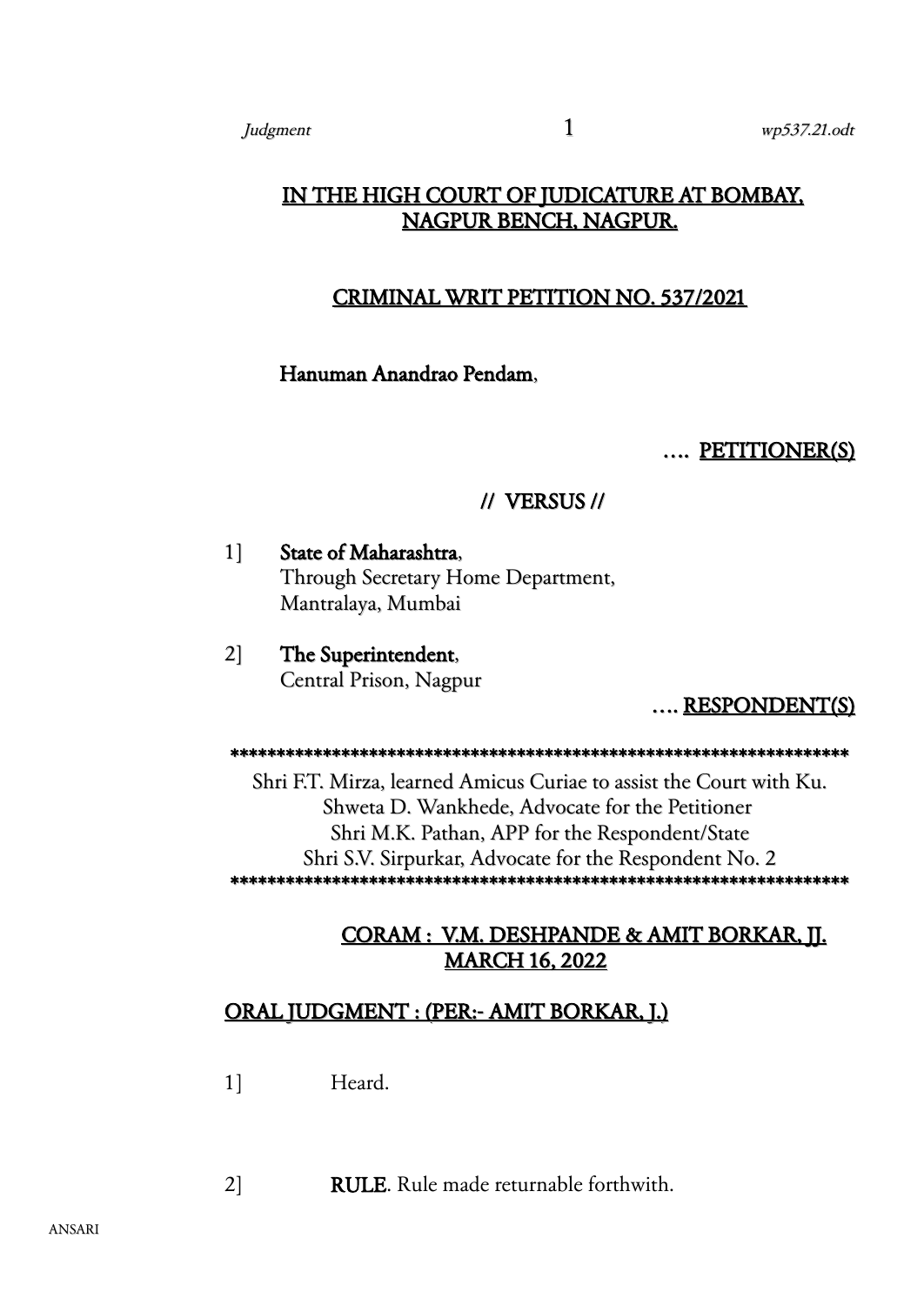3] This is a suo motu contempt initiated in exercise of the power under Article 215 of the Constitution of India against a Contemnor Shri Anupkumar M. Kumre, Superintendent of Central Prison, Nagpur, mainly on the grounds that the Contemnor selectively chose to apply the binding precedent of this Court as regards the release of prisoners in Central Prison, Nagpur on emergency parole in wilful disobedience of the judgment of this Court in the case of **Milind Ashok** Patil and Ors vs State of Maharashtra, in Criminal Writ Petition-ASDB-LD-VC No.65/2020 thereby refusing to release 35 prisoners on emergency parole though eligible and granting emergency parole to 6 prisoners though ineligible. Furthermore, in addition to the aforesaid grounds, notice was issued for making misleading statements made in the affidavit filed before this Court, though cautioned twice earlier by two

Co-ordinate Benches of this Court.

4] The facts which necessitated initiation of sou-motu contempt proceedings, which are relevant for adjudication of the present proceedings briefly are as under:-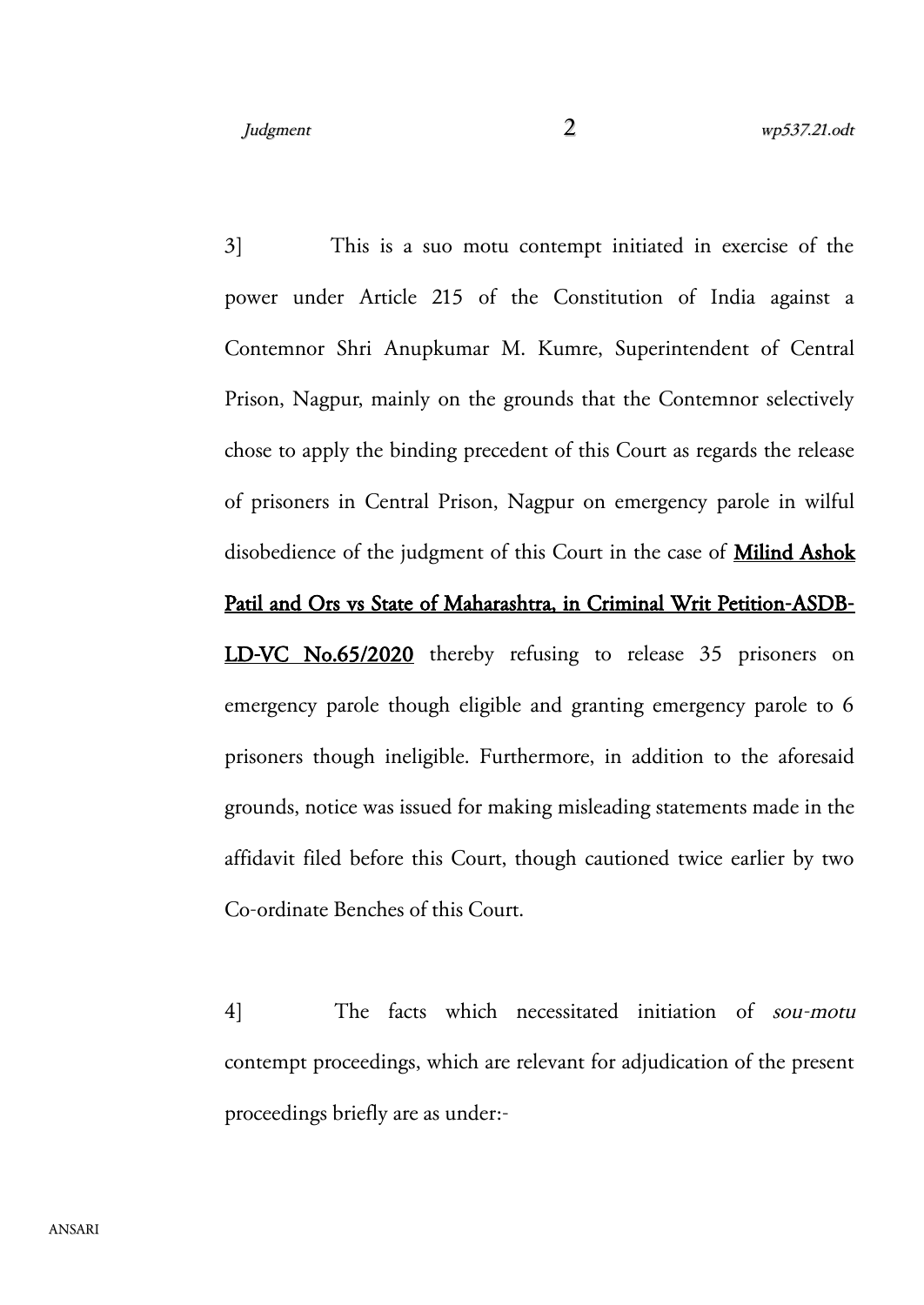The State of Maharashtra on 08/05/2020 introduced Rule 19(1)(c) in the Maharashtra Prisons (Bombay Furlough and Parole) (Amendment) Rules, 2020 (for short "the said Rules") providing for the grant of emergency parole in view of the emergent Corona pandemic. One of the prisoners, namely Hanuman Anandrao Pendam, filed this Writ Petition seeking directions against the Contemnor for his release on emergency parole. In pursuance of the notice, the Contemnor filed a reply stating that the Petitioner did not surrender on his own and was required to be arrested.

5] On 03/08/2021, this Court issued notice to the Contemnor and others, pursuance of which the Contemnor filed affidavit-in-reply on 11/08/2021 justifying the rejection of the emergency parole leave of the Petitioner stating that he was absconding for 14 days after expiry of the period of furlough leave of 21 days. However, curiously, the Contemnor filed another affidavit dated 14/09/2021, taking a U-turn and stating that the Petitioner had reported on time on 16/02/2021. However, the Petitioner was directed to go to the Government Hospital for undergoing a Covid test.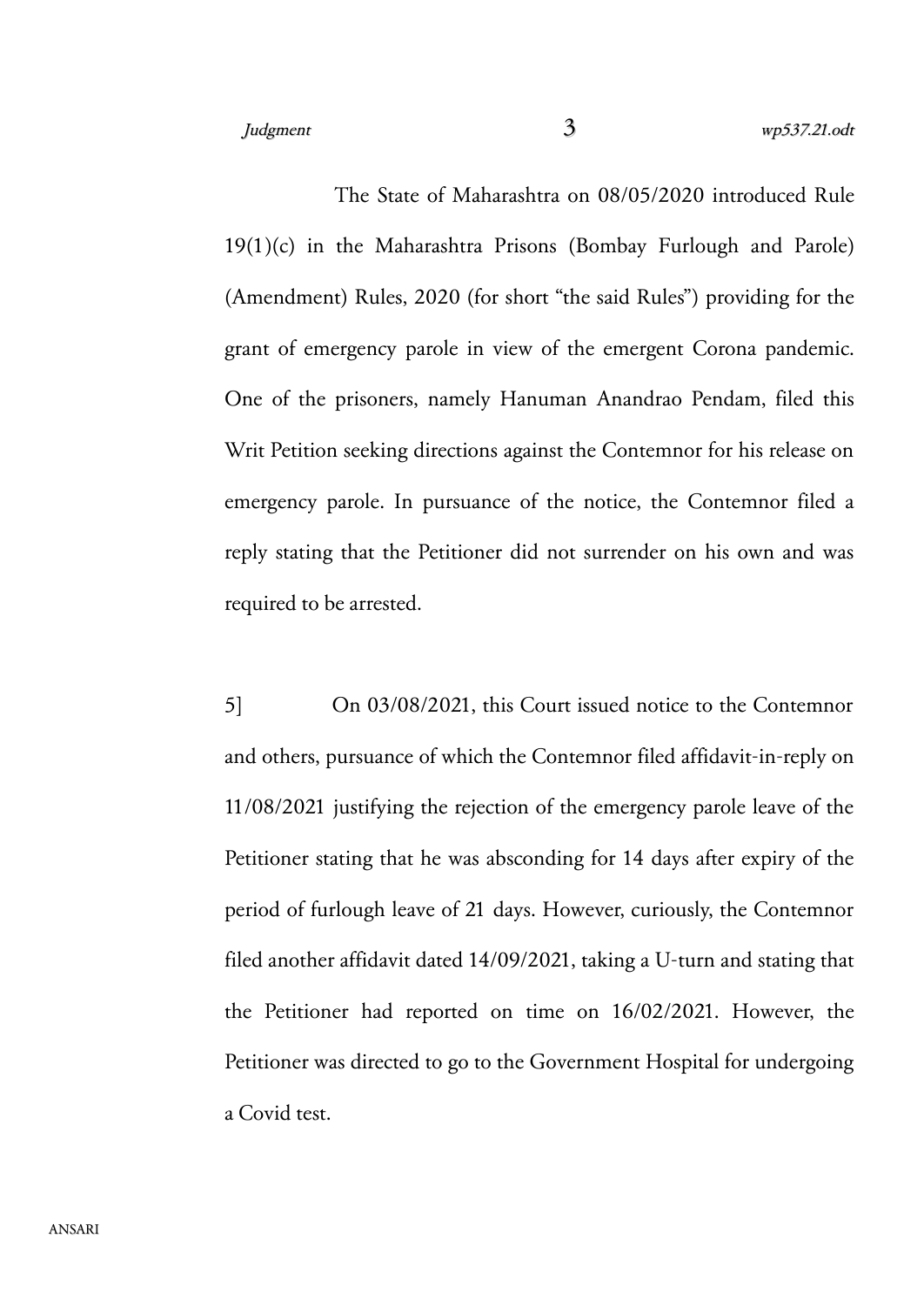6] On 27/09/2021, when this Court was about to dismiss the present Petition, the Advocate for Petitioner submitted that the Contemnor had released similar prisoners on parole though they were ineligible, but she was not having copies of such orders. She placed on record one such copy of the order. We, therefore, appointed Mr. F.T. Mirza as Amicus Curiae to assist the Court, as the Advocate appearing for Petitioner is a new entrant in the Bar. We also directed the Contemnor to file his personal affidavit giving all the details in respect of the orders passed after the policy of emergency Corona parole was introduced in a tabular form giving the details of prisoners/convicts who were released on emergency parole though surrendered late on their own as well as those brought in jail be using Police machinery and entire data in respect of the cases where he had released prisoners and rejected emergency parole under the Rules.

7] In pursuance of the said order, the Contemnor filed his affidavit dated 28/09/2021, wherein he stated that 90 prisoners were denied emergency parole as they were found ineligible as per the Rules. The Contemnor, along with the said affidavit, filed five lists which are as under:-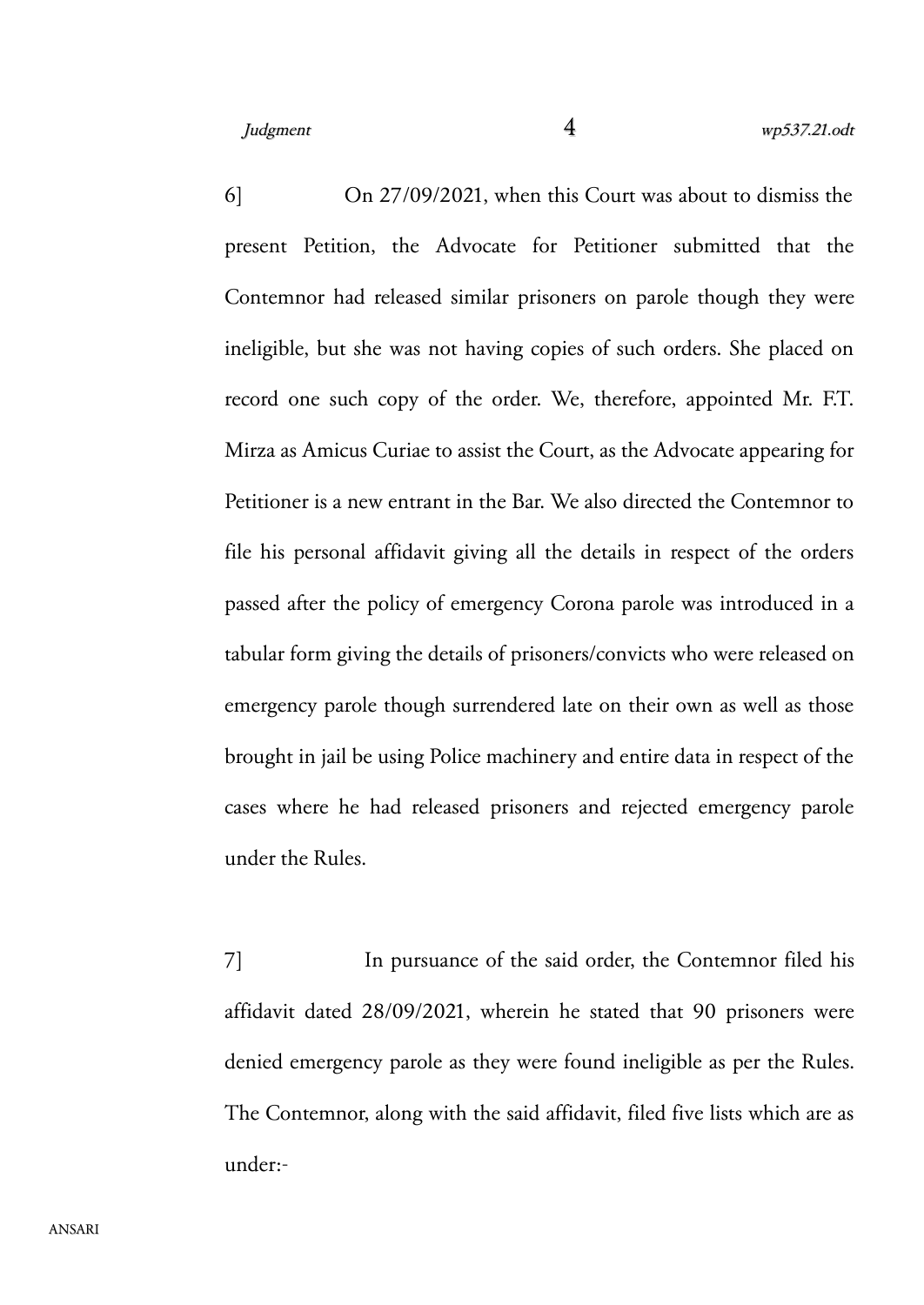- (i) List of 292 prisoners who were granted parole;
- (ii) List of six prisoners who reported late;
- (iii) List of six prisoners who surrendered on their own and were released on parole;
- (iv) List of 63 prisoners released on parole; and
- (v) List of 90 prisoners who were refused parole.

8] At this stage, it needs to be noted that Prisoner Suresh Bhoyer's name is mentioned in the two lists. One list shows that he reported late by seven days and another list shows that he reported on time.

9] On 30/09/2021 learned Amicus Curiae invited the attention of this Court to various judgments (unreported) of the Co-ordinate Bench of this Court and in particular the order passed in Criminal Writ Petition No. 1069/2020 wherein the Co-ordinate Bench of this Court noted the manner in which the Prison Authorities flout the orders of this Court. Therefore, we directed the Respondent No. 2 to give details of the following facts on oath.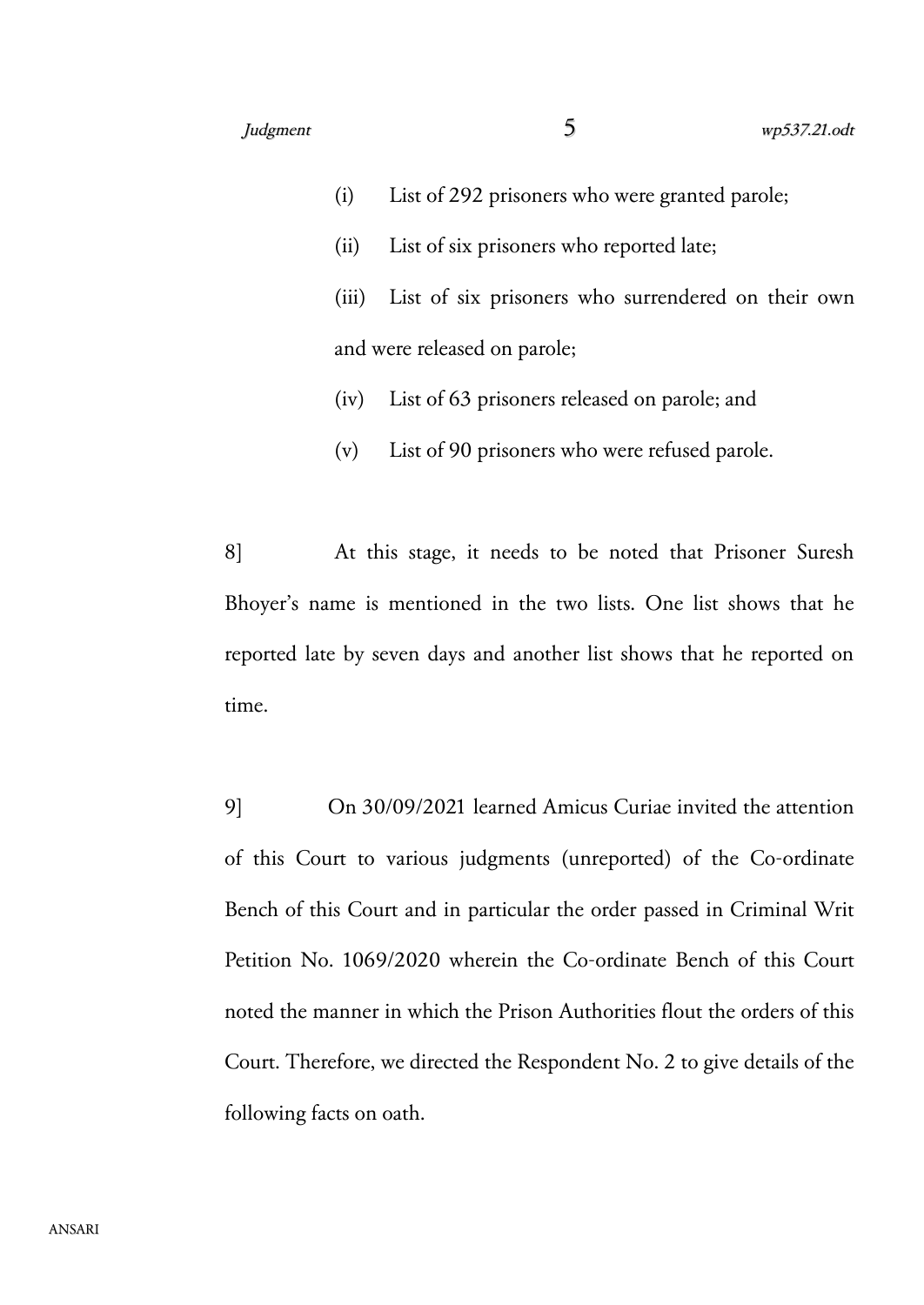"i. The names of prisoners who were released on emergency parole under Rules though they were not released earlier twice;

ii. The names of prisoners who were denied emergency parole under Rules on the ground that they are residents of other States;

iii. The names of prisoners who were granted emergency parole though residents of other states.

iv. The names of prisoners who were released on emergency parole and after the expiry of the period of 45 days, their parole leave was not automatically extended;

v. The names of prisoners who were released on emergency parole under Rules and after the expiry of 45 days period their parole leave was automatically extended;

vi. The number of applications that were pending for more than one month where the prisoners had sought their release on emergency parole;"

10] This Court, after comparing the anomalies in the affidavit, by the order dated 04/10/2021, directed the Contemnor to file an affidavit as to why different treatment is given to different prisoners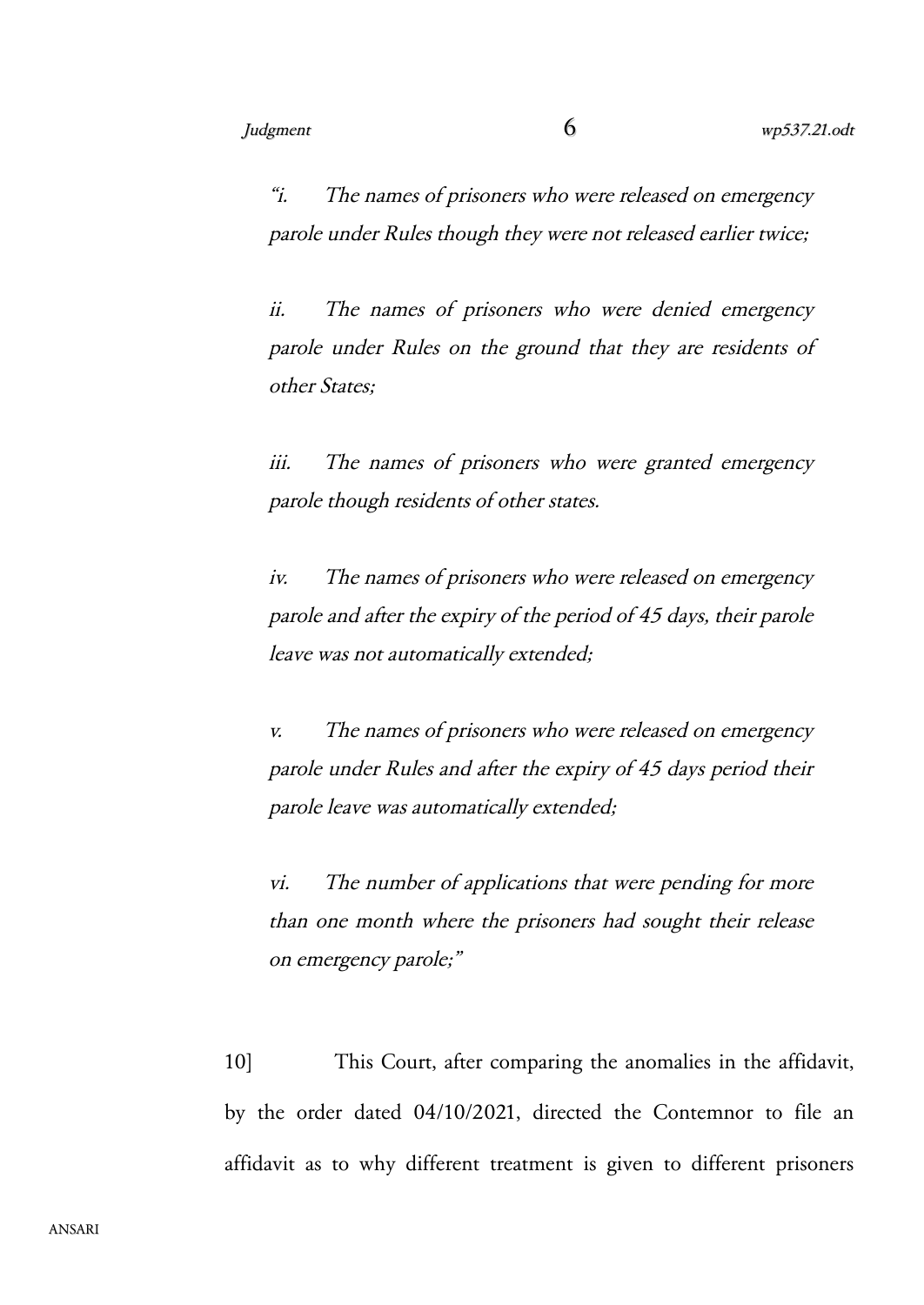though they were similarly situated. For the sake of clarity, Paragraphs 1 and 3 of the order dated 04/10/2021 are reproduced herein under:-

"1. In pursuance of order dated 30/09/2021, the respondent No.2 has filed his affidavit dated 01/10/2021 giving list of prisoners, as directed in the said order. Annexure – I of the said affidavit give list of the prisoners, who were released under Rule 19(1)(c) of the Prison Rules, 1959, though they were not released earlier twice. It needs to be noted that in an affidavit dated 20/09/2021, the respondent No.2 by way of Annexure R-7 has given a list of the prisoners whose parole leave had been rejected under Rule 19(1)(c) of the Prison Rules, 1959 for the reason that they were not released earlier on two occasions. The comparison between the affidavits on the face of it shows that the respondent No.2 has released many prisoners but on the same ground has refused parole leave to others during the same period. It is therefore, necessary for the respondent No.2 to explain, prima facie, arbitrary exercise of power.

2. .....

3. The respondent No.2 shall file his detailed affidavit which shall include explanation / reasons as to why different treatment is given to different prisoners though all were similarly situated. The respondent No.2 shall explain in detail his explanation in relation to any other matter which he things relevant for adjudication of the present petition."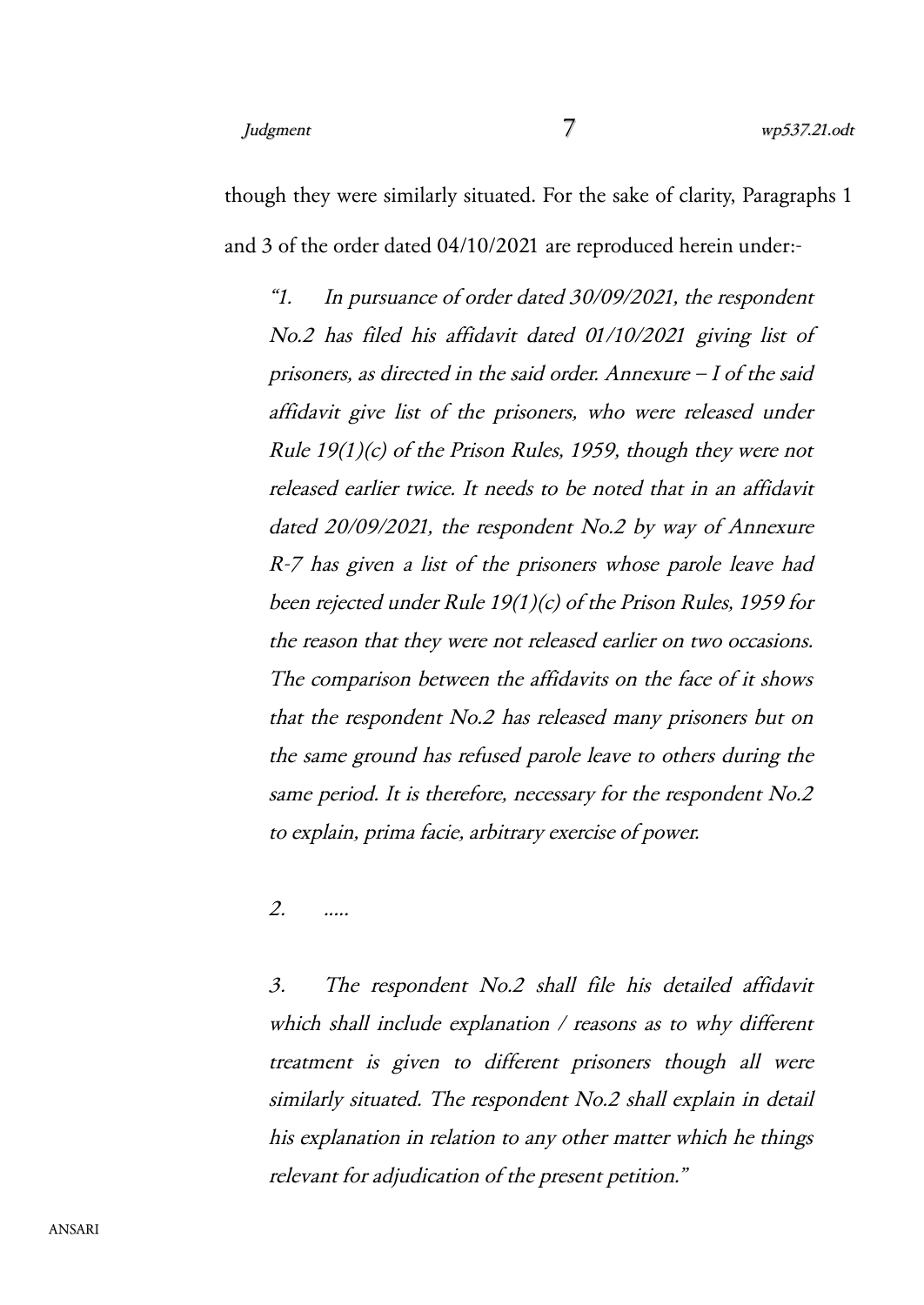11] In compliance with the order dated 04/10/2021, the Contemnor filed another affidavit on 06/10/2021 justifying his stand. In Paragraph 5 of the said affidavit, the Contemnor has stated on oath that he had carefully gone through the lists prepared by his office. Further, in Paragraph 1 of the said affidavit, he stated that he had carefully gone through the orders passed by this Court dated 30/09/2021 and 04/10/2021. He had also verified the position available on record in his office.

12] Not being satisfied by the explanation offered by the Contemnor, this Court, on 08/10/2021, issued a notice of suo motu contempt under Rule 9(1) of the Contempt of the Courts (Bombay High Court) Rules, 1994 to Shri Anupkumar M. Kumre. This Court, in the order dated 08/10/2021, gave the detailed reasons as to why prima-facie action for Contempt of Court needs to be taken against the Contemnor. The Co-ordinate Bench of this Court had warned the Contemnor from giving false information or misleading the Court while filing his affidavit. For the sake of convenience, Paragraphs 7 & 8 of the order dated 08/10/2021 read as under:-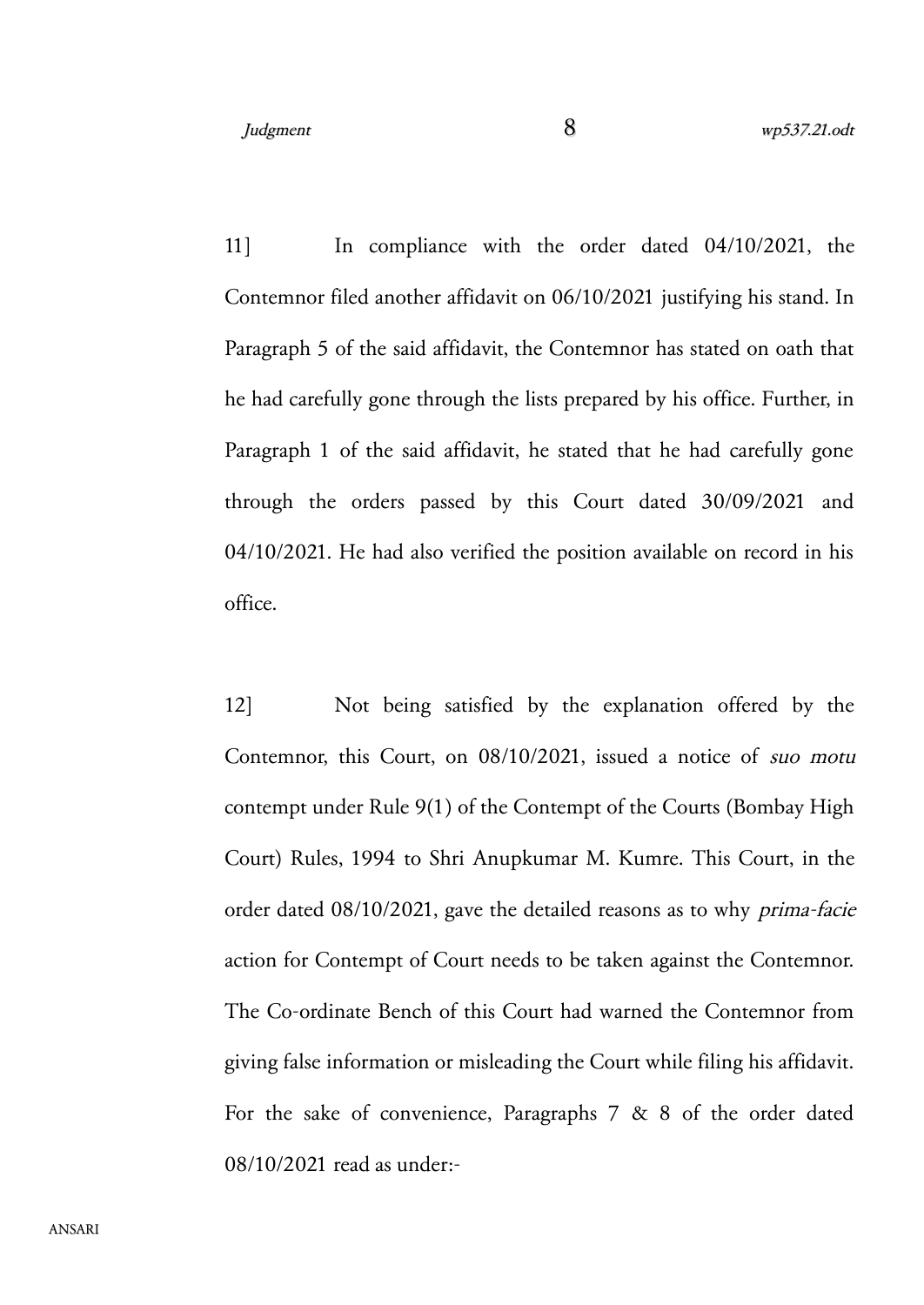"7. The first instance of the indicator of the arbitrariness of respondent no.2 was noted by this Court in Criminal Writ Petition No. 524/2020 in order dated 25th November 2020. (Coram: Sunil B. Shukre and Avinash G. Gharote JJ.) wherein this Court in Para no.11 has observed thus :

"The respondent no. 2 is requested to be cautious in performing of his duty and refrain from any attempt from giving false information to the Court or misleading the Court while filing his reply on affidavit in future."

8. The second instance is the order passed by this Court in Civil Application No. 188/2021 in Contempt Petition No.56/2021 wherein this Court by order dated 26th February, 2021 (Croam: Z.A. Haq and Amit B Borkar, JJ.) by taking <sup>a</sup> suo moto cognisance of refusal on the part of respondent no.2 to release of <sup>a</sup> prisoner on bail in spite of specific order passed by the Court. The Court observed in para no.7 that the tenor of the respondent's explanation shows that he had utterly brushed aside the directions given by the Court to release the accused therein who has overlooked the issue of personal liberty of the accused. Then Court observed that respondent no.2 could not sit in appeal over the directions given by the competent Court. If such action is tolerated, there will not be any meaning to the principle of the rule of law which is the foundation of an institution functioning in a democratic set up. That time, Court noted in earlier order referred to hereinabove and observed that the second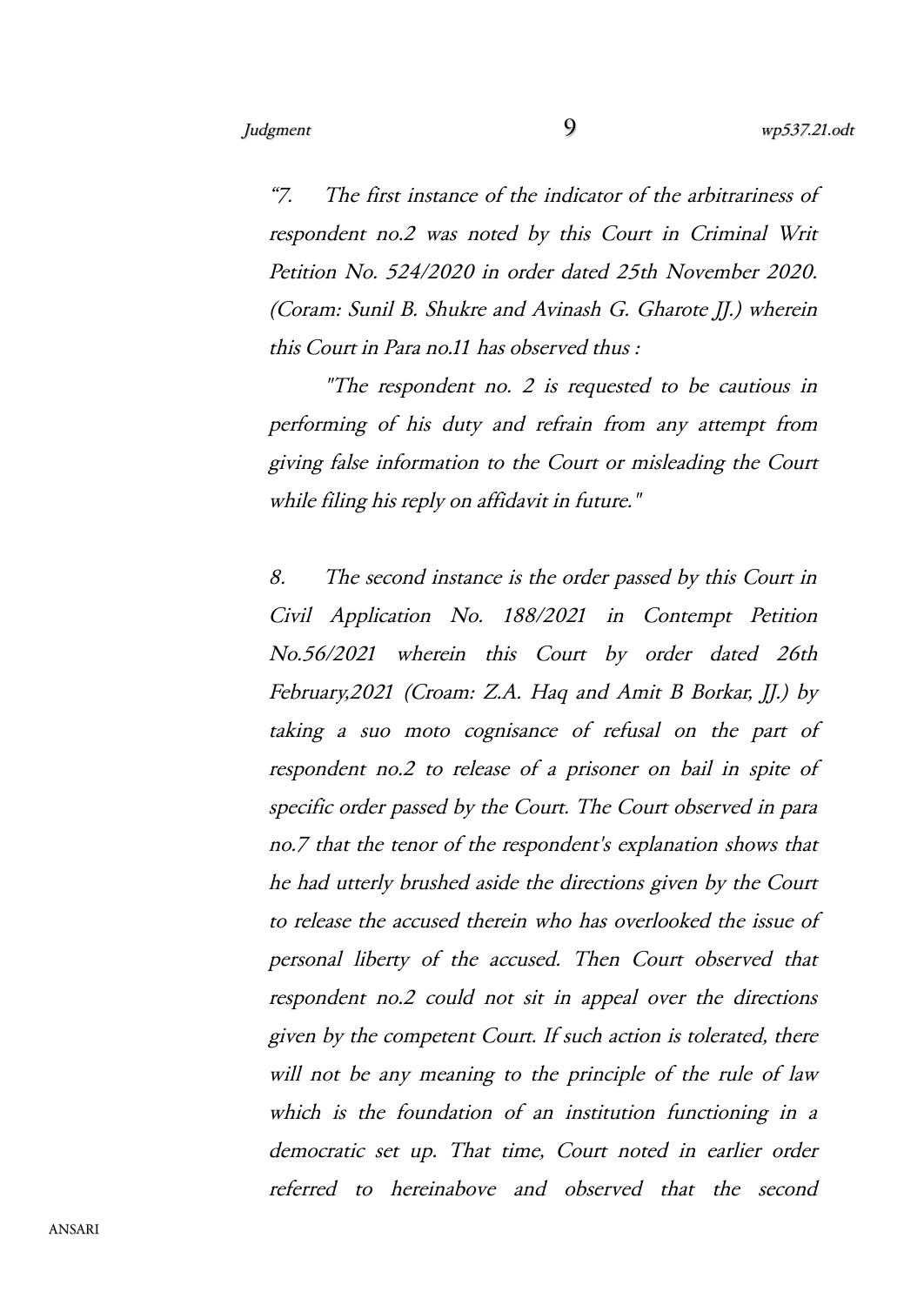respondent had repeated the mistake within <sup>a</sup> span of ten weeks. Though Court accepted the unconditional apology tendered by the respondent Court was of the view that the entry about the said order should be taken in the service book of respondent no.2, so that officer of such high rank does not commit such a blunder.

Accordingly, we are informed that an entry in the service book of the respondent no.2 was taken, and this Court was communicated with the said fact by way of an affidavit."

13] During the pendency of the present proceedings, it has been informed on behalf of the Contemnor that insofar as the entry which was made in the service record of the Contemnor, is directed to be removed as per the order passed by the Hon'ble Supreme Court on 17/01/2022 in Criminal Appeal No. 1688/2021.

14] Since this Court was prima-facie satisfied that the Contemnor did not follow the judgment of this Court in the case of Milind Ashok Patil in its letter and spirit, and the third instance on the part of the Contemnor to mislead the Court by making contradictory and misleading statements, this Court issued notice for initiation of contempt proceedings against the Contemnor to give him the opportunity of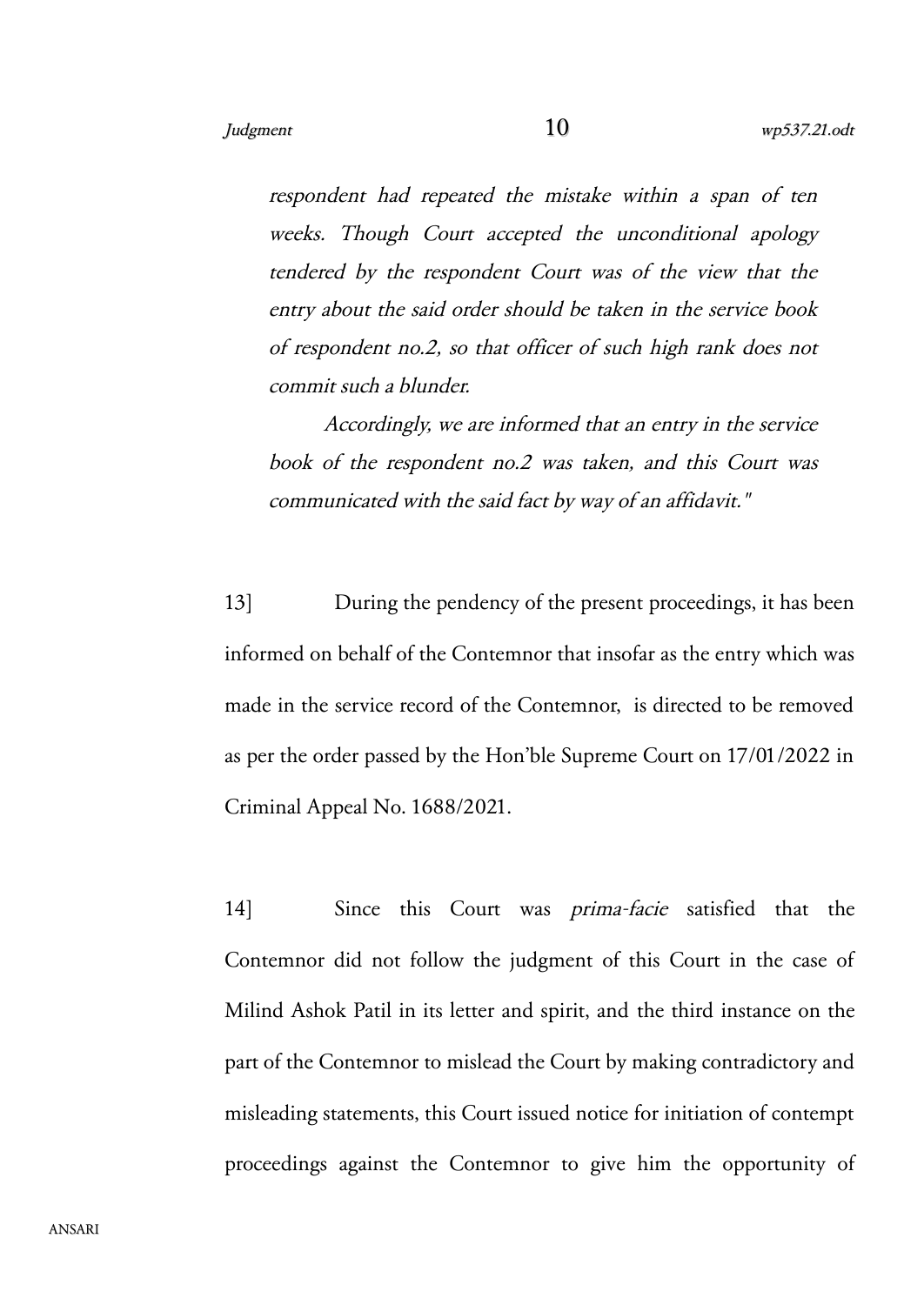hearing and to comply with the breach of principles of natural justice. To make the Contemnor aware of the charge he had to face in contempt proceedings, this Court, in the order dated 08/10/2021, while issuing notice, prima-facie, observed in Paragraphs 12, 13 & 14 as under:-

"12. On close scrutiny of the various affidavits filed by respondent no.2, we noticed some glaring contradictions, which gives this Court an impression that respondent no.2 has arbitrarily exercised his power based on extraneous consideration. Page 75 to the petition is Annexure-5, which lists prisoners released on emergency parole though they surrendered late on an earlier occasion when they were released on parole. Sr. No.4 in the said list is Shri Suresh Somaji Bhoyar, who is stated to be the prisoner who has surrendered late on 15.09.2020,i.e. late by seven days. However, on Page 78, which is the list annexed by respondent no.2 himself (Annexure 6), Sr. no.53 contains the name of Shri Suresh Bhoyar, and in the last column, it is stated that Shri S.S.Bhoyar has surrendered within time. This shows an attempt of the respondent no.2 to mislead this Court by stating incorrect facts on record on oath. Considering the previous conduct as noted by this Court on earlier two occasions, it is necessary that this Court take a strict view of the contradictory statement of facts, which has <sup>a</sup> material bearing on the issue involved.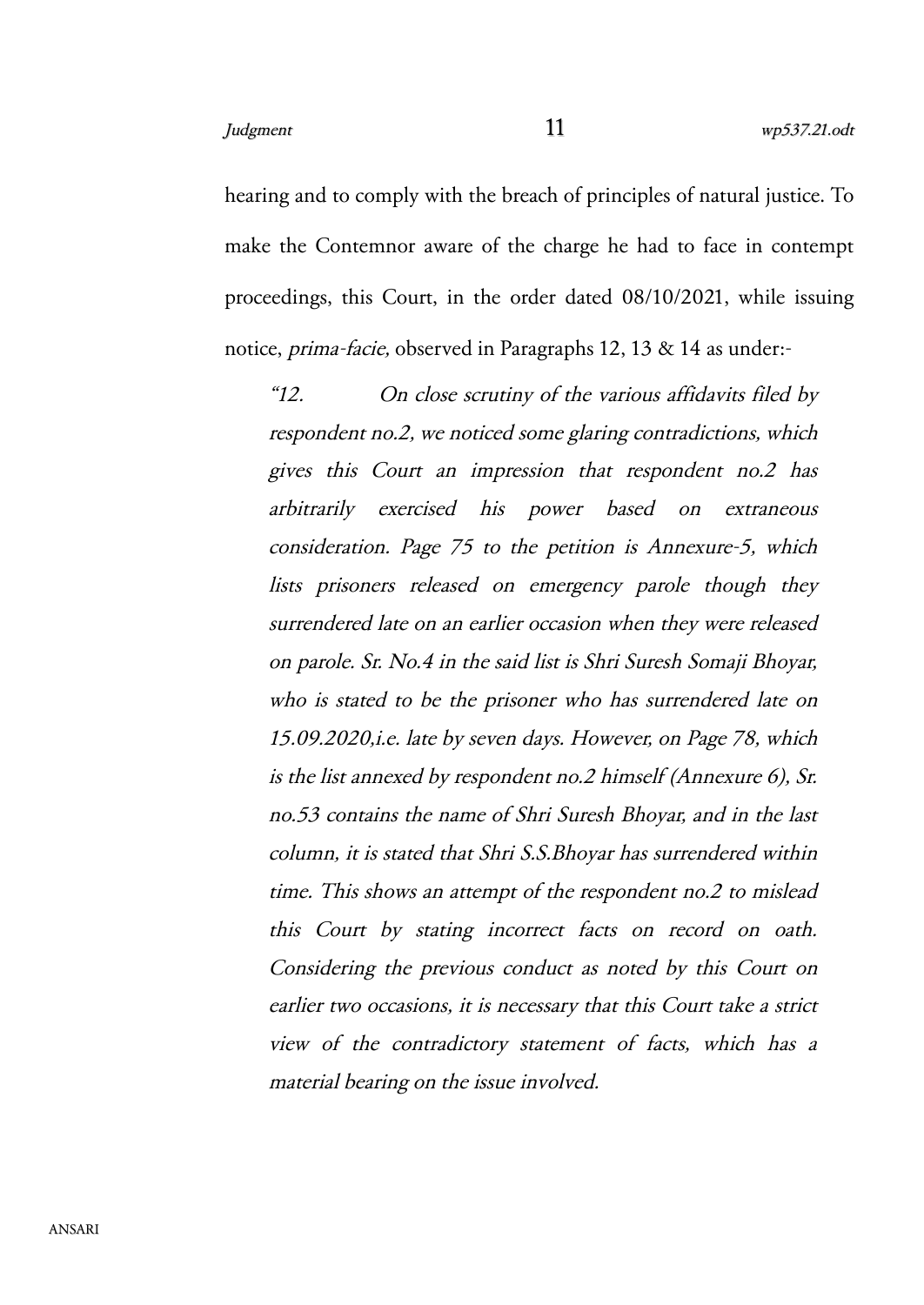13. This Court in the case of Milind Ashok Patil & others vs. State of Maharashtra (CWP LDVC No.65/2020) in para no.15 while holding that though the prisoner surrendered may not be released two times earlier. Still, he is entitled to be released provided he has surrendered in time on earlier two or one occasions. In Para No.15, this Court specifically observed as under:-

"However, we make it clear that if the convicts are released on 2 occasions or on 1 occasion, either on parole or furlough previously and they are late in surrendering then they are not entitled for the benefit of the emergency parole."

This pronouncement by a coordinate bench of this Court was made on 16th July 2020. Nevertheless, in spite of this binding precedent, respondent no.2, as reflected in Chart at Page 75, released at least five prisoners out of six after the pronouncement dated 15th July 2020, holding that the prisoners who surrendered late were not entitled to emergency parole, the respondent no.2 released them on parole.

14. Though in the same judgment, this Court held that the prisoners who were not released on earlier two occasions are still entitled to be released, the respondent, as is clear from Annexure R-7: Page 91 ) and Sr. Nos. 62, 68, 71 and 72, 79 to <sup>84</sup> and <sup>88</sup> that the prisoners who applied for emergency parole were refused to be released on emergency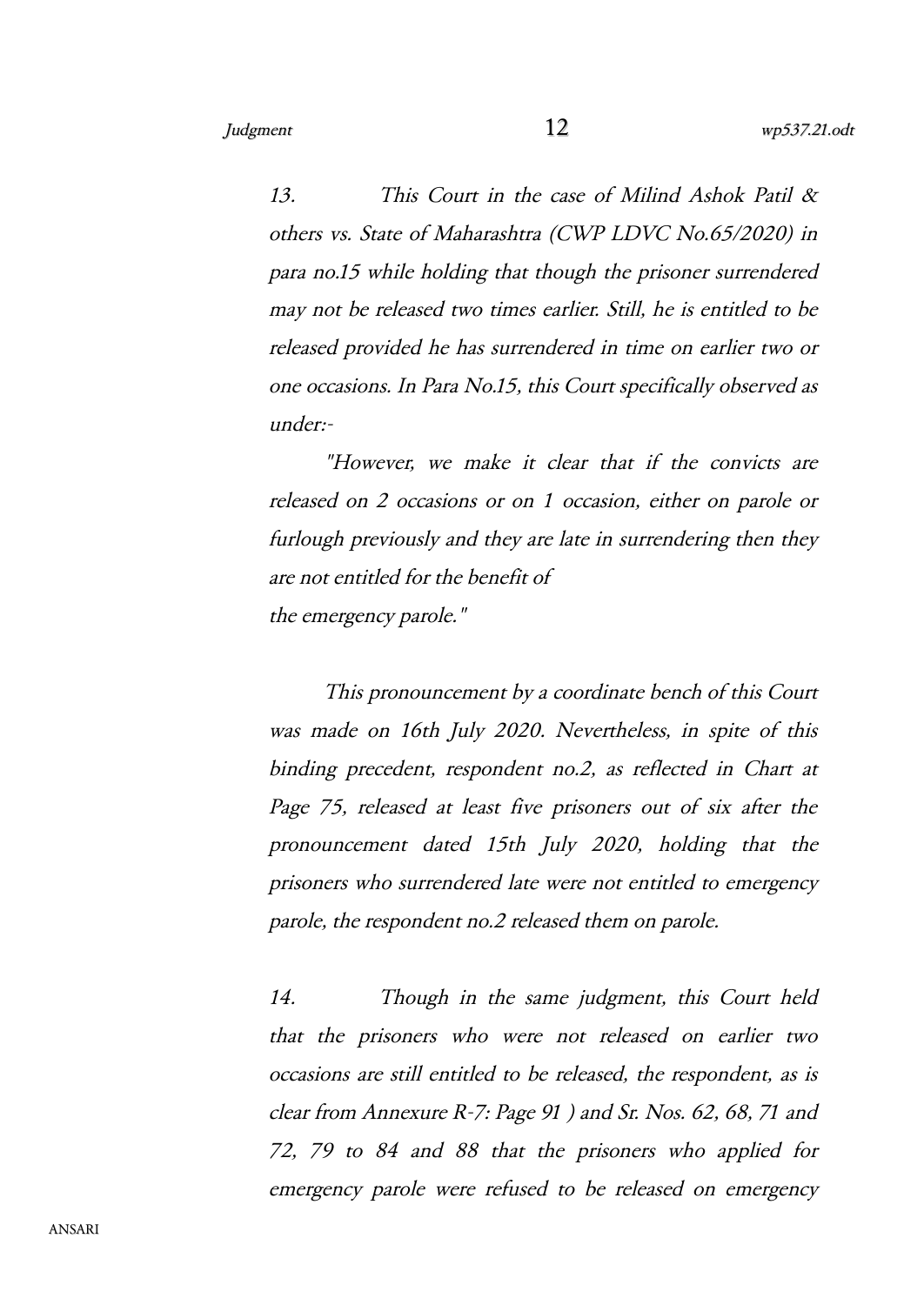parole by respondent no.2 even after the pronouncement of the judgment of coordinate bench of this Court, in the case of Milind Ashok Patil ( supra).

This shows that the respondent no.2 has no respect for the orders passed by this Court which are having precedential value and operate as a binding precedent on all the competent court authorities and quasi judicial functionaries."

15] One more reason which weighed with this Court for issuing notice for initiating action for contempt was the letter dated 10/08/2021 received by this Court from a prisoner stating that the prisoners in Nagpur prison were not communicated of their right of being released on emergency parole. This Court converted the said letter treating it as Criminal Writ Petition No. 706/2021. Therefore, this Court, primafacie, observed that few selected prisoners were picked up by the Jail Authorities to communicate them about their right of being released on emergency parole under Rule 19(1)(c) of the said Rules. However, the remaining prisoners were not made aware of their rights. The relevant part of the order is in Paragraph 18, which reads as under:-

"18. One more instance of the high handed behaviour on the part of the respondent no.2 which has been pointed out by the prisoner by writing a letter dated 10th August, 2021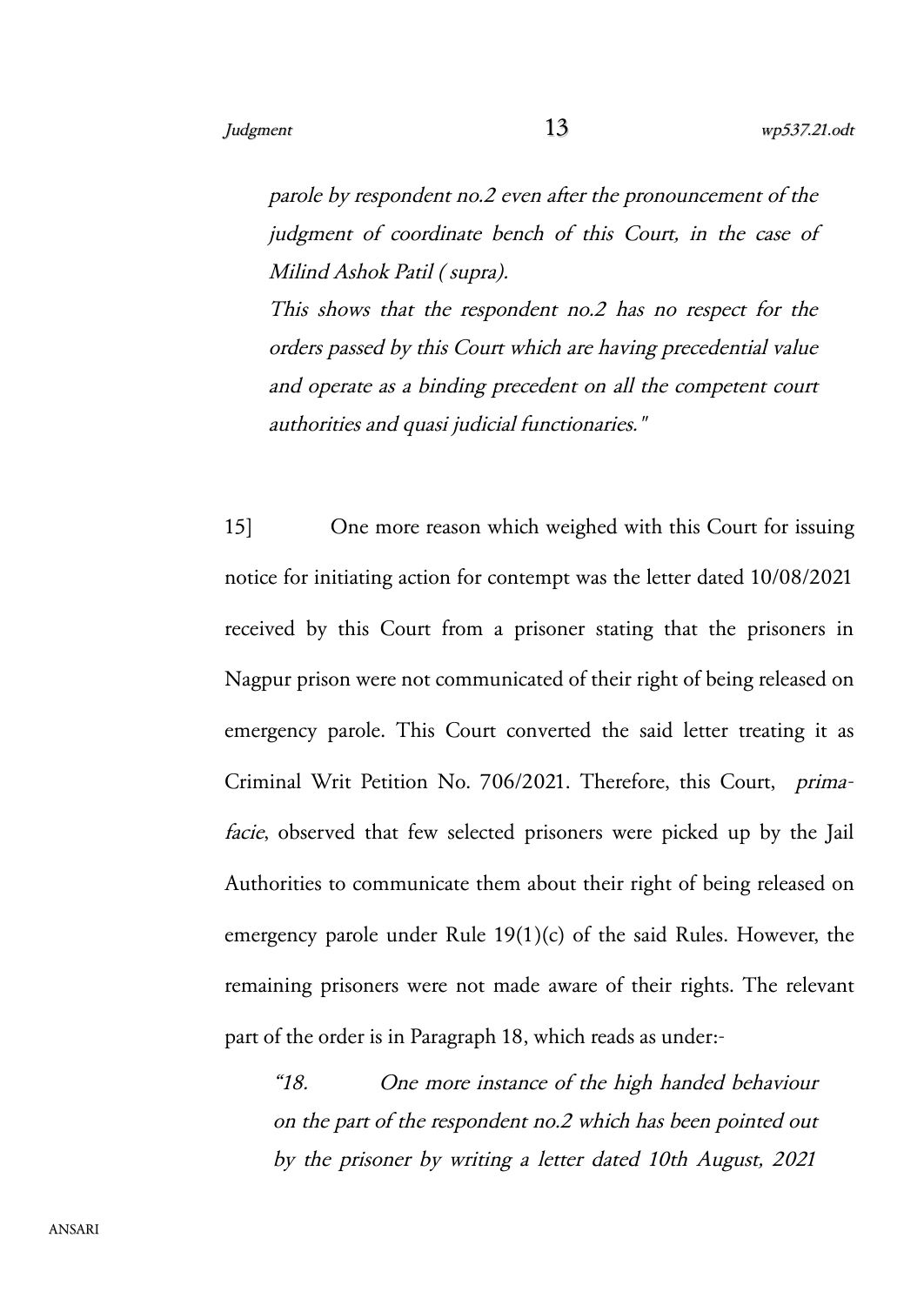wherein the prisoner has stated that the prisoners in Nagpur prison were not communicated of their right of being released on emergency parole though prisoners in Pune and Nashik prisons have been released on emergency parole leave under Rule 19(1) (c). Curiously, the document supplied by Shri Ghodeswar, learned APP indicates that the prisoner whose letter is treated as Criminal Writ Petition No. 706/2021 was informed of the notification dated 8th May 2020 on yesterday the 7th October, 2021 . This communication to the Petitioner came to be issued only after handwritten application of the prisoner treated as Criminal Writ Petition as by this Court and order dated 4th October, 2021 was passed by this Court. This shows that the few selected prisoners were picked up by the jail authorities to communicate them about their right of being released on emergency parole leave in view of the notification dated 8th May 20920 and remaining prisoners who were not made aware of their right, were kept away from applying for emergency parole even after the period of one and a half years. This reflects a sorry state of affairs in Nagpur Prison."

16] This Court, while directing initiation of the proceedings for contempt, directed the Commissioner of Police, Nagpur, to appoint an Officer, not below the rank of Deputy Commissioner of Police to investigate into the affairs of granting benefit of parole to ineligible prisoners and refusing to grant of parole to the eligible prisoners.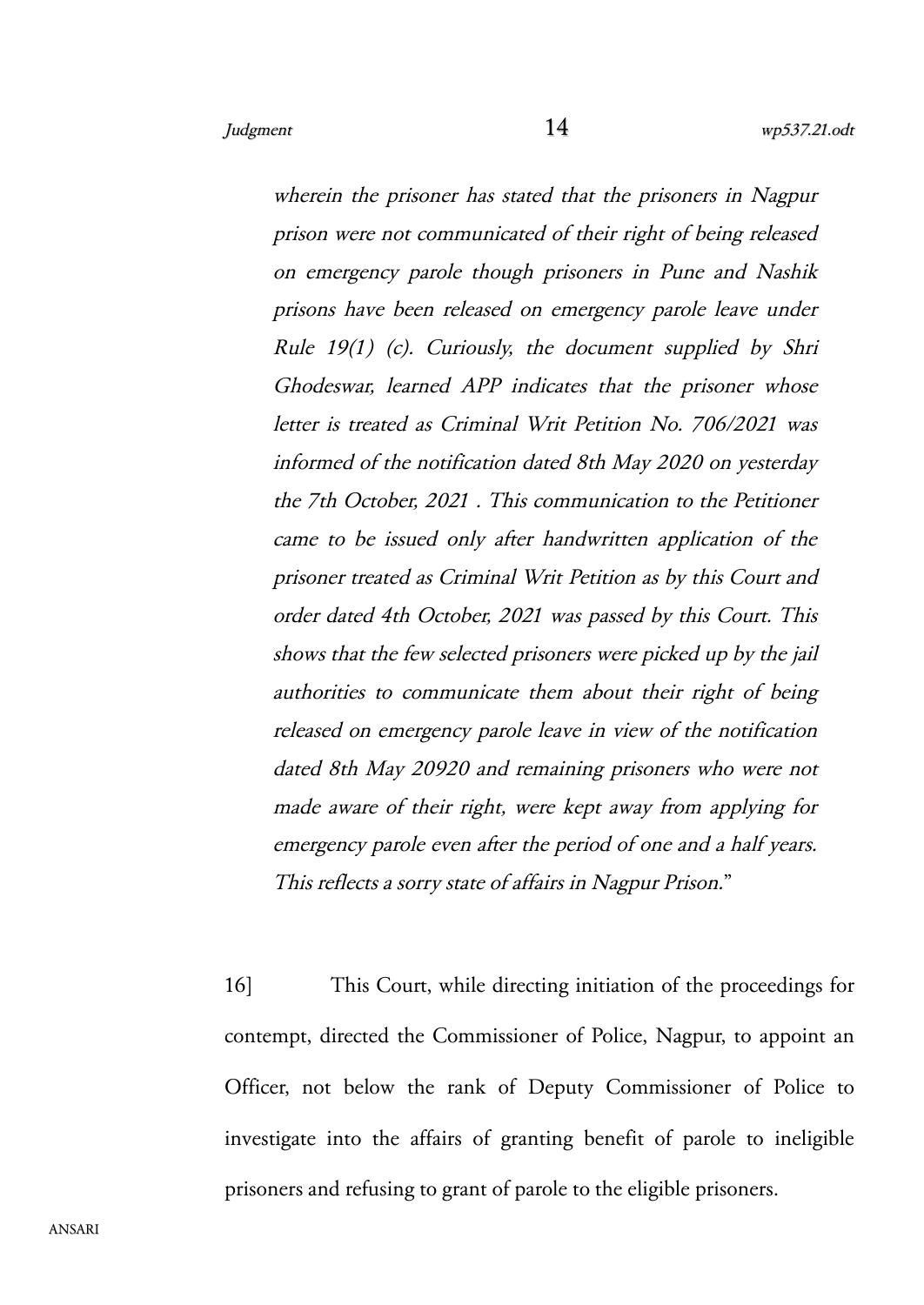17] After the order dated 08/10/2021 issuing notice for contempt was passed, the Contemnor filed no reply within the time stipulated under the said Rules. Therefore, this Court, on 24/11/2021, granted time to the Contemnor till 20/12/2021 with the clear understanding that if the reply is not filed on or before the said date, the Contemnor will have to remain present before the Court in person.

18] In the meantime, in pursuance of the order dated 08/10/2021, the Deputy Commissioner of Police (Detection), Crime Branch, Nagpur City filed a report dated 02/12/2021 stating as under:-

"During the course of enquiry it is revealed that Shri. Anupkumar Madhukarrao Kumre, Superintendent of Prison, Nagpur central jail has rejected emergency parole application of 35 prisoners despite being eligible."

19] It is also stated in the said report that six prisoners were granted emergency parole leave though they were not eligible. The relevant portion of the said report reads as under:-

"It is found that these <sup>6</sup> prisoners had been previously released on parole or furlough but did not return in time still their applications had been considered by Superintendent of Prison."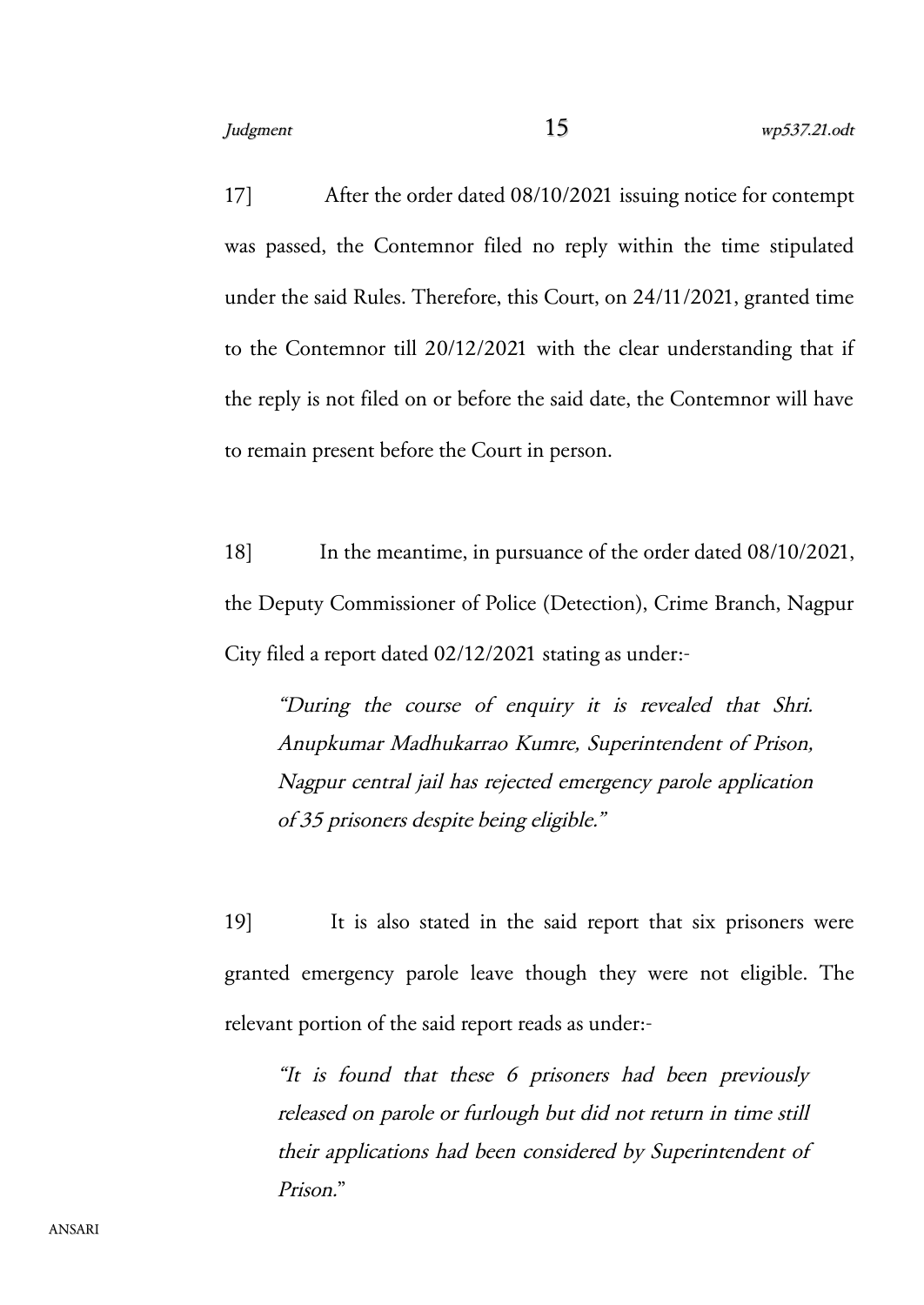20] On 20/12/2021, the Contemnor failed to file the reply as per the directions of this Court in the order dated 24/11/2021, and therefore this Court on 20/12/2021 made the following observations:-

"3. Prima facie, we feel that Shri Kumre is bent upon delaying the proceedings even though, this Court has initiated this contempt proceeding suo-motu being satisfied that Shri Kumre is prima facie involved in the commission of contempt. After having secured three weeks's time to file his response, there is no explanation forthcoming as to why such reply is not being filed before this Court. Shri Sirpurkar, indeed points out that Special Leave Petition (S.L.P.) has been filed before the Hon'ble Supreme Court against orders dated 26.02.2021 and 25.11.2021. He states that against the order dated 08.10.2021, the S.L.P. is under preparation.

4. The aforesaid means that all these orders were passed much before 24.11.2021 and despite this, solemn request is made for grant of three week's time to file a reply in this proceeding. Based on all this, we do get an impression that Shri Kumre is bent upon delaying this proceedings without reasonable cause."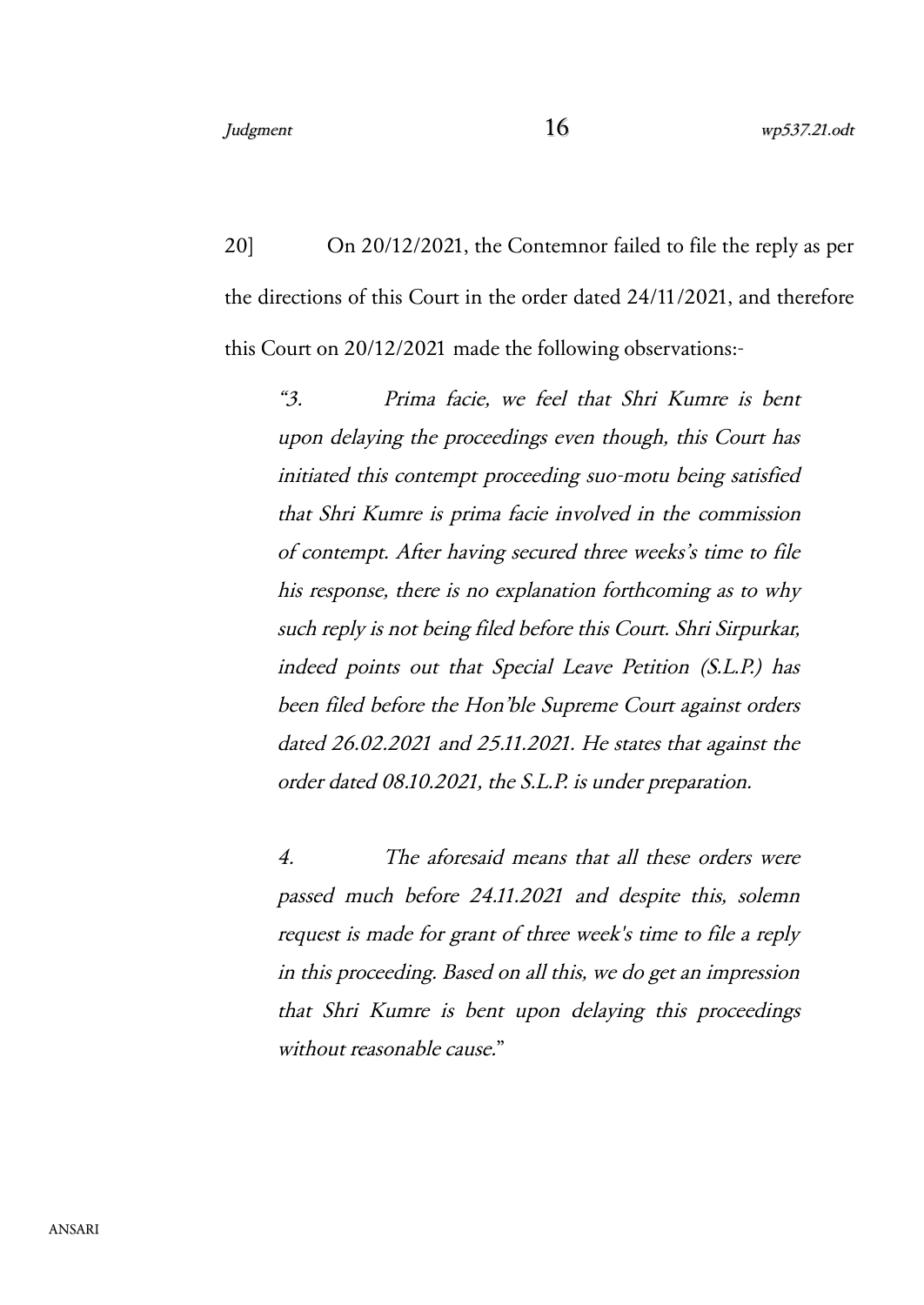21] The Contemnor ultimately filed his reply to the notice of the contempt by affidavit dated 23/12/2021. At this stage, it needs to be noted that on 23/12/2021, the Contemnor filed two independent affidavits-in-reply bearing Notarial Register Nos. 3452 & 3456. He filed an affidavit-in-reply bearing Notarial Register No. 3452 with the pursis stating that certain changes cannot be made by correcting the reply that is already filed and therefore, the Contemnor is not pressing the reply having Notarial Register No. 3452. In the said affidavit-in-reply bearing Notarial Register No. 3456, the Contemnor has stated as under:-

"1. At the outset, the contemner tenders his unconditional and unqualified apology to this Hon'ble Court."

22] Simultaneously in the said affidavit in Paragraph 4, the Contemnor has stated as under:-

"4. …..The contemner further prays for pardon at the hands of this Hon'ble Court, if it is held that any act on his part infringes any direction or any order of this Hon'ble Court or of any other Hon'ble Court."

23] In the affidavit-in-reply, the Contemnor tried to justify the observations made by the Co-ordinate Bench of this Court in Criminal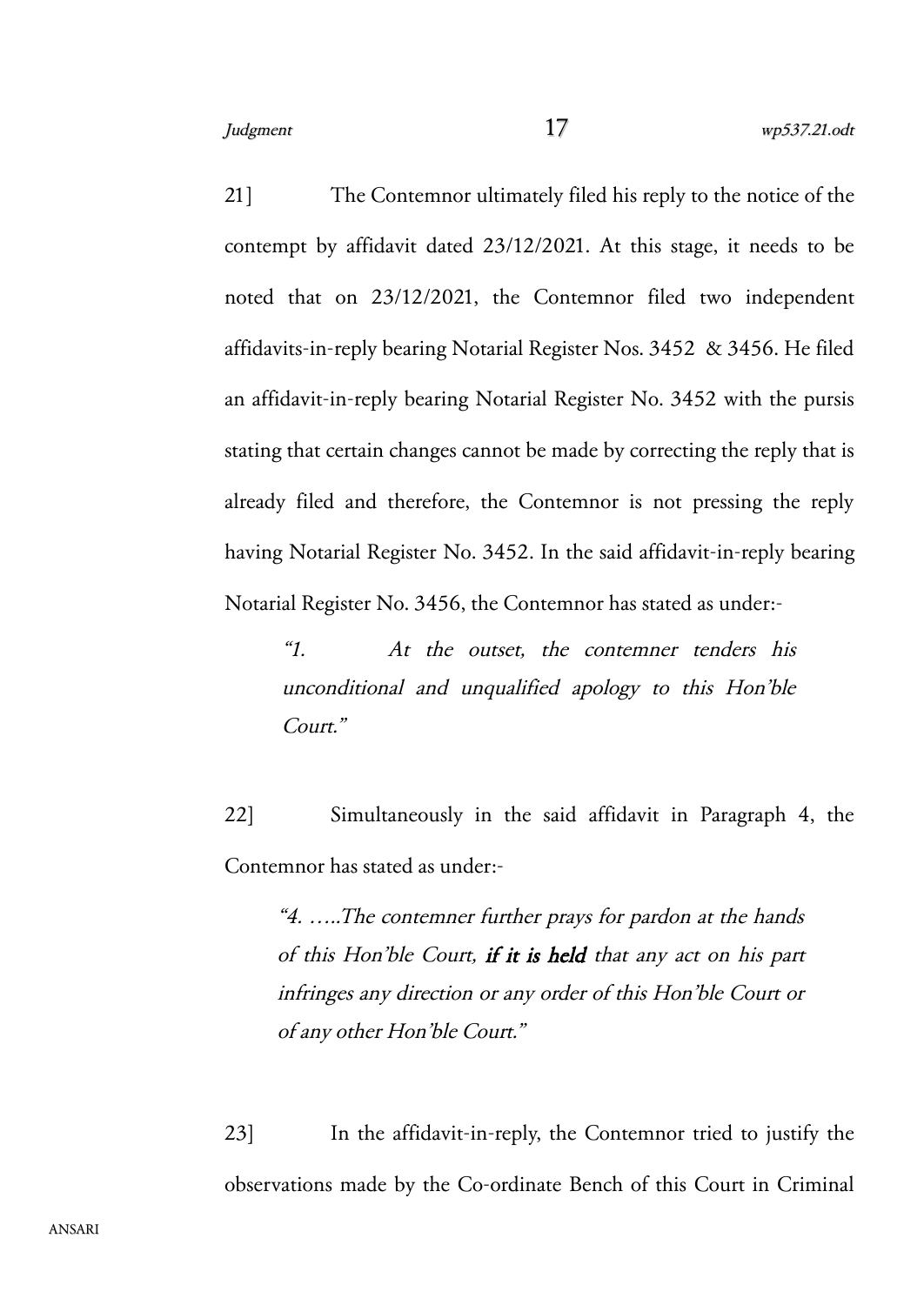Writ Petition No. 524/2020 and Contempt Petition No. 56/2021. In Paragraph 6 (C), concerning the Petitioner Suresh Somaji Bhoyar, the Contemnor has stated as under:-

"6-C. …..However, the prisoner did not report back with the report of the RTPCR and straightway went to his native place from where he was required to be brought back after arresting him."

24] The Contemnor tried to justify the discrepancy of the name of the Petitioner blaming it on the Junior Officers. It is stated as under:-

"6-D. ….. The contemner submits that as the said list was checked by four responsible junior officers he bonafidely believed the same to be correct. The mentioning of name of Suresh Bhoyar at two places with different remarks is a typographical error committed by the Senior Clerk preparing the same. It could be seen from the said document that the same is signed by 5 officials including the contemner."

25] The Contemnor tried to justify the selective application of the judgment of this Court in the case of Milind Ashok Patil as under:-

"6-E. The contemner further submits that in so far as non compliance of the judgment passed in Milind Ashok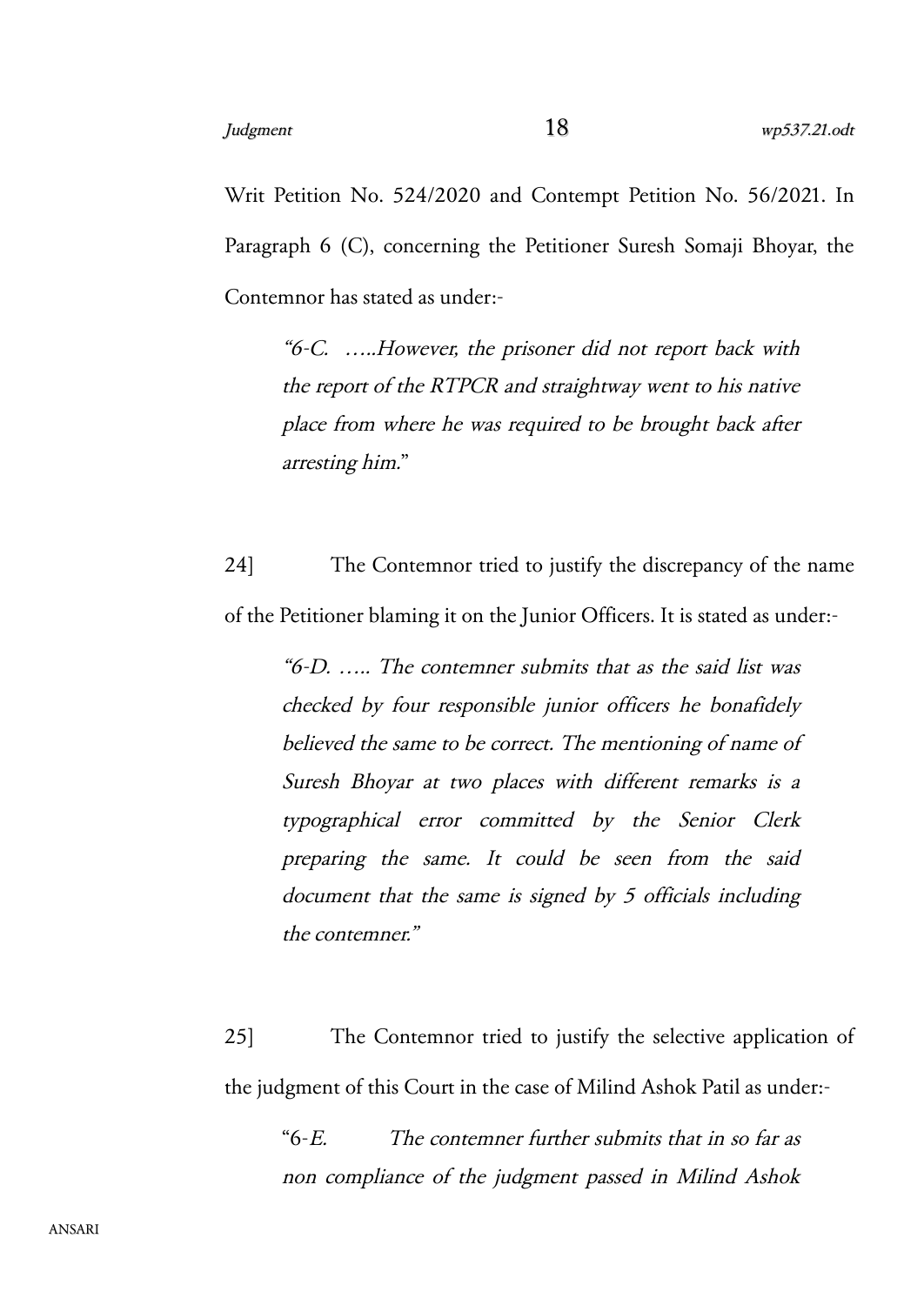Patil and others V/S State of Maharashtra, the contemner most humbly submits that there were total 2358 prisoners in the Central Prison, Nagpur, including under trials  $\&$ convicts, at the relevant time. The contemner being the Superintendent was required to take care of the health of the inmates & also to look after the Covid Care Centre which was started by the Jail Authorities. There was outbreak of Corona inside the jail & therefore health of the inmates was one of the paramount considerations. The contemner himself was inside the Prison during the said Pandemic Situation during the periods 01.05.2020 to 21.05.2020 and 11.06.2020 to 26.06.2020. There was tremendous work pressure & therefore due to inadvertence, oversight & pressure of work, the benefit of the said guidelines issued by this Hon'ble Court could not be extended to some inmates. However there was no intentional and wilful disobedience on the part of the contemner of the guidelines of this Hon'ble Court, which the Petitioner is duty bound to obey and implement."

26] It is stated that the Contemnor has committed a genuine mistake, and there is no intention to defy the order of this Court and therefore prayed for lenient view in the matter.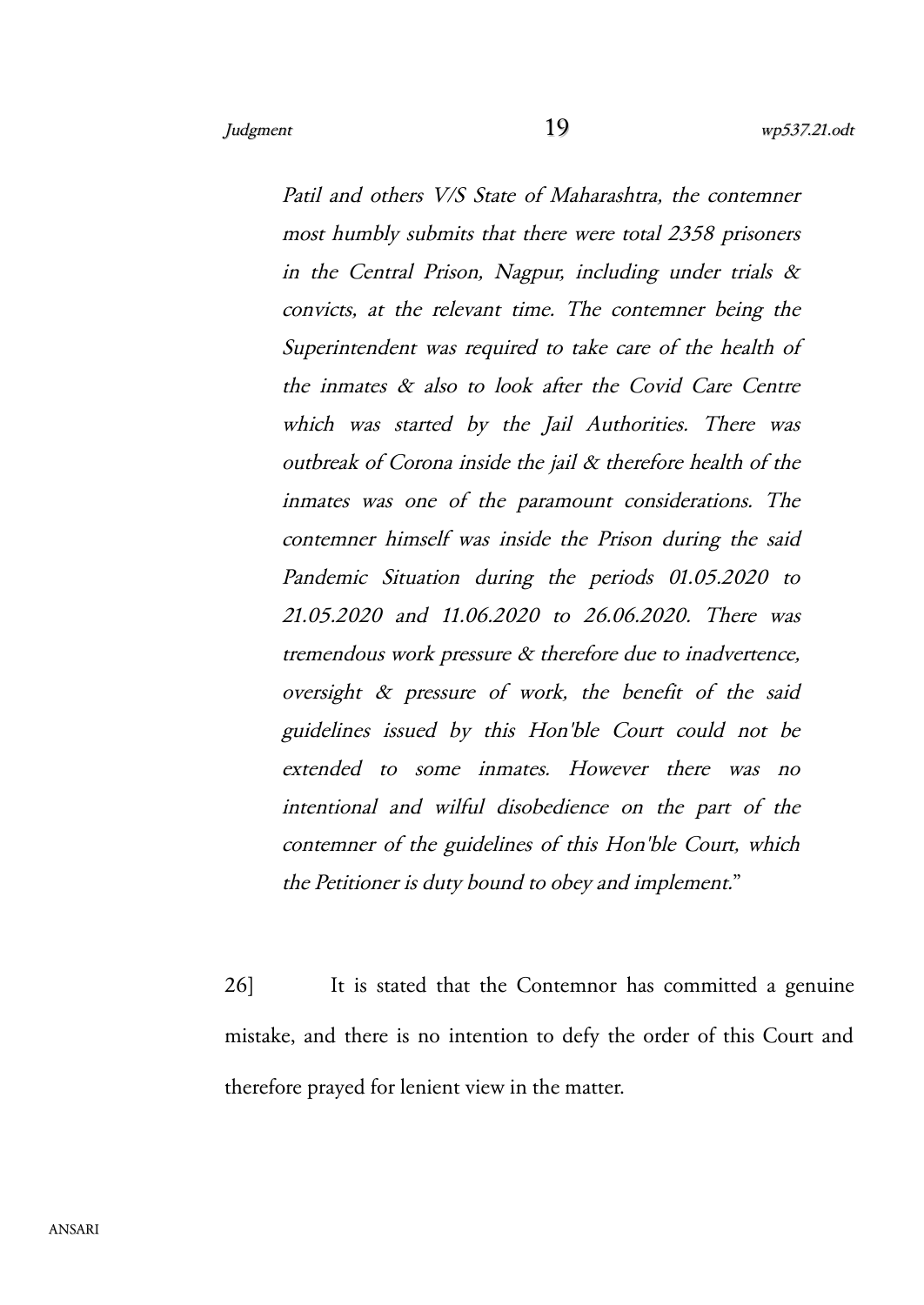27] During the course of the hearing, by the order dated 08/03/2022, the Contemnor was granted the opportunity to meet the findings in the report dated 02/12/2021. The relevant portion of the order reads as under:-

"Therefore, in order to give opportunity to the Contemnor to meet the findings in the said report of Deputy Commissioner of Police, Crime Branch, Nagpur City, we grant one week time to him to consider the said report and to take appropriate steps in relation to the same."

28] In compliance with the said direction, the Contemnor has filed an affidavit dated 08/03/2022 wherein, for the first time, it has been stated that he was not aware of the judgment of this Court in the case of Milind Ashok Patil. The relevant portion of the said affidavit reads as under:-

"At the outset the contemner most humbly  $\&$  respectfully submits that he was not aware about the Judgment of Hon'ble Bombay High Court, Bombay Bench passed in the matter of Milind Patil & others – VS- State of Maharashtra, as the same was not circulated."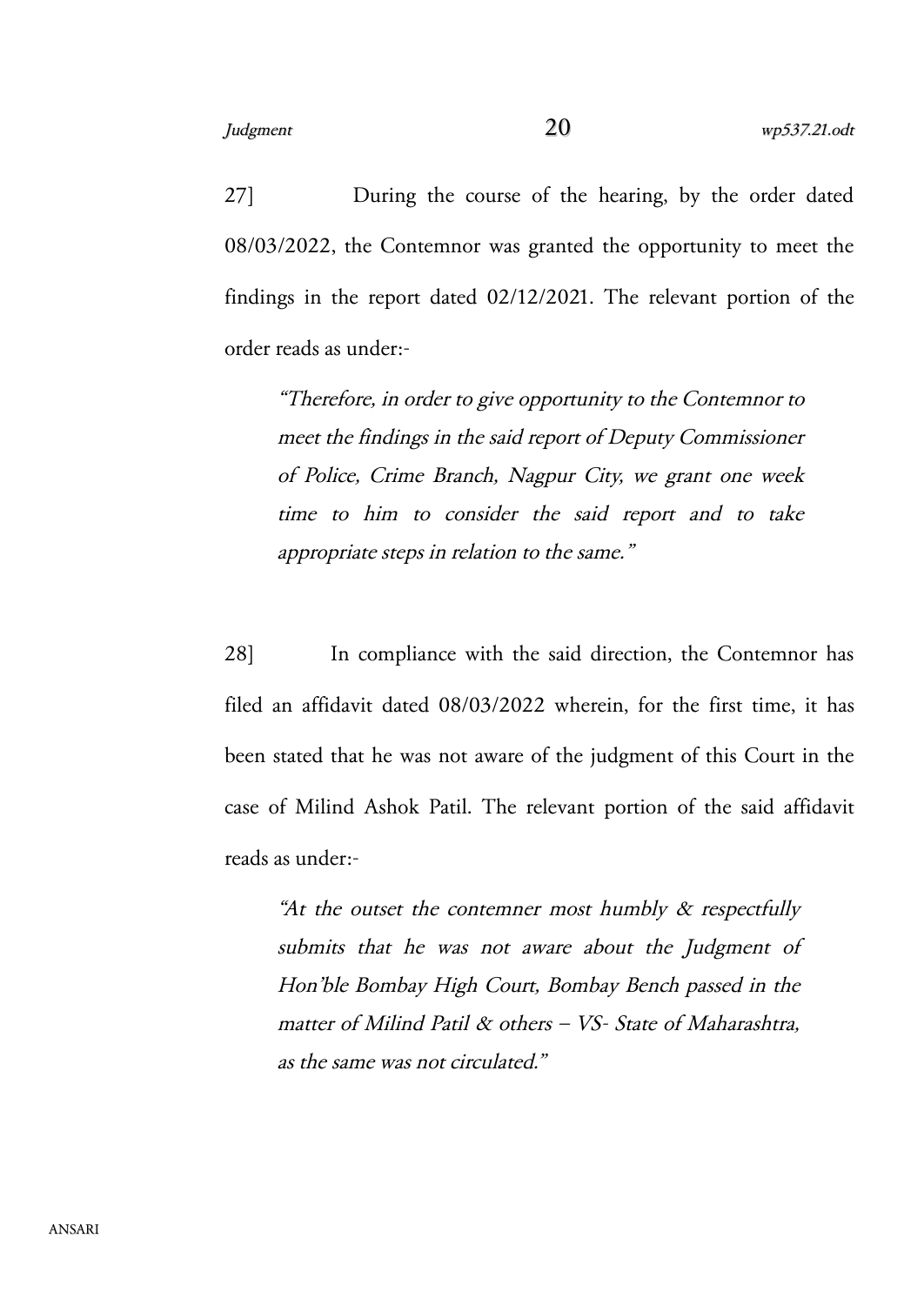29] During the course of the hearing, it was pointed out to the learned Advocate for the Contemnor as to whether he wants to press the defence of lack of knowledge of the judgment of this Court in the case of Milind Ashok Patil. The learned Advocate for the Contemnor was allowed to go out of the Courtroom to explain the Contemnor the consequences of persistence with the defence of lack of knowledge of the judgment in the case of Milind Ashok Patil if found to be false. However, learned Advocate for the Contemnor, after discussing with the Contemnor at length, made a categorical statement during the hearing that the Contemnor wants to press the defence of lack of knowledge of the judgment of this Court in the case of Milind Ashok Patil.

30] We have heard Shri F.T. Mirza, learned Amicus Curiae, Shri S.V. Sirpurkar, learned Advocate for the Contemnor and Shri M.K. Pathan, learned APP for the Respondent/State.

31] Learned Advocate for the Contemnor made the following submissions:-

> (i) The Contemnor has submitted unconditional apology at the first opportunity, and the said apology being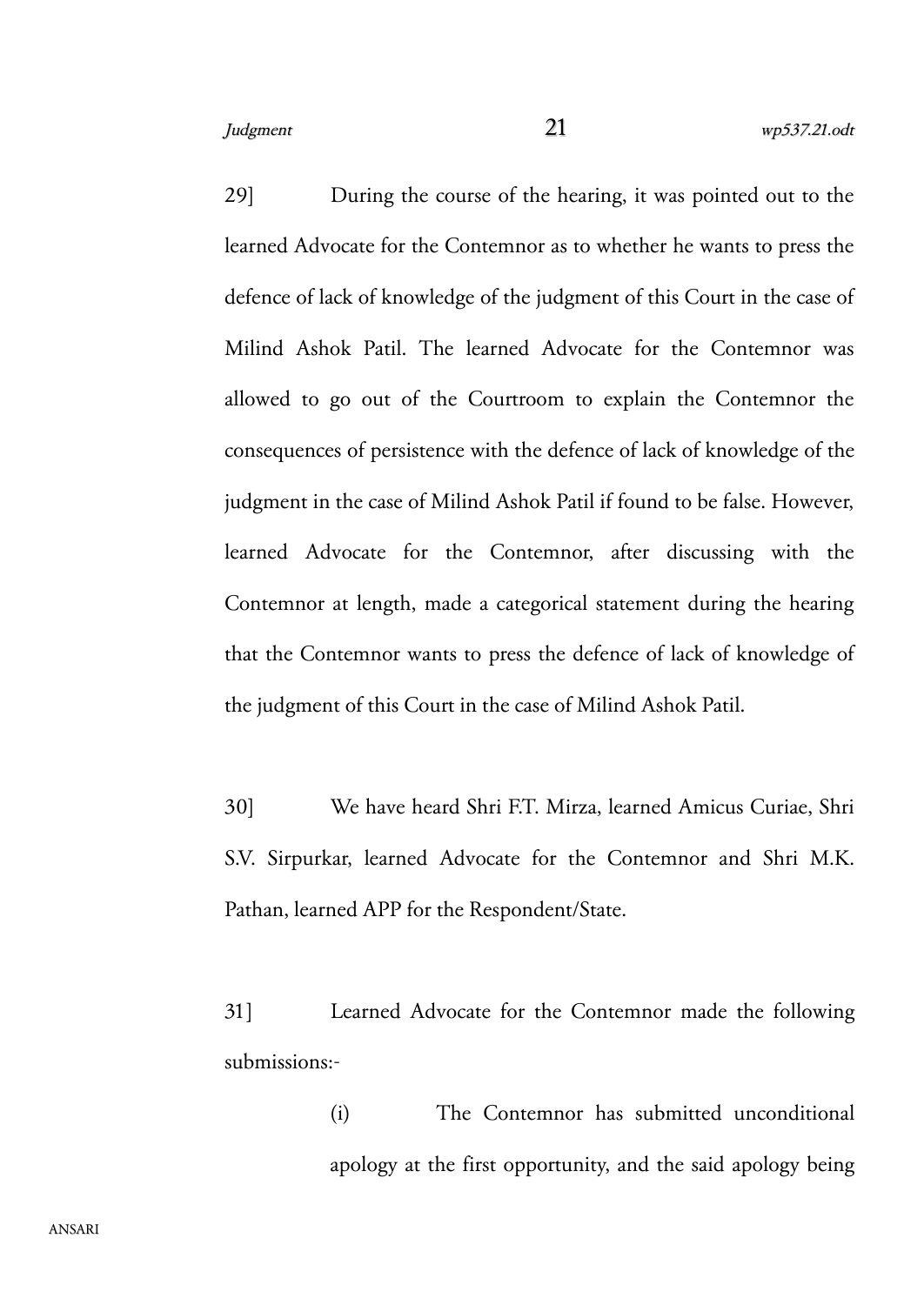bonafide and sincere, the proceedings for the contempt be dropped.

(ii) The Contemnor has committed a mistake, and there was no intention of wilful disobedience of the binding precedent of this Court and lenient view of the matter be taken.

(iii) The discrepancies in the affidavits are due to the work pressure, and as the Junior Officer maintains the record, he had no intention to mislead the Court".

32] Learned Advocate for the Contemnor placed reliance on the following judgments:-

> (i) Judgment in the case of T.C. Gupta vs. Bimal Kumar Dutta and others reported in (2014) 14 SCC 446; (ii) Judgment in the case of Ram Kishan vs. Tarun Bajaj and others reported in (2014) 16 SCC 204; and (iii) Judgment in the case of Dr. U.N. Bora, Ex. Chief Executive Officer and others vs. Assam Roller Flour Mills Association and another reported in (2022) 1 SCC 101.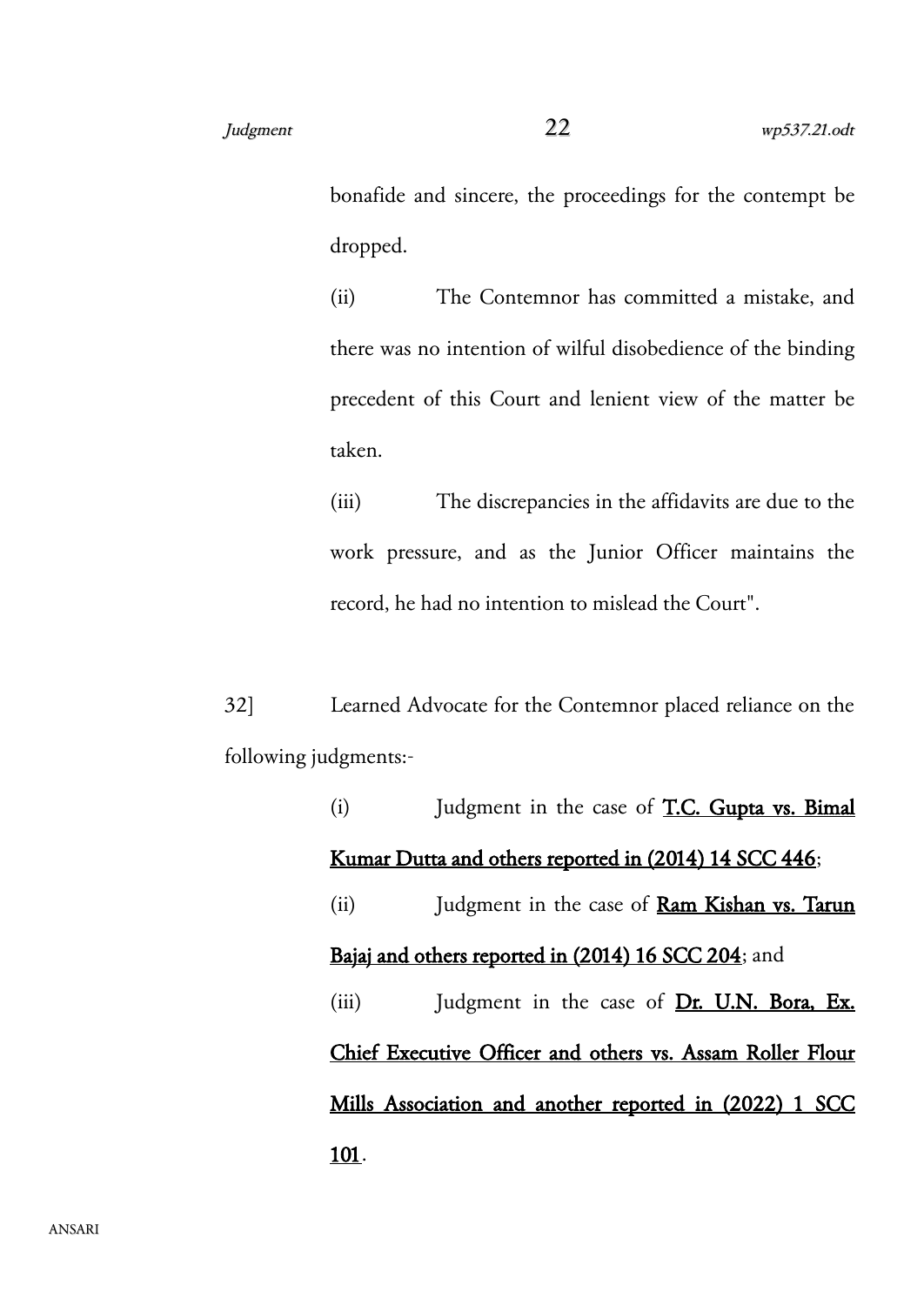33] Learned Amicus Curiae invited our attention to the annexures of the Application filed by the Additional Chief Secretary (Jail & Prisons), who was directed to hold a departmental enquiry against the Contemnor for denying parole to the eligible prisoners and granting parole to the ineligible prisoners. He submitted that the Contemnor, while filing his reply to Charge No. 2, has stated as under:-

"**खुलासा** / **जवावा** : - सदर दोपारोपा संदर्भात सादर करण्यात याते की, मिलींद अशोक पाटील विरुध्द महाराष्ट्र शासन (CWP LDVC N0. 65/2020) मधील मा.उच्च न्यायालयाचे निर्णया संदर्भाने शासना कडुन मार्गदर्शक सुचना प्राप्त होतील याची प्रतिक्षा करीत होतो. तसेच सदर निर्णयानुसार इतर कारागहात काय कार्यवाही करण्यात येत आहे, याबाबत माहीती घेतली असता, महाराष्ट्रातील कोणत्याही कारागृह अधीक्षकांनी यापुर्वी एकादाही संचित / अभिवचन रजेवर न गेलेल्या बंद्यांना कोविड -19 आकस्मिक अभिवचन रजेवर मुक्त केले नसल्याने आम्ही देखील यापुर्वी एकादाही संचित / अभिवचन रजेवर न गेलेल्या बंद्यांना कोविड -19 आकस्मिक अभिवचन रजेवर मुक्त केले नाही ."

34] The English translation of the said reply is to the effect that the Contemnor was waiting for the guidelines to be issued from the State Government in relation to the judgment of this Court in the case of Milind Ashok Patil. It is further stated that after having obtained the information from the other prisons of the State of Maharashtra, it was revealed that none of the Superintendents in other prisons had not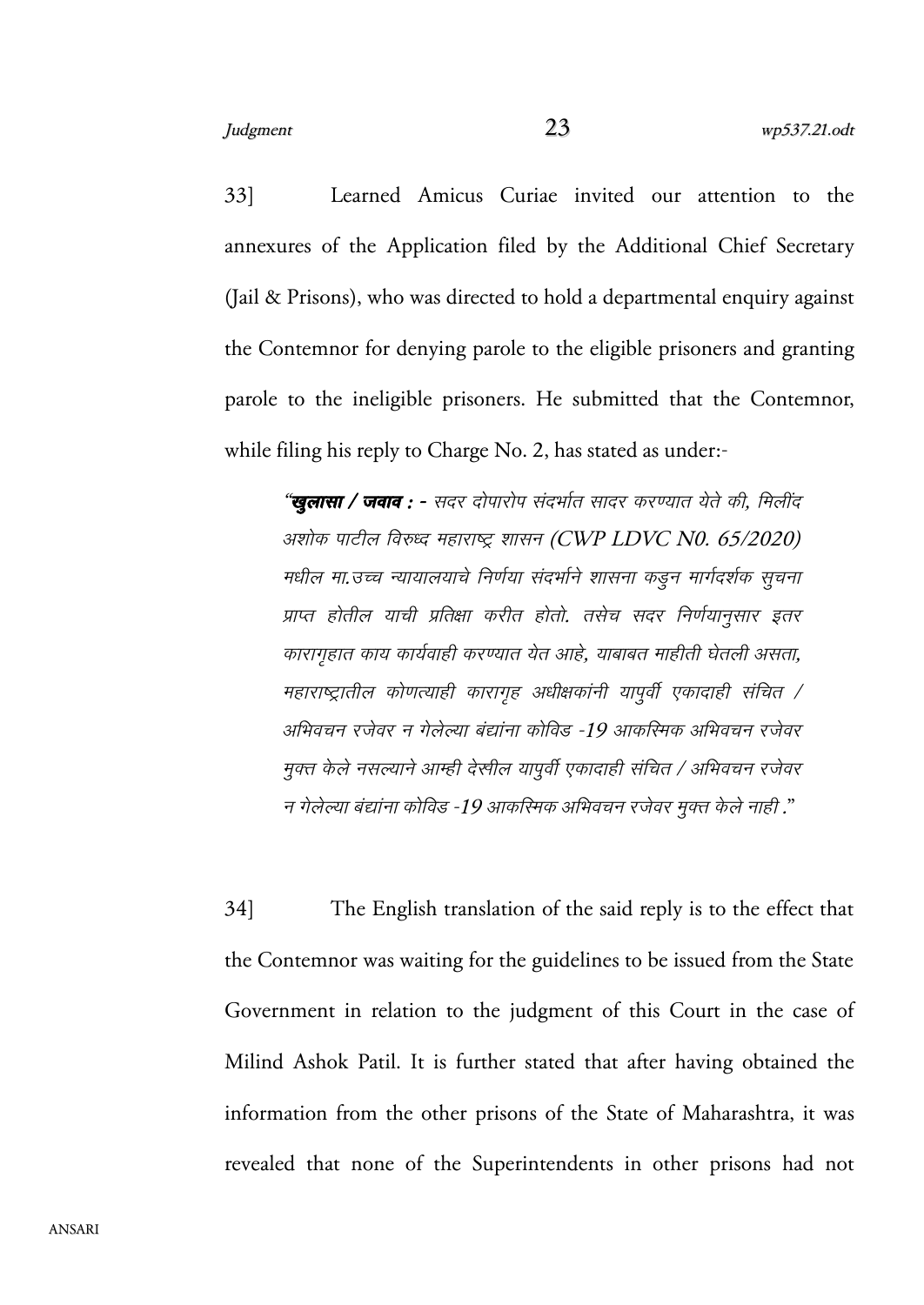released any prisoner who had not been released earlier. Therefore, the Contemnor had not released any prisoner on emergency parole who had not been released earlier. He, therefore, submitted that not only the Contemnor had made a false statement in the affidavit dated 08/03/2022 that he did not know the judgment of this Court in the case of Milind Ashok Patil, but the fact of filing of reply, which shows knowledge of the judgment was not brought to the notice of this Court. Therefore, there is suppression of material fact. He submitted that it is only after incidental filing of the Application by the Additional Chief Secretary (Jail & Prisons) the real defence of the Contemnor in departmental proceedings has been part of the record of this proceedings. He submitted that there is intentional and wilful disobedience of binding precedent of this Court by not granting the emergency parole to the eligible prisoners and granting emergency parole to the ineligible prisoners. He submitted that the Contemnor in the earlier affidavits had not taken the stand of lack of knowledge of the judgment of this Court in the case of Milind Ashok Patil. Therefore the defence of lack of knowledge of the judgment of this Court is an after-thought. He submitted that insofar as the defence of lack of knowledge of the judgment of this Court in the case of Milind Ashok Patil is concerned;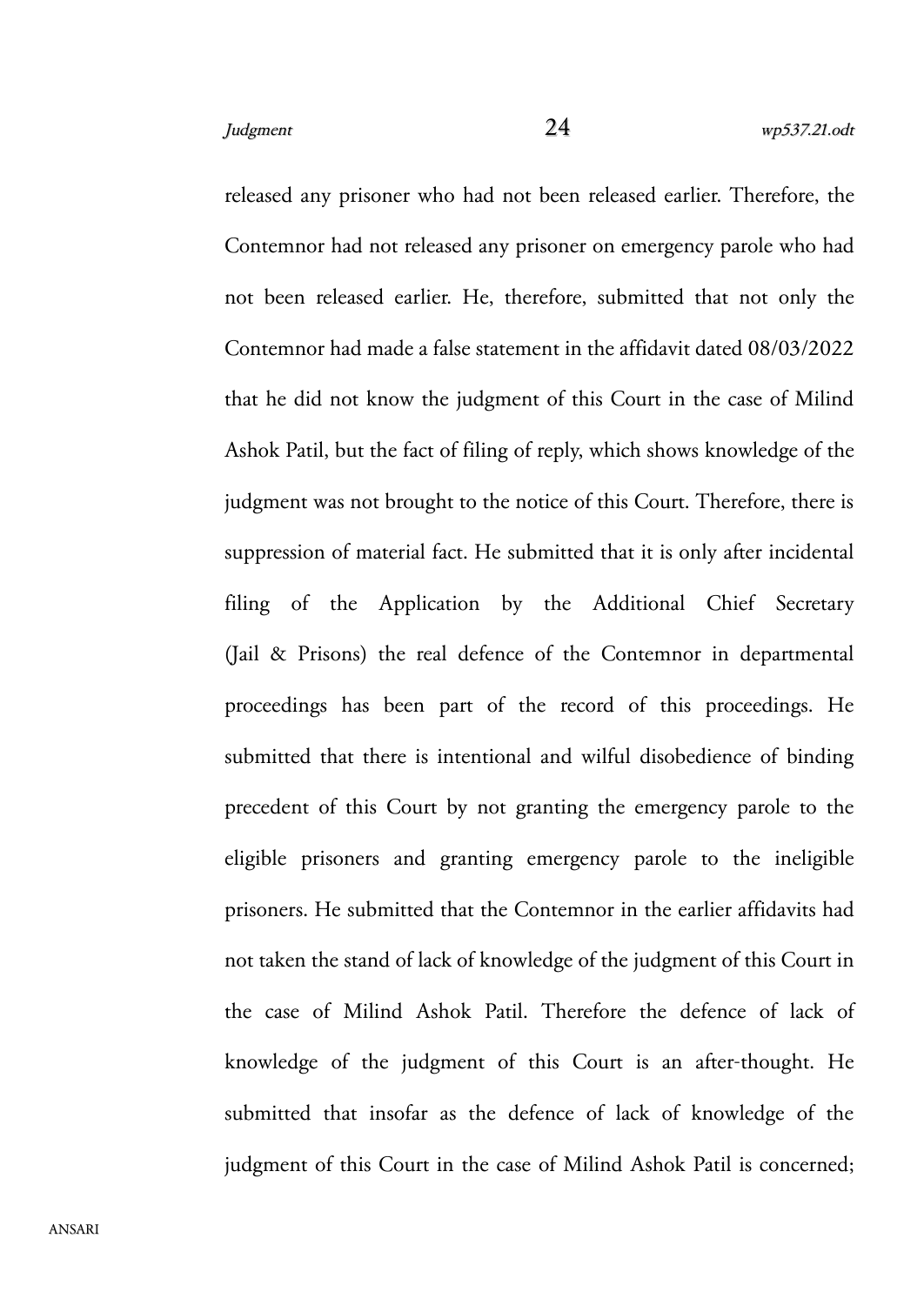the said defence is false and misleading in view of the annexures to the affidavits filed by the Contemnor himself. He invited our attention to Page Nos. 80 & 85 of the present proceeding to show that the orders of releasing the other prisoners referring to the judgment of this Court in the case of Milind Ashok Patil were received by the Contemnor on 24/08/2020 and 25/08/2020. He submitted that all orders of refusal to grant emergency parole leave to the eligible prisoners were passed after 25/08/2020. He submitted that the apology tendered by the Contemnor in his affidavit dated 23/12/2021 could not be termed as a bonafide and sincere apology. On the contrary, such an apology is a paper apology to avoid punishment in the present proceedings. He invited our attention to the contradictory stands taken by the Contemnor in his affidavits. In the affidavit bearing Notarial Register No. 3456 on Page No. 6, it had been stated by the Contemnor that the Petitioner was required to be arrested. However, the document on Page No. 72, signed by the Contemnor, shows that the Petitioner surrendered voluntarily. He invited our attention to Section 12 of the Prisons Act, 1894, to submit that it was the responsibility of the Contemnor to maintain the jail record, and he cannot shrink his responsibility on the Sub-ordinate Officer. He also invited our attention to the affidavit bearing Notarial Register No. 3452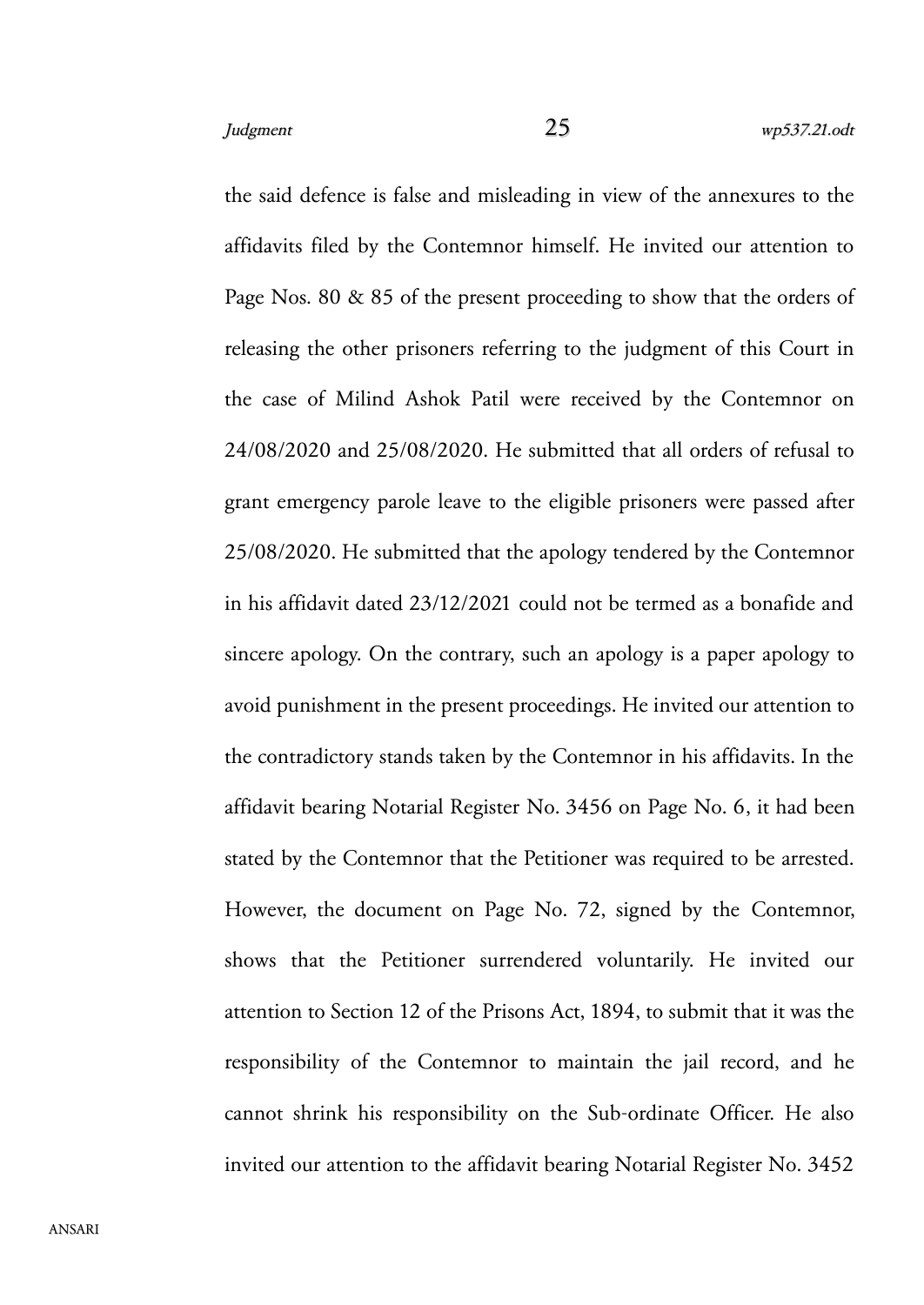and Paragraph 7, wherein the Contemnor, while justifying the discrepancy in the affidavit, stated that the Sub-ordinate Officials of the Contemnor signed the document. Therefore the Contemnor has signed on that document. He invited our attention to Page No. 79 of the present proceedings to show that the document is signed only by the Contemnor. He also invited our attention to Paragraph 6-E of the affidavit bearing Notarial Register No. 3456 to show that the prisoners mentioned in the Annexure R-7 of the affidavit dated 28/09/2021 at Serial Nos. 62, 68, 71, 72, 78 & 79 were denied emergency parole on the ground that they had not been released earlier, and all these orders have been passed after the judgment of this Court in the case of Milind Ashok Patil, which is dated 16/07/2020. He submitted that though explanation tendered in the affidavit bearing Notarial Register No. 3456 in Paragraph 6-E, the Contemnor was busy from 01/05/2020 to 21/05/2020 and thereafter from 11/06/2020 to 26/06/2020, the orders in relation to the prisoners mentioned above are passed after the period which the Contemnor has explained. He placed reliance on the following judgments:-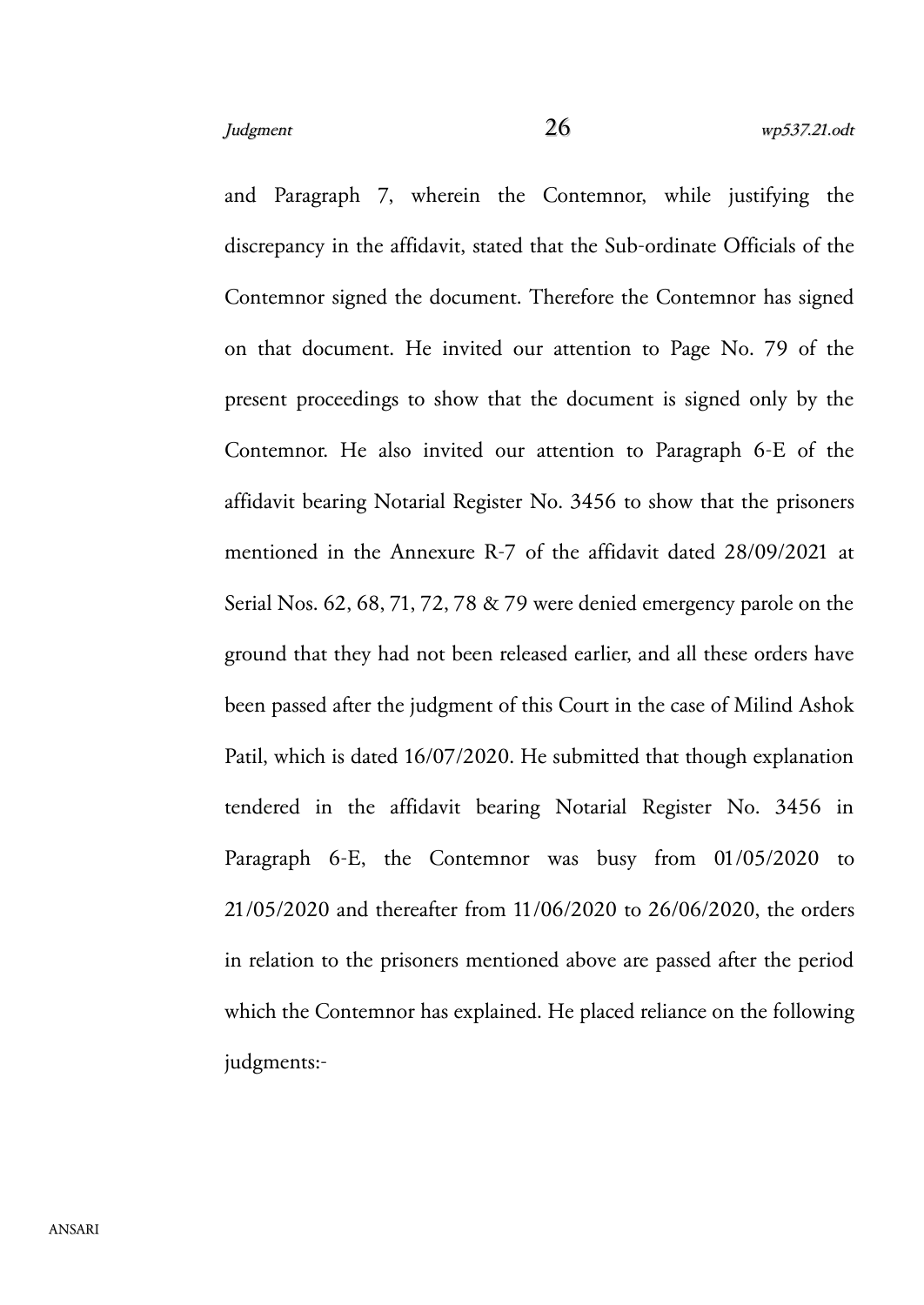(i) Judgment in the case of Vishram Singh Raghubanshi vs. State of Uttar Pradesh reported in (2011) 7 SCC 776; (ii) Judgment in the case of **L.D. Jaikwal vs. State** of U.P. reported in (1984) 3 SCC 405; (iii) Judgment in the case of **Subrata Roy Sahara vs.** Union of India and others reported in (2014) 8 SCC 470; (iv) Judgment in the case of Legrand (India) Private Ltd. vs. Union of India and others reported in 2007 (6) Mh.L.J. 146; and (v)  $Judgment$  in the case of  $T. N. Godavarman$ Thirumulpad vs Ashok Khot and Anr reported in (2006) 5 SCC 1.

35] Shri M.K. Pathan, learned APP invited our attention to the judgment of the Hon'ble Supreme Court in the case of **Prashant Bhushan** and another in Reference reported in (2021) 1 SCC 745. He invited our attention to Paragraph 81 of the said judgment to submit that the Contemnor has been given enough opportunity of hearing and the contempt proceedings is a matter between the Contemnor and the Court.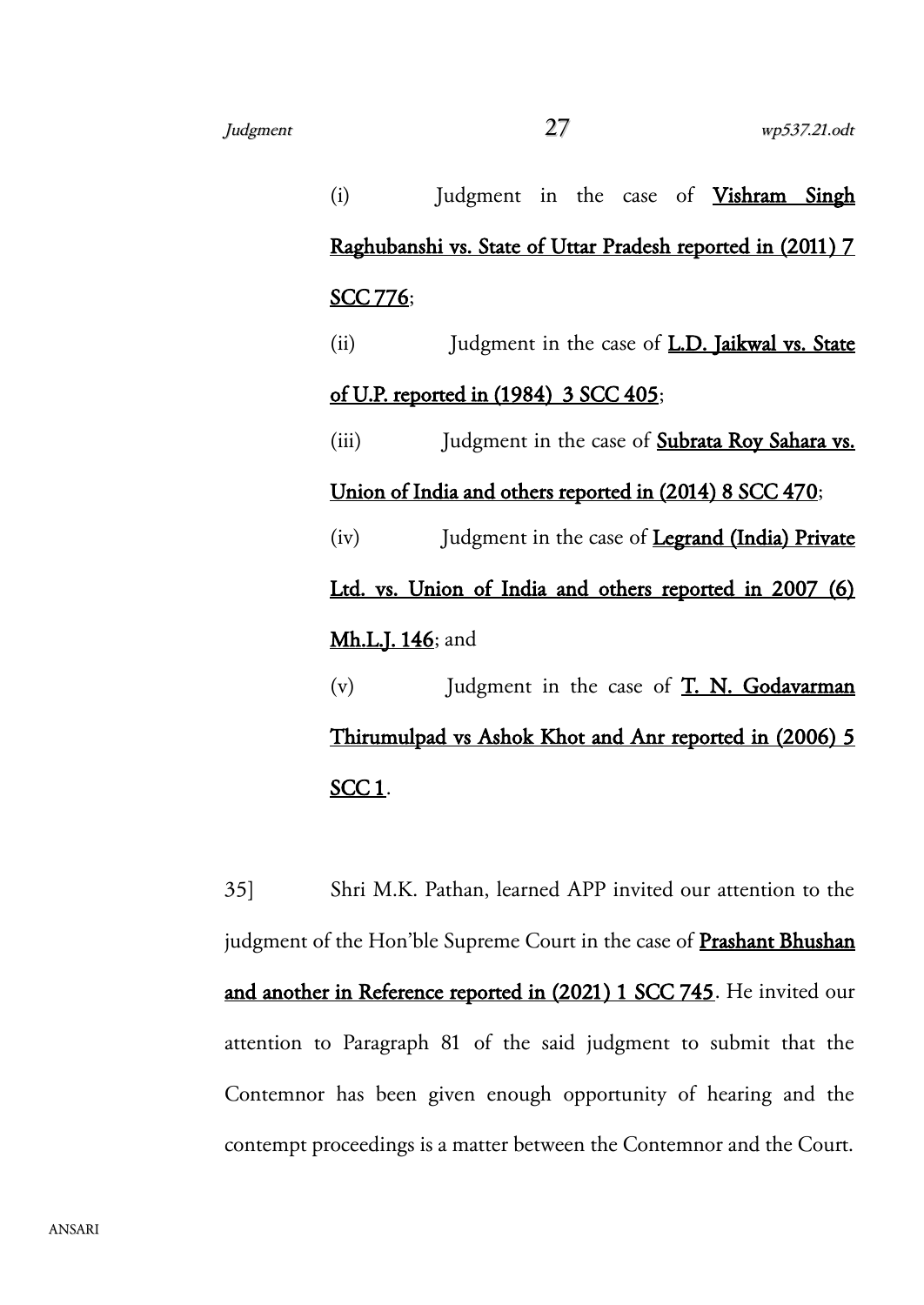36] In rejoinder, learned Advocate for the Contemnor distinguished all the judgments relied upon by the learned Amicus Curiae, stating that the said judgments do not apply to the facts of the present case as the contempt alleged in the said cases was criminal contempt which is not the case here. He again submitted that the Contemnor has accepted his mistake and has tendered an unconditional apology. Therefore, in the absence of wilful disobedience of the order, the proceedings against the Contemnor be dropped. He also invited our attention to the Paragraph  $9$  (c) in the case of **Legrand (India) Private** Ltd. (supra) to state that in the absence of the judgment of this Court in the case of Milind Ashok Patil being pointed out to the Contemnor, it cannot be held that the action of the Contemnor is in wilful disregard to the law laid down by this Court. He, therefore, prayed that the proceedings against the Contemnor be dropped.

37] The question with which we are concerned is not whether Contemnor's conduct is reprehensible and the consequences he should suffer. Instead, our concern is with the selective Application of binding precedent of this Court affecting the liberty of the prisoners and subversion of the rule of law.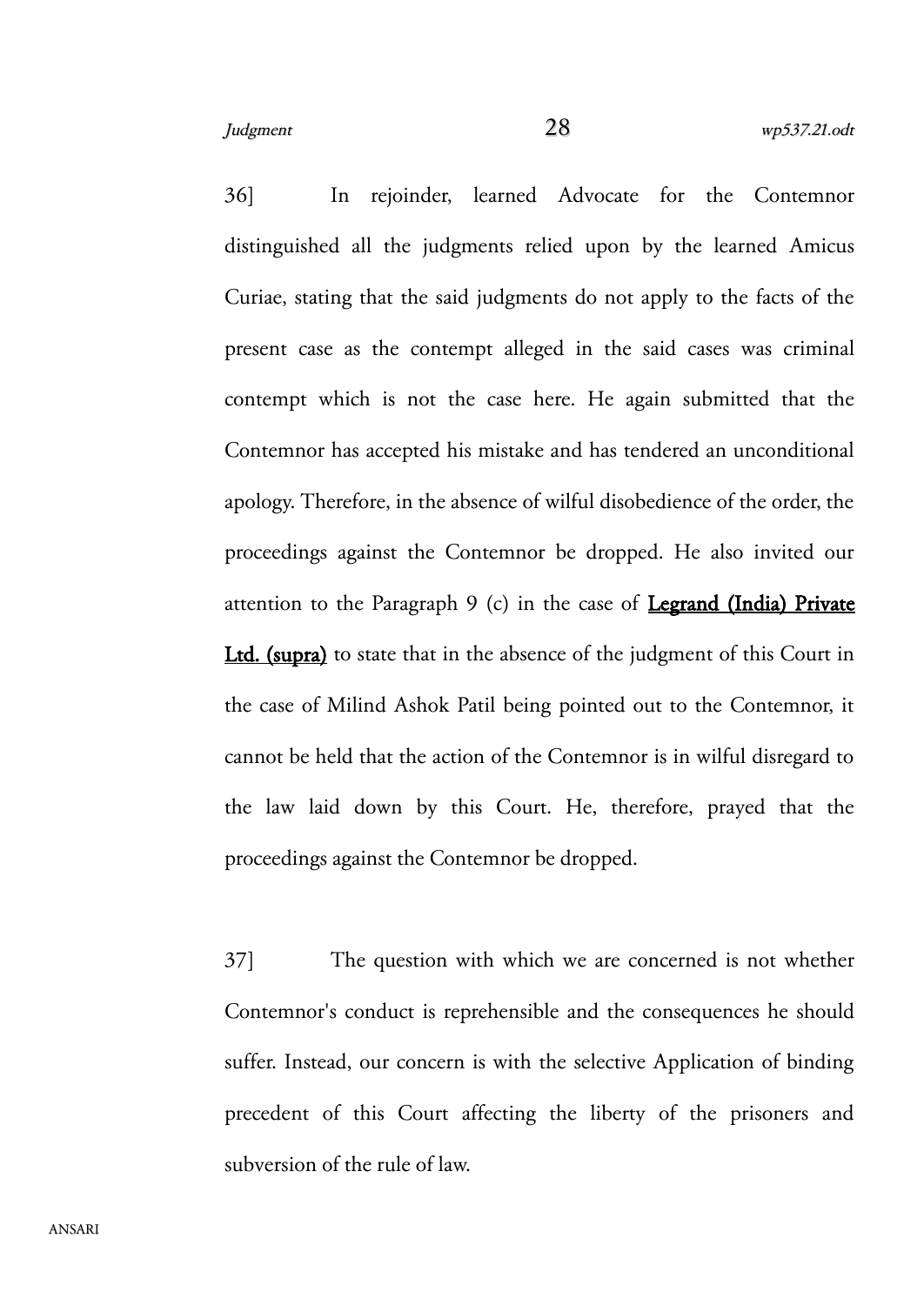38] The Hon'ble Supreme Court in the case of Smt. Poonam Lata vs M.L. Wadhawan & Ors reported in (1987) 3 SCC 347 observed that release on parole is a wing of the reformative process and is expected to provide an opportunity to the prisoner to transform himself into a useful citizen.

39] The grant of parole is essentially an executive function. If the Court finds that the Government's action in rejecting the grant of parole to a prisoner has the effect of suffocating the Articles 14 & 21 of the Constitution of India, in that case, the Court must act to restore the rule of law and respect the residuary fundamental rights of the prisoners. The purpose of releasing a prisoner on parole or furlough is to reform him. When the prisoners are sent from jail to Society, their conduct is watched, and if they give a good account of themselves, the Rules provide that their sentence can be shortened. The purpose is also to give an opportunity to the prisoner to mix up with the members of his family and the Society so that he may feel that he is also a member of the Society. Keeping in view the object of said Rules, it will have to be accepted that refusal of parole should be based on definite reasons, and the right created under the Rules of 1959 has to be given effect to in its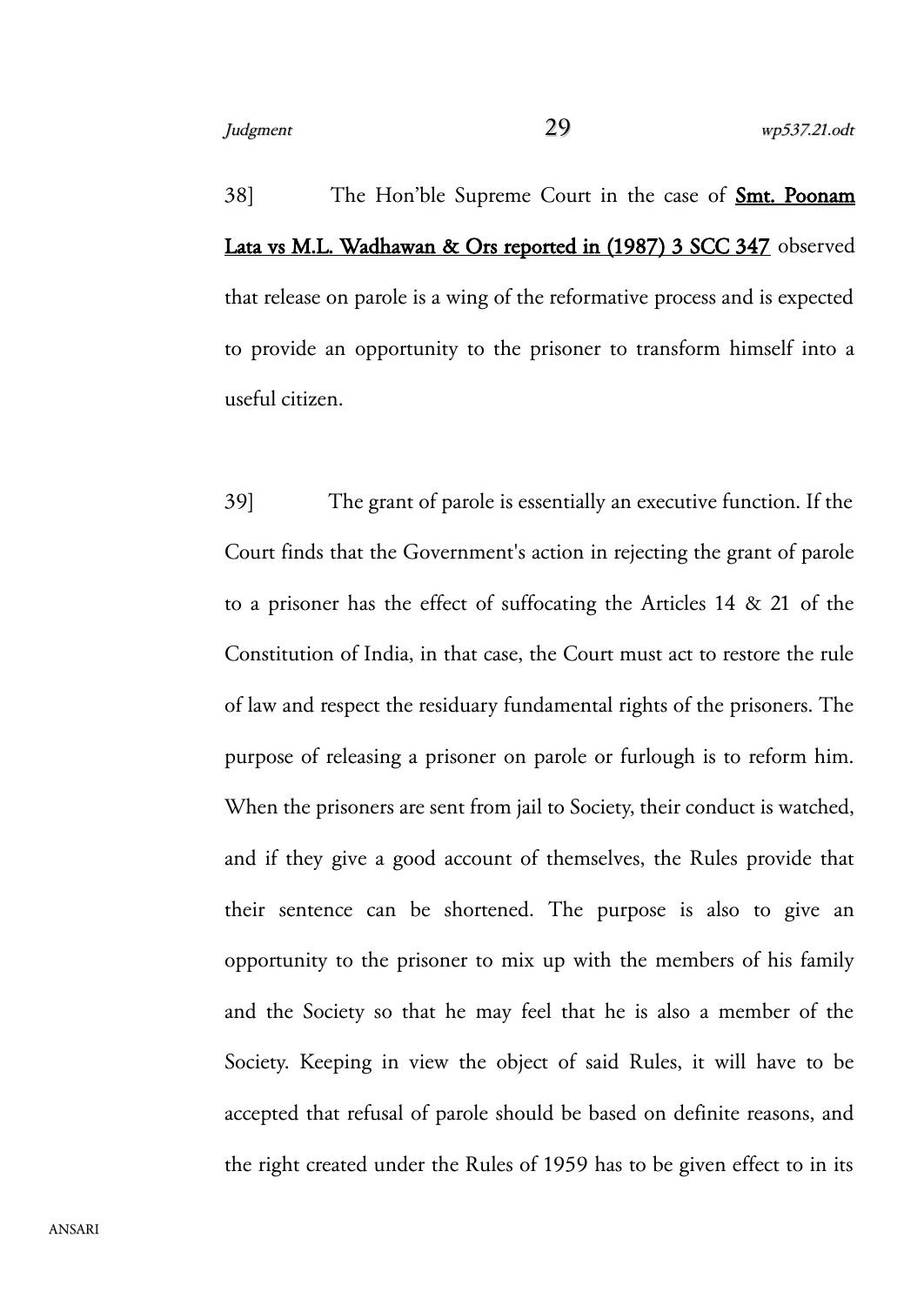letter and spirit. The absence of arbitrary power is the first essential ingredient of the rule of law upon which the whole Constitutional system is based. In a system governed by the rule of law, the discretion when conferred upon the Executive Authorities needs to be exercised within clear and defined limits.

40] Due to the unexpected Covid-19 situation, the Society is required to face an unprecedented situation requiring all three organs under the Constitution of India to adopt unprecedented measures. One of such measures was adopted by the Hon'ble Supreme Court of India while deciding Suo Motu Writ Petition (C) No. 01/2020 in which by the order dated 23/03/2020, a direction was issued to constitute High Power Committee in each State to determine the category of prisoners who should be released depending upon the nature of the offence, number of years to which he or she has been sentenced or the severity of the offence with which he or she is charged and is facing trial or any other relevant factor which the High Power Committee may consider. Accordingly, in compliance with the order dated 23/03/2020, the High Power Committee in the State of Maharashtra determined the category of prisoners who should be released on emergency parole or interim bail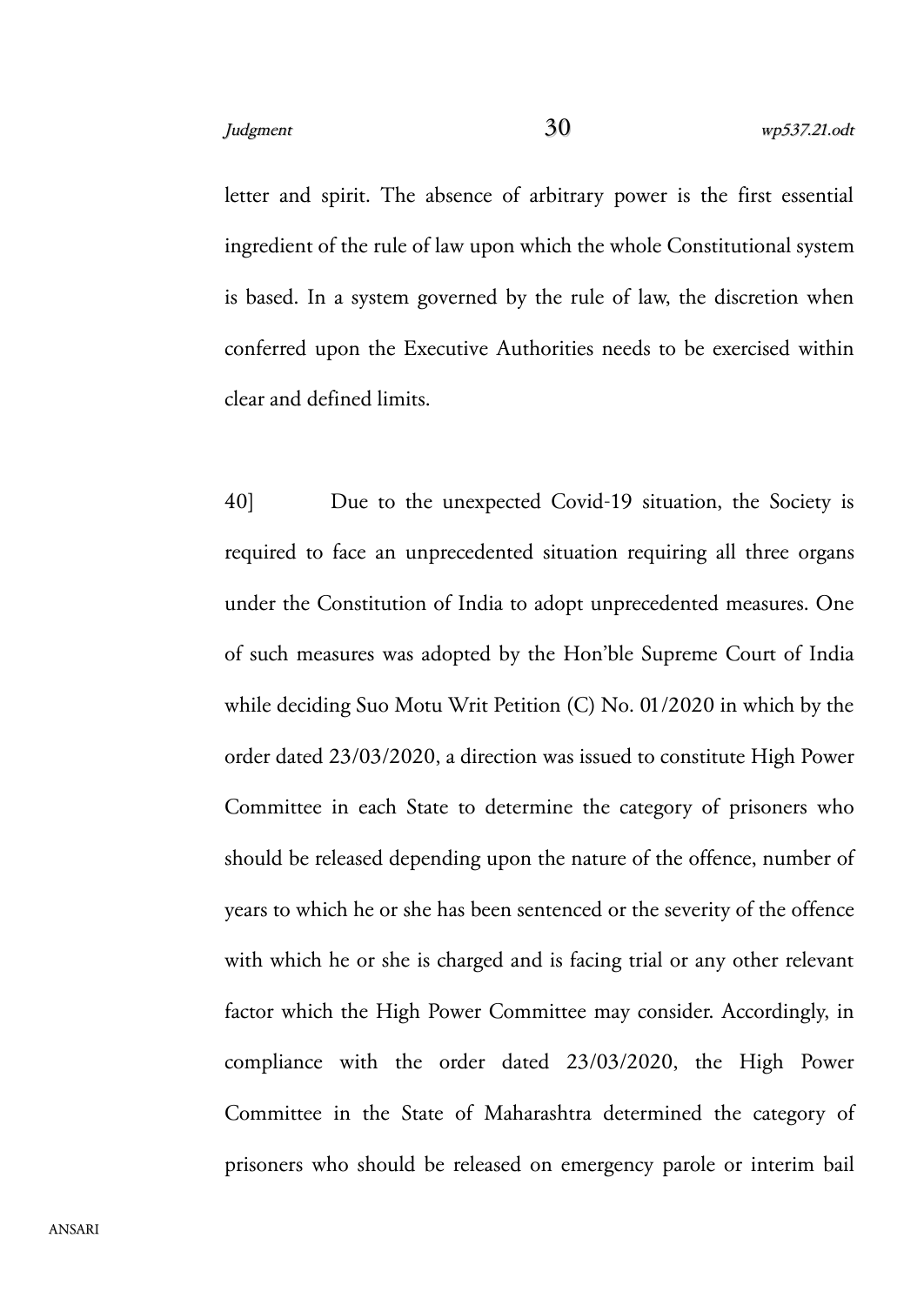vide its decisions dated 25/03/2020 and 11/05/2020 read with Corrigendum dated 18/05/2020.

41] The Judiciary and the Executive worked in tandem to decongest the prisons with a view to decrease the spread of the Covid-19 pandemic. The State of Maharashtra introduced Sub-Rule (c) in Rule 19(1) of the Maharashtra Prisons (Bombay Furlough and Parole) Rules, 1959. In Clause (ii) of Sub-Rule (c) of Rule 19(1) of the said Rules, power was conferred on the Superintendent of Prisons to consider the release of the prisoner on emergency parole on the conditions stated in the said Sub Rule. However, the said power was held to be not applicable to certain offences stated in Proviso-II Sub-Rule (2). It needs to be noted that the introduction of emergency parole was under the emergent situation created by the Covid-19 pandemic. The Hon'ble Supreme Court took cognisance of the emergent situation and directed constitution of the High Power Committee in the States so that class of prisoners held to be entitled to the benefit of emergency parole can be released, resulting in decongestion of the prisons. The introduction of emergency parole was to meet the unprecedented situation with unprecedented measures. Therefore, the Authorities dealing with the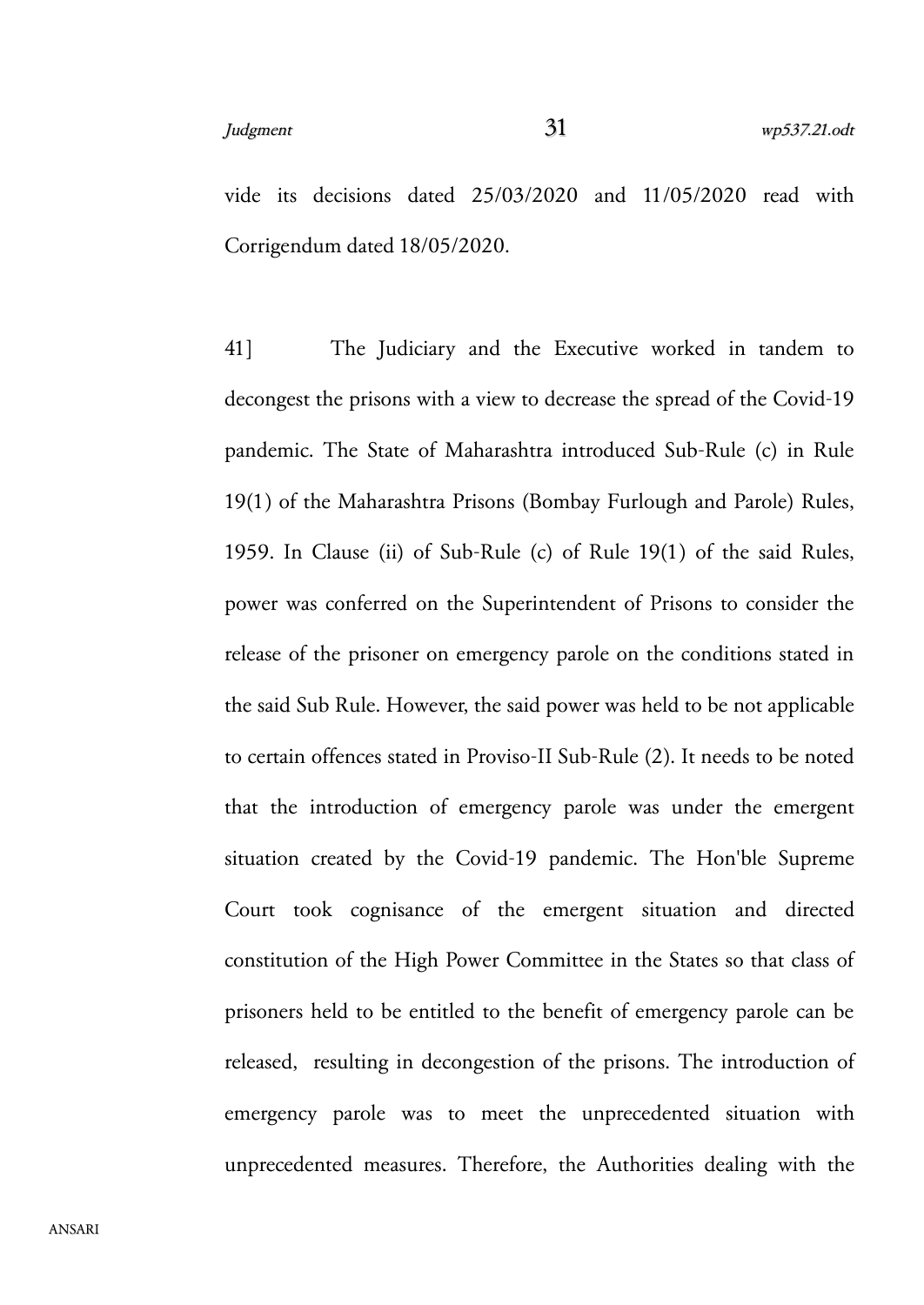emergency parole were required to have been alive to the emergent situation of a pandemic.

42] In the light of the events stated above, the Division Bench of this Court in the case of Milind Ashok Patil and Ors vs State of Maharashtra, in Criminal Writ Petition-ASDB-LD-VC No.65/2020 held that:-

> "13. Thus, it is clear that the said amended provision is made for short period and is brought into existence for main object of reducing the overcrowding in the jail. However, while releasing the convicts on emergency parole in view of the declaration of epidemic under the Epidemic Diseases Act, 1897, it is also required to ensure that the said benefit cannot be extended to the prisoners likely to commit offence in case of temporary release i.e. habitual offenders or likelihood of absconding of such accused and in such case the emergency parole can be rejected. For ensuring this, it is provided that the convicts whose maximum sentence is above 7 years shall on their application be appropriately considered for release on emergency parole by the Superintendent of Prison, if the convict has returned to prison on time on last 2 releases (whether on parole or furlough). Therefore, the object while granting the emergency parole is to see that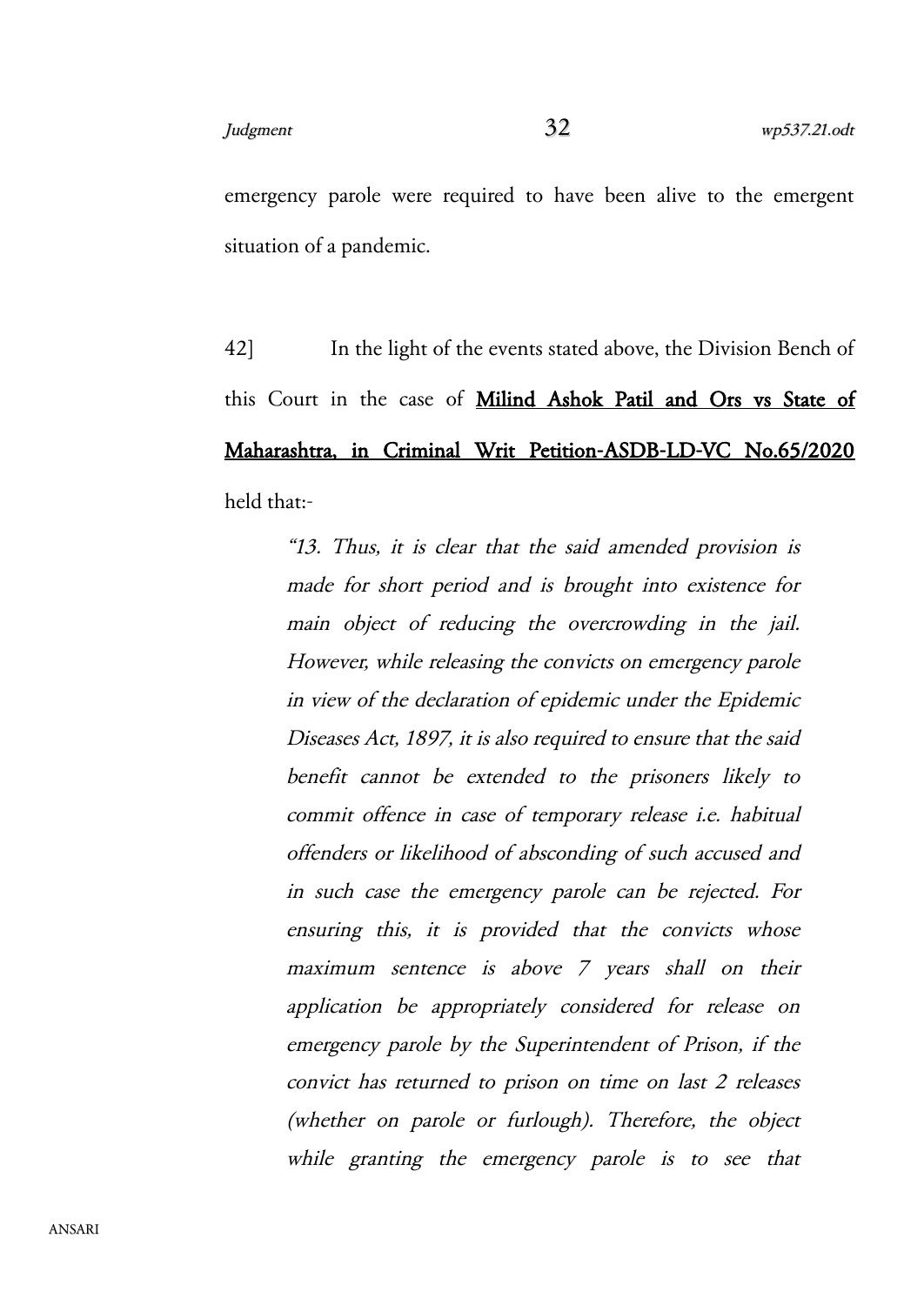overcrowding in prison is reduced. However, at the same time, it is to ensure that the habitual offender or prisoners who are likely to abscond are deprived of emergency parole and therefore, the aforesaid amended rule was brought into effect. However, if such convicts are never released either on furlough or parole previously or not released on <sup>2</sup> occasions either on furlough or parole and therefore, there was no occasion for them to return back within time on 2 occasions and therefore, not entitled for said benefit of emergency parole, such literal interpretation may lead to absurdity and in that event, there is no occasion to invoke condition imposed under the said amended Parole Rule."

43] The Hon'ble Supreme Court in the case of **Sunil Batra (II) vs** Delhi Administration reported in (1980) 3 SCC 488 had devised a humanising strategy to guard the rights of prisoners by observing as under:-

> "79. What we have stated and directed constitute the mandatory part of the judgment and shall be complied with by the State. But implicit in the discussion and conclusions are certain directives for which we do not fix any specific time limit except to indicate the urgency of their implementation. We may spell out four such quasi-mandates.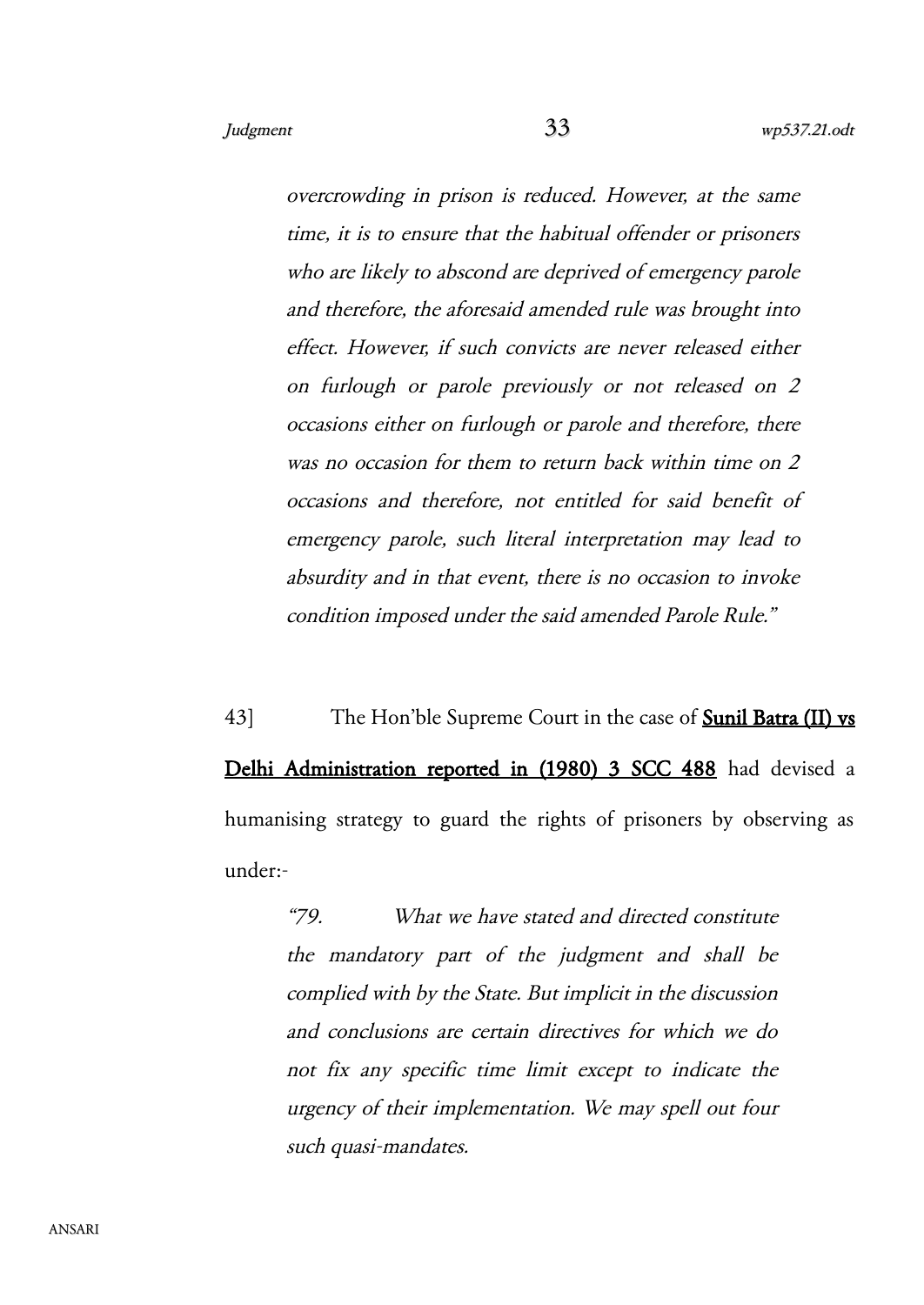1. The State shall take early steps to prepare in Hindi, <sup>a</sup> Prisoner's Handbook and circulate copies to bring legal awareness home to the inmates. Periodical jail bulletins stating how improvements and habilitative programmes are brought into the prison may create a fellow-ship which Will ease tensions. A prisoners' wall paper, which will freely ventilate grievances will also reduce stress. All these are implementary of Section 61 of the Prisons Act.

2. The State shall take steps to keep up to the Standard Minimum Rules for Treatment of Prisoners recommended by the United Nations, especially those relating to work and wages, treatment with dignity community contact and correctional strategies. In this latter aspect, the observations we have made of holistic development of personality shall be kept in view.

3. The Prisons Act needs rehabilitation and the Prison Manual total overhaul, even the Model Manual being out of focus with healing goals. A correctional-cum orientation course is necessitous for the prison staff inculcating the constitutional values, therapeutic approaches and tension- free management.

4. The prisoners' rights shall be protected by the Court by its writ jurisdiction plus contempt power.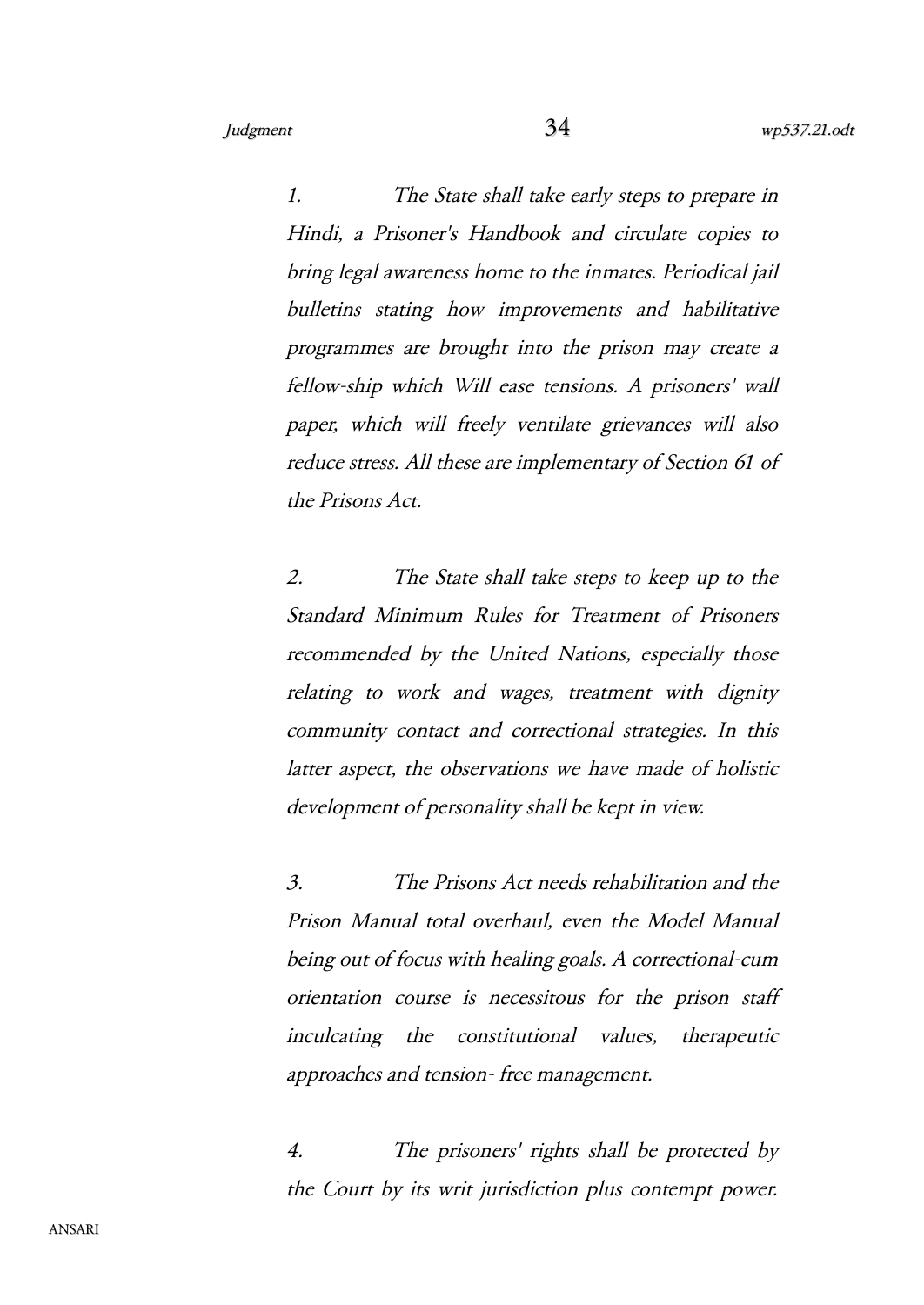To make this jurisdiction viable, free legal services to the prisoner programmes shall be promoted by professional organisations recognised by the Court such as for example Free Legal Aid (Supreme Court) Society. The District Bar shall, we recommend, keep a cell for prisoner relief."

44] In the light of the events narrated above, we shall briefly consider the law of contempt in the facts relevant for adjudication of the present case.

45] Article 215 of the Constitution of India vests the High Court with all powers of Court of record, including the power of contempt of itself. The power to commit for contempt of even Sub-ordinate Courts has been expressly conferred under the Contempt of Courts Act. The Contempt of Courts Act does not define the word 'contempt'. However, the Hon'ble Supreme Court in the case of **Pratap Singh vs Gurbaksh** Singh reported in AIR 1962 SC 1172 has adopted with approval the definition of contempt as given in Oswald Contempt of Courts IIIrd Edition, Page 6, which reads as under:-

"To speak generally, contempt of court may be said to be constituted by any conduct that tends to bring the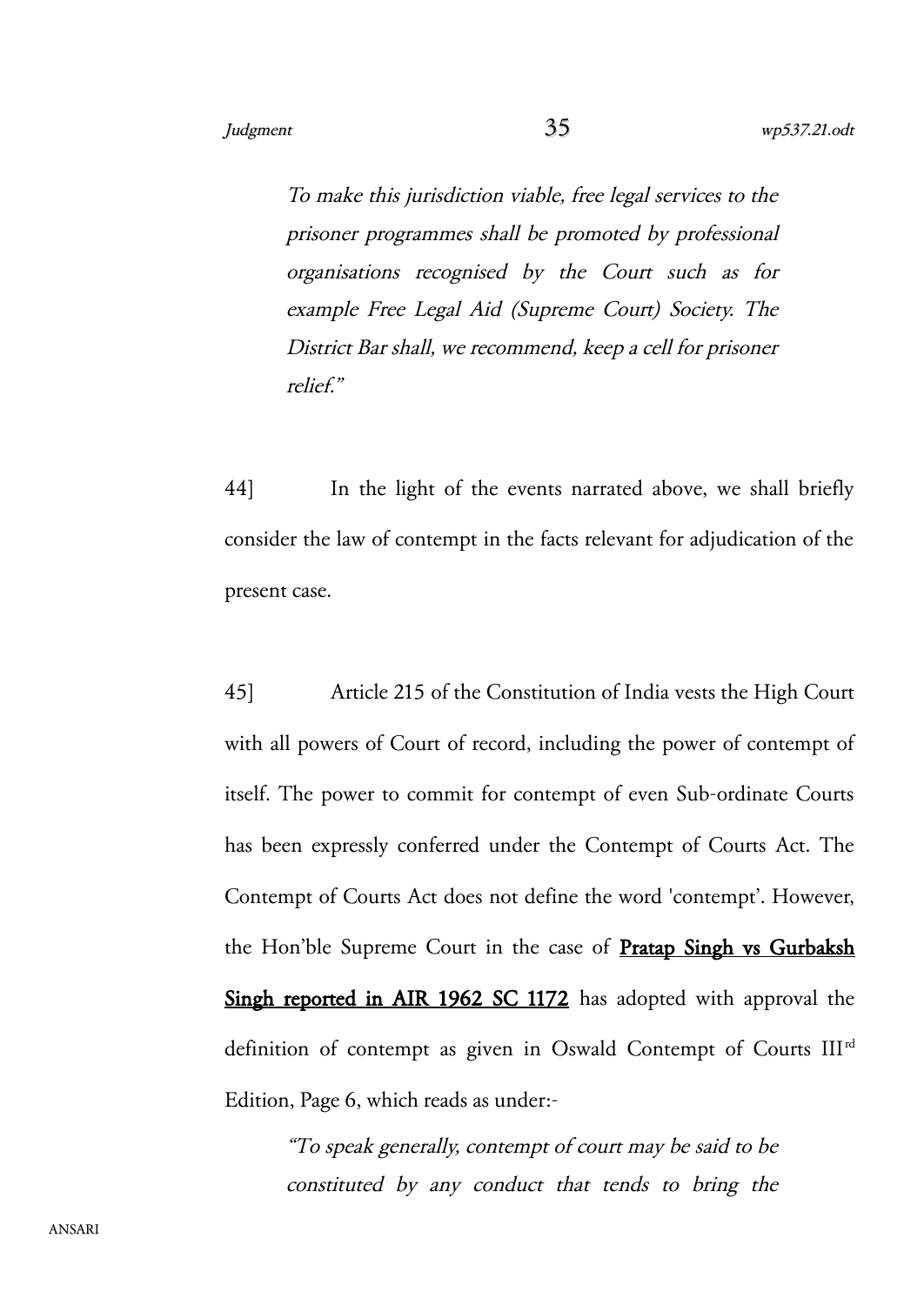authority and administration of the law into disrespect or disregard, or to interfere with or prejudice parties litigant or their witnesses during the litigation."

46] In the case of **Sultan Ali vs. Noor Hussain reported in AIR** 1949 Lahore 131 (F.B.), a Full Bench of the Lahore High Court has observed that the High Court occupies the status of highest and most superior Court and therefore it becomes incumbent upon all persons and Authorities within its jurisdiction to respect all its orders and submit to it at least in the first instance on the well known judicial principle fundamental to the Courts of justice that any disobedience will be on pain of committal for contempt.

47] The Hon'ble Supreme Court clearly explained the binding nature of judgments delivered by the High Court in the case of **East India** Commercial Co. Ltd. Vs. Collector of Customs, Calcutta reported in AIR 1962 SC 1893. The Hon'ble Supreme Court in Paragraph 29 observed as under:-

> "29. ..... This raises the question whether an administrative tribunal can ignore the law declared by the highest Court in the State and initiate proceedings in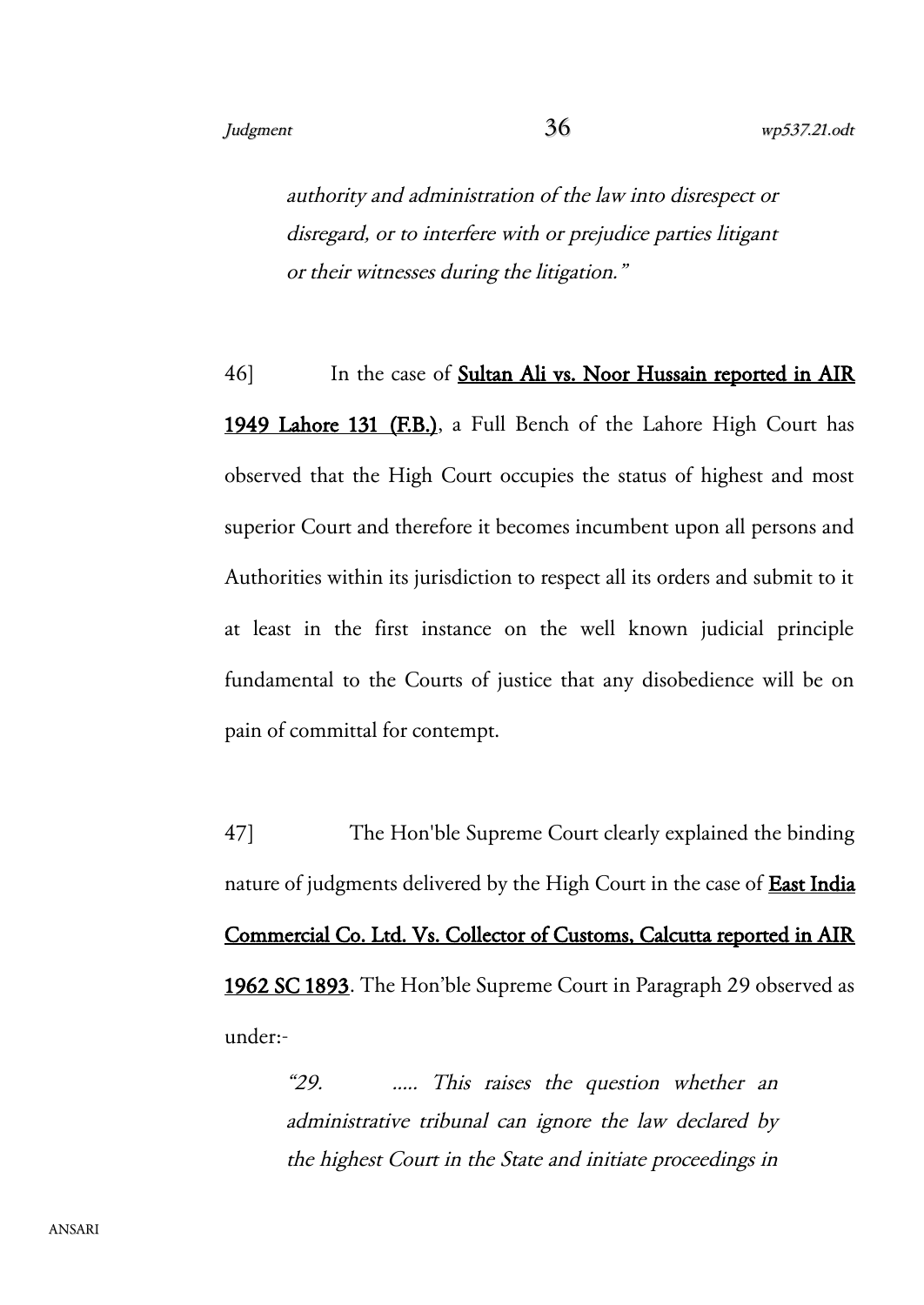direct violation of the law so declared. Under Art., 215, every High Court shall be a court of record and shall have all the powers of such a court including the power to punish for contempt of itself. Under Art. 226, it has a plenary power to issue orders or writs for the enforcement of the fundamental rights and for any other purpose to any person or authority, including in appropriate cases any Government, within its territorial jurisdiction. Under Art.227 it has jurisdiction over all courts and tribunals throughout the territories in relation to which it exercise jurisdiction. It would be anomalous to suggest that a tribunal over which the High Court has superintendence can ignore the law declared by that Court and start proceedings in direct violation of it. If a tribunal can do so, all the sub-ordinate courts can equally do so, for there is no specific, provision, just like in the case of Supreme Court, making the law declared by the High Court binding on subordinate courts. It is implicit in the power of supervision conferred on <sup>a</sup> superior tribunal that all the tribunals subject to its supervision should conform to the law laid down by it. Such obedience would also be conducive to their smooth working: otherwise there would be confusion in the administration of law and respect for law would irretrievably suffer. We, therefore, hold that the law declared by the highest Court in the State is binding on authorities or tribunals under its superintendence, and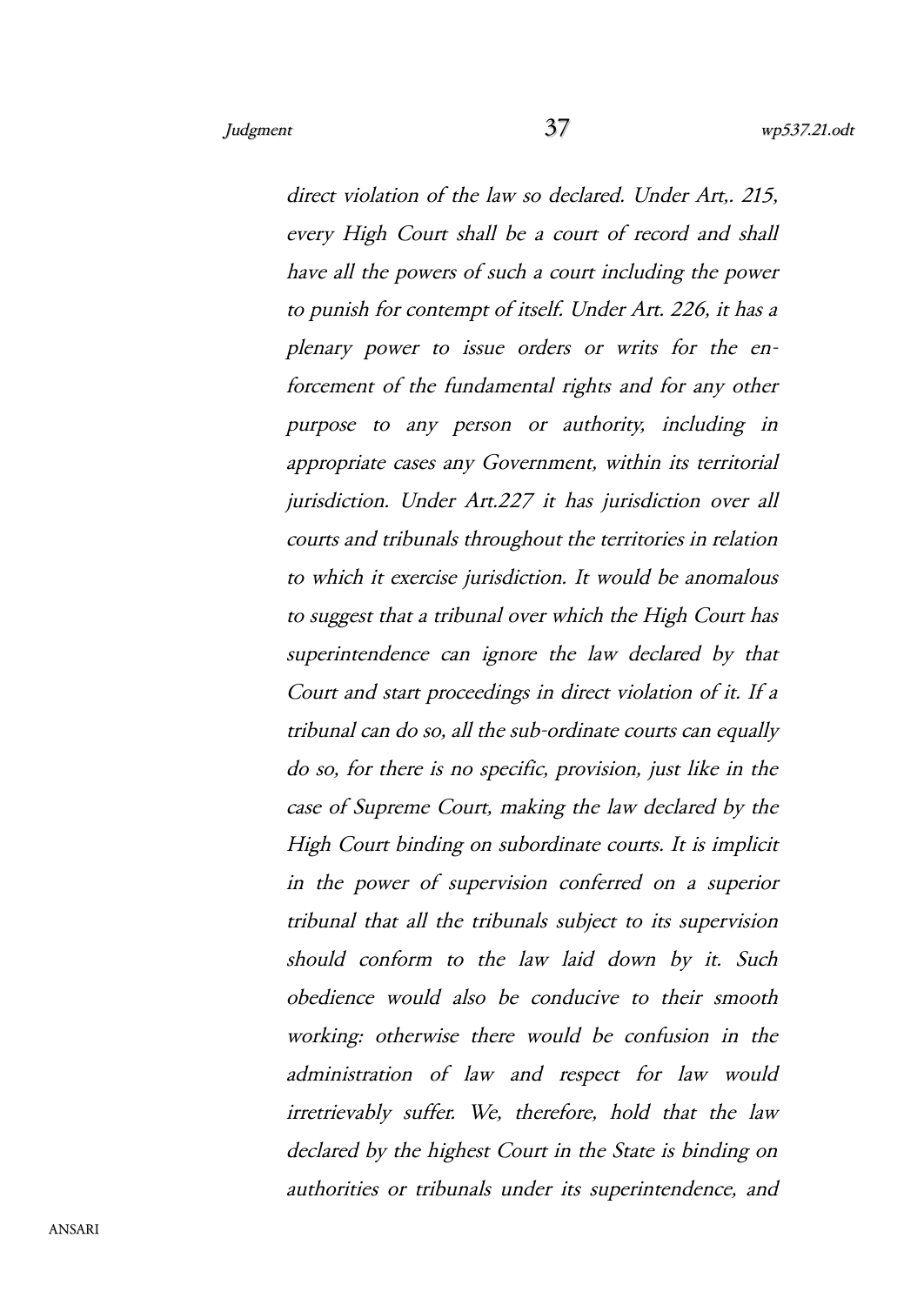that they cannot ignore it either in initiating <sup>a</sup> proceeding or deciding on the rights involved in such a proceeding. If that be so, the notice issued by the authority signifying the launching of proceedings contrary to the law laid down by the High Court would be invalid and the proceedings themselves would be without jurisdiction."

48] Whether the law as declared by the Hon'ble Supreme Court or by the High Court, the legal position regarding the Authorities and Tribunals sub-ordinate to the High Court shall be the same as has been held in the case of **East India Commercial Company Ltd (supra)**.

49] The Hon'ble Supreme Court thereafter reiterated the said principle in numerous cases. (M. Padmanabha Setty vs. K.P. Papiah Setty, reported in AIR 1966 SC 1824, Kauslaya Devi Bogra vs. Land Acquisition Officer, reported in (1984) 2 SCC 324 and Bishnu Ram Borah vs. Parag Saikia reported in (1984) 2 SCC 488)

50] One such reiteration by the Hon'ble Supreme Court is in the case of Bharadakanta Mishra vs. Bhimsen Dixit reported in (1973) 1 SCC 446, wherein the Hon'ble Supreme Court observed as under:-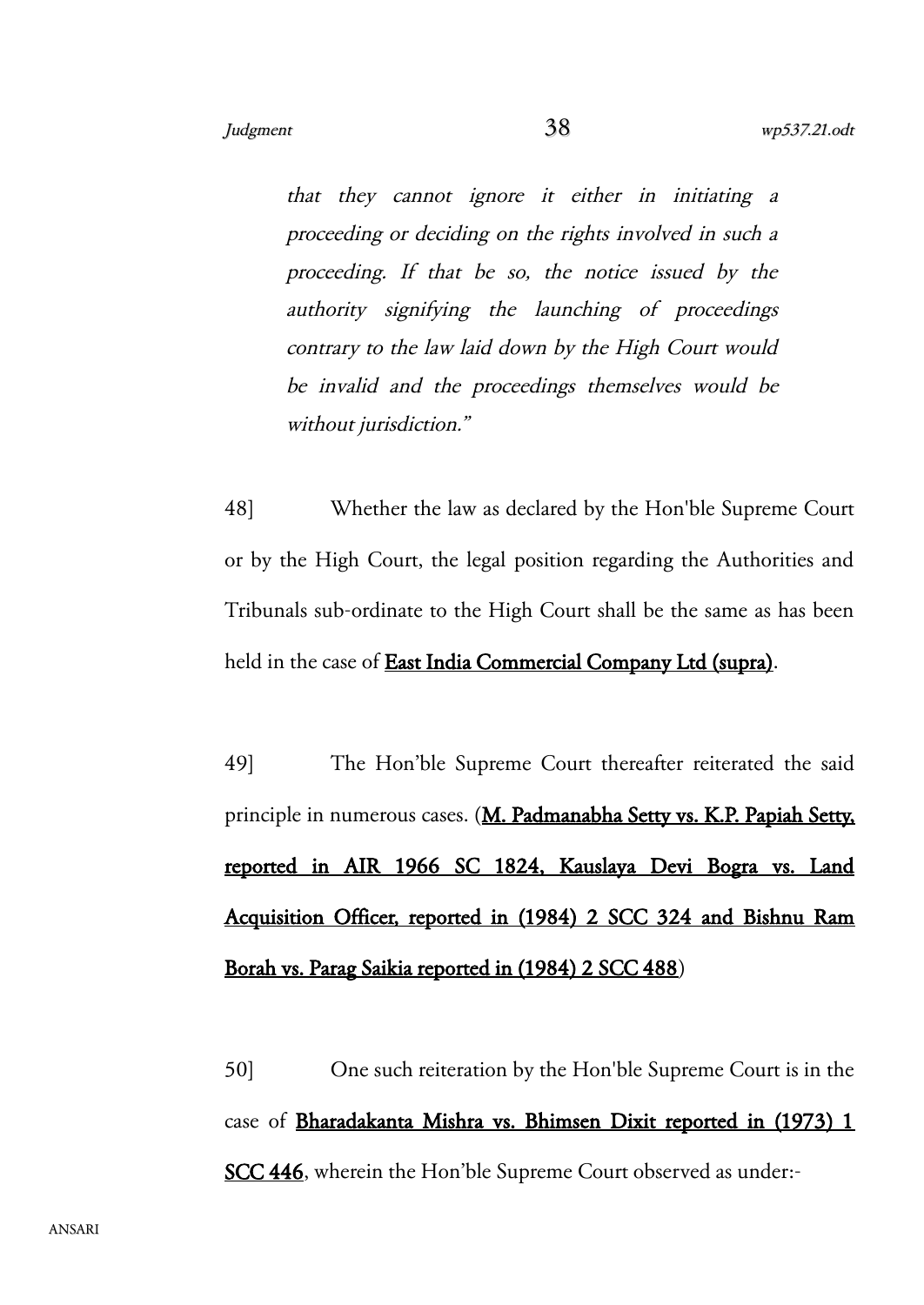"15. The conduct of the appellant in not following the previous, decision of the High Court is calculated to create confusion in the administration of law. It will undermine respect for law laid down by the High Court and impair the constitutional authority of the High Court. His conduct is therefore comprehended by the principles underlying the law of contempt. The analogy of the inferior Court's disobedience to the specific order of a superior court also suggests that his conduct falls within the purview of the law of contempt. Just as the disobedience to a specific order of the Court undermines the authority and dignity of the Court in a particular case, similarly the deliberate and malafide conduct of not following the law laid down in the previous decision undermines the constitutional authority and respect of the High Court. Indeed, while the former conduct has repercussions on an individual case and on <sup>a</sup> limited number of persons, the latter conduct has a much wider and more disastrous impact. It is calculated not only to undermine the constitutional authority and respect of the High Court, generally, but is also likely to subvert the Rule of Law 'and engender harassing uncertainty and confusion in the administration of law. "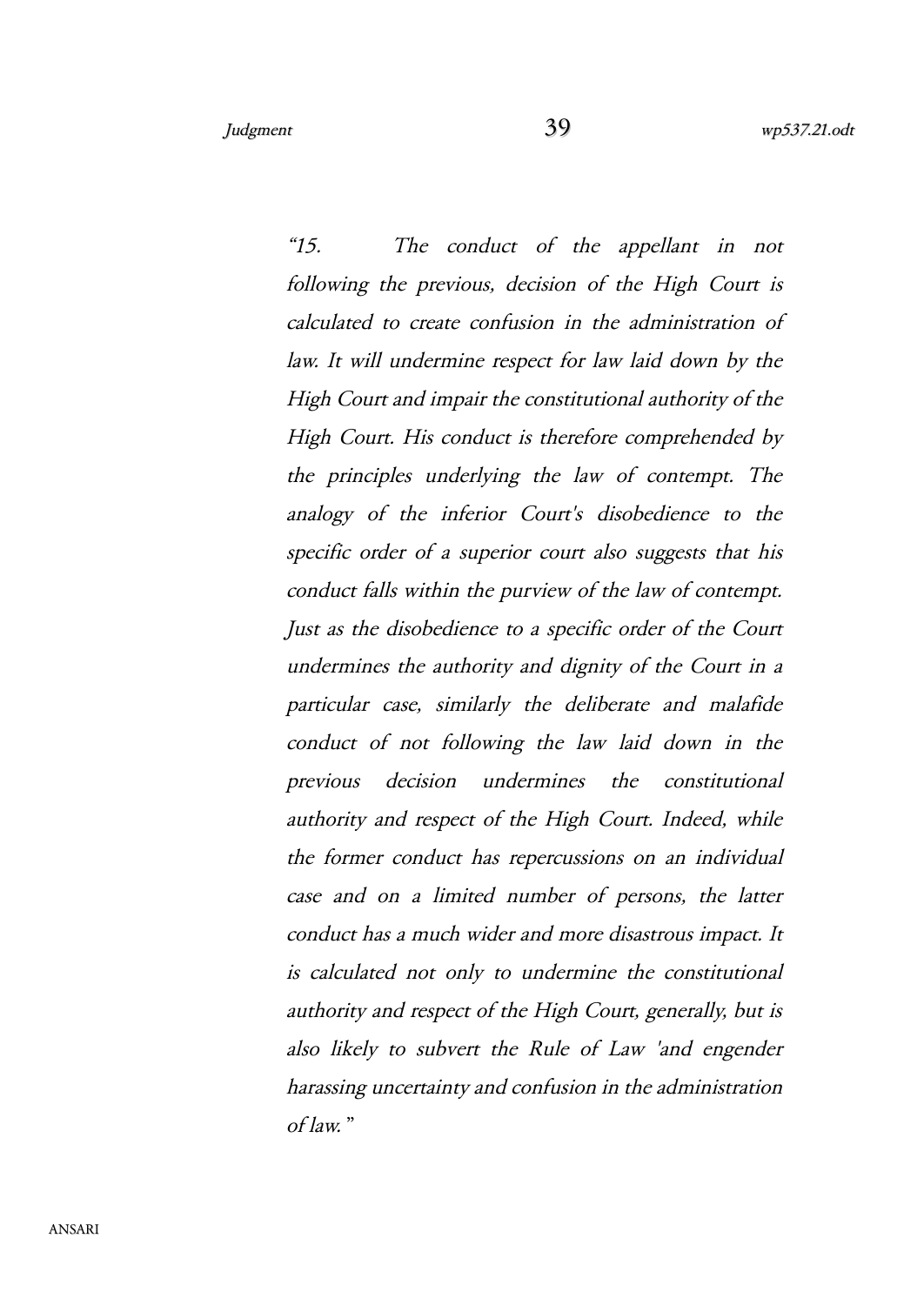## 51] In the case of *State of Gujarat v. Secretary, Labour, Social*

## Welfare & Tribal Development Dept., 1982 Cri LJ 2255, it has been

held as under:-

"13. From these four decisions, the following propositions emerge:

(1) It is Immaterial that in <sup>a</sup> previous litigation the particular Petitioner before the Court was or was not a party, but it law on a particular point has been laid down by the High Court, it must be followed by all authorities and tribunals in the State:

(2) The law laid down by the High Court must be followed by all authorities and subordinate tribunals when it has been declared by the highest Court in the State and they cannot ignore it either in initiating proceedings or deciding on the rights involved in such a proceeding:

(3) If in spite of the earlier exposition of law by the High Court having been pointed out and attention being pointedly drawn to that legal position in utter disregard of that position, proceedings are initiated, it must be held to be a wilful disregard of the law laid down by the High Court and would amount to civil contempt as defined in section 2(b) of the Contempt of Courts Act, 1971."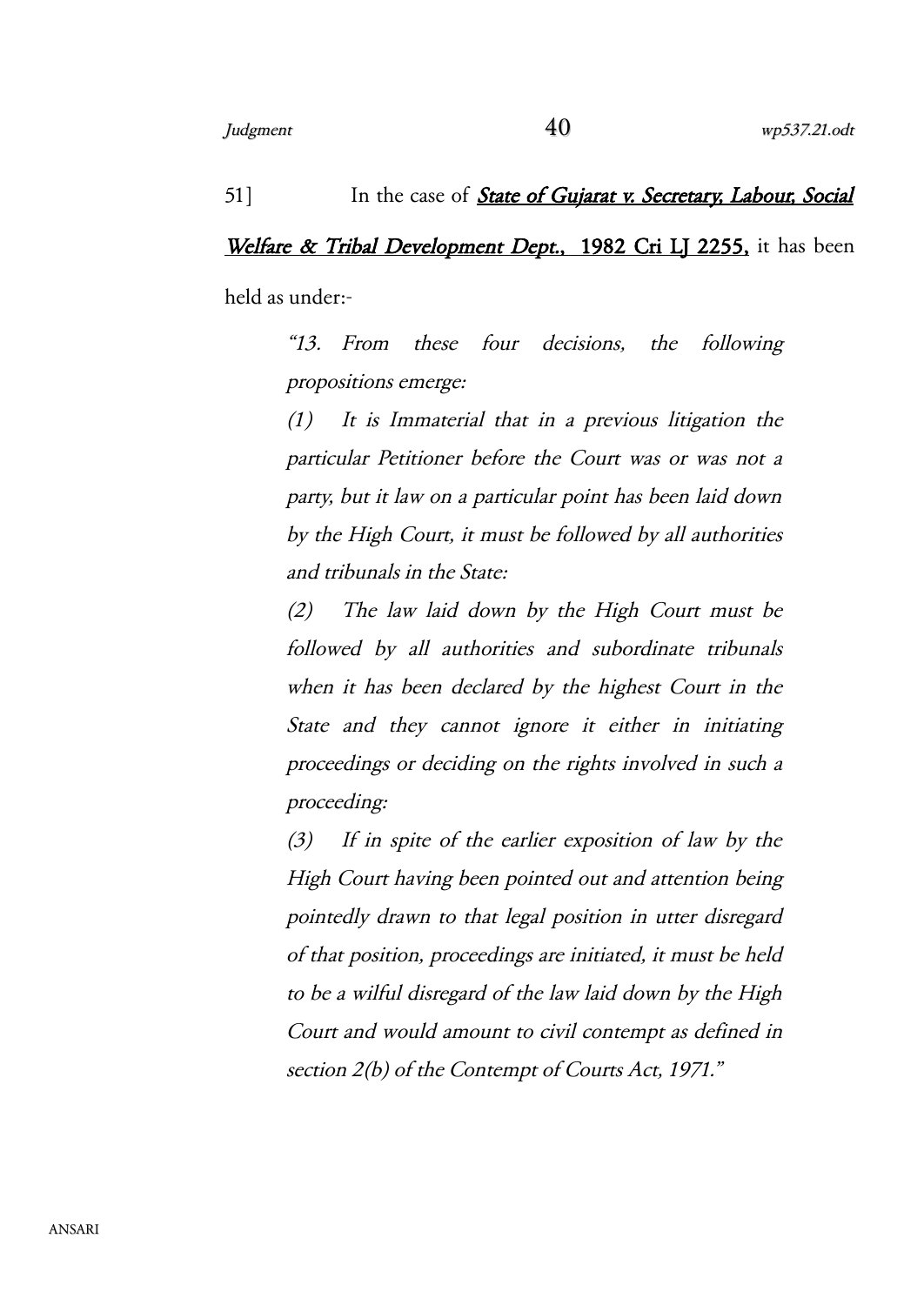52] The next judgment in the series in line with the principle that the judgment of the High Court is binding on all Sub-ordinate Authorities and Courts is in the case of Priya Gupta vs. Ministry of Health and Family Welfare reported in (2013) 11 SCC 404, wherein the Hon'ble Apex Court in Paragraph 19 has observed as under:-

"19. It is true that Section <sup>12</sup> of the Act contemplates disobedience of the orders of the Court to be wilful and further that such violation has to be of a specific order or direction of the Court. To contend that there cannot be an initiation of contempt proceedings where directions are of a general nature as it would not only be impracticable, but even impossible to regulate such orders of the Court, is an argument which does not impress the Court. As already noticed, the Constitution has placed upon the judiciary, the responsibility to interpret the law and ensure proper administration of justice. In carrying out these constitutional functions, the Courts have to ensure that dignity of the Court, process of Court and respect for administration of justice is maintained. Violations which are likely to impinge upon the faith of the public in administration of justice and the Court system must be punished, to prevent repetition of such behaviour and the adverse impact on public faith. With the development of law, the Courts have issued directions and even spelt out in their judgments, certain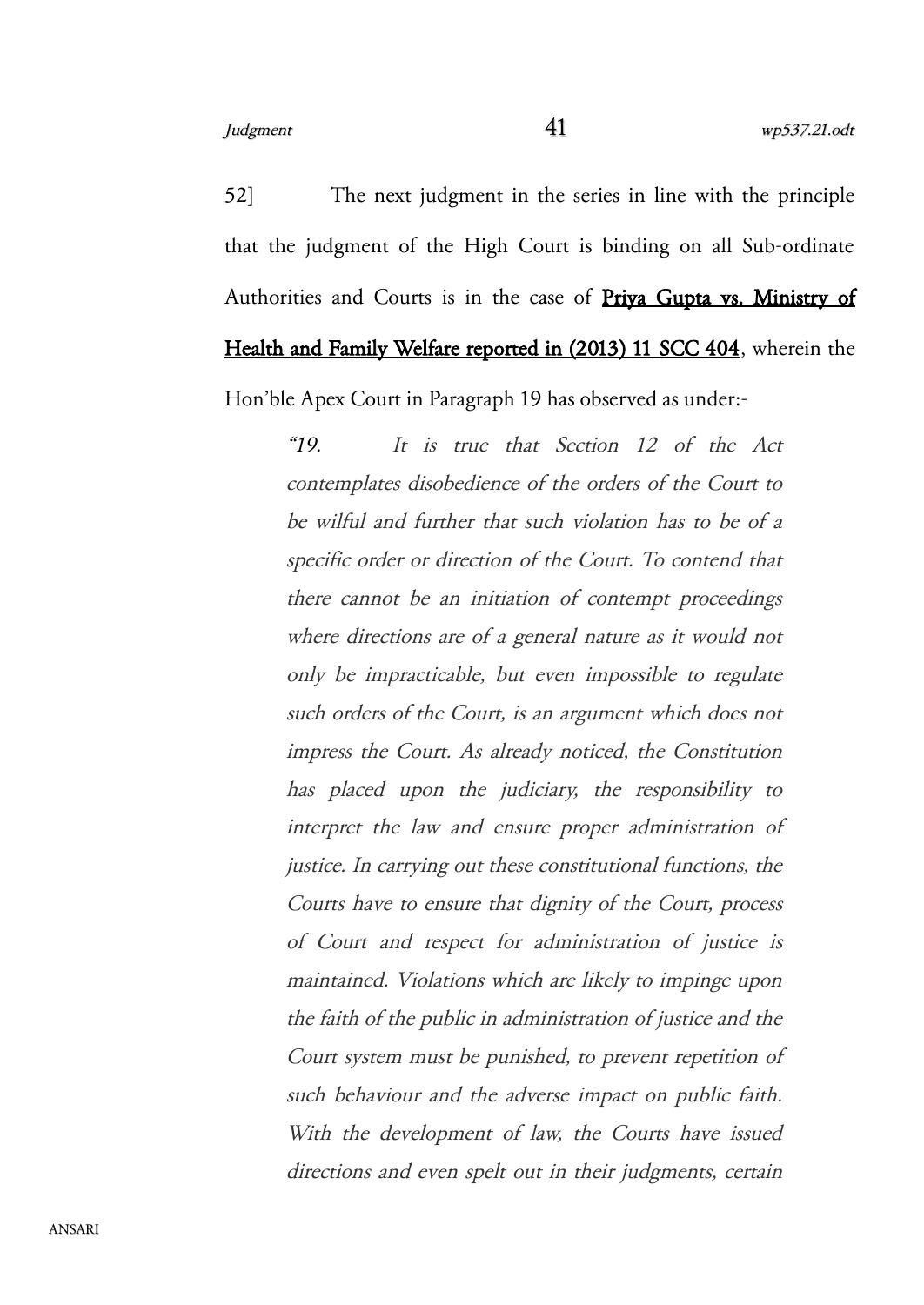guidelines, which are to be operative till proper legislations are enacted. The directions of the Court which are to provide transparency in action and adherence to basic law and fair play must be enforced and obeyed by all concerned. The law declared by this Court whether in the form of a substantive judgment inter se a party or are directions of <sup>a</sup> general nature which are intended to achieve the constitutional goals of equality and equal opportunity must be adhered to and there cannot be an artificial distinction drawn in between such class of cases. Whichever class they may belong to, <sup>a</sup> contemnor cannot build an argument to the effect that the disobedience is of a general direction and not of a specific order issued inter se parties. Such distinction, if permitted, shall be opposed to the basic rule of law. "

53] It is clear from the judicial pronouncements referred to above that the authorities and the tribunals functioning within the jurisdiction of this Court in respect of whom this Court has the power of superintendence under Article 227 are bound to follow the decisions of this Court unless, on an appeal, the operation of the judgment is suspended. It is not permissible for the Authorities and the Tribunals to ignore this Court's decisions or refuses to follow this Court's decisions on the pretext that an appeal is filed in the Supreme Court which is pending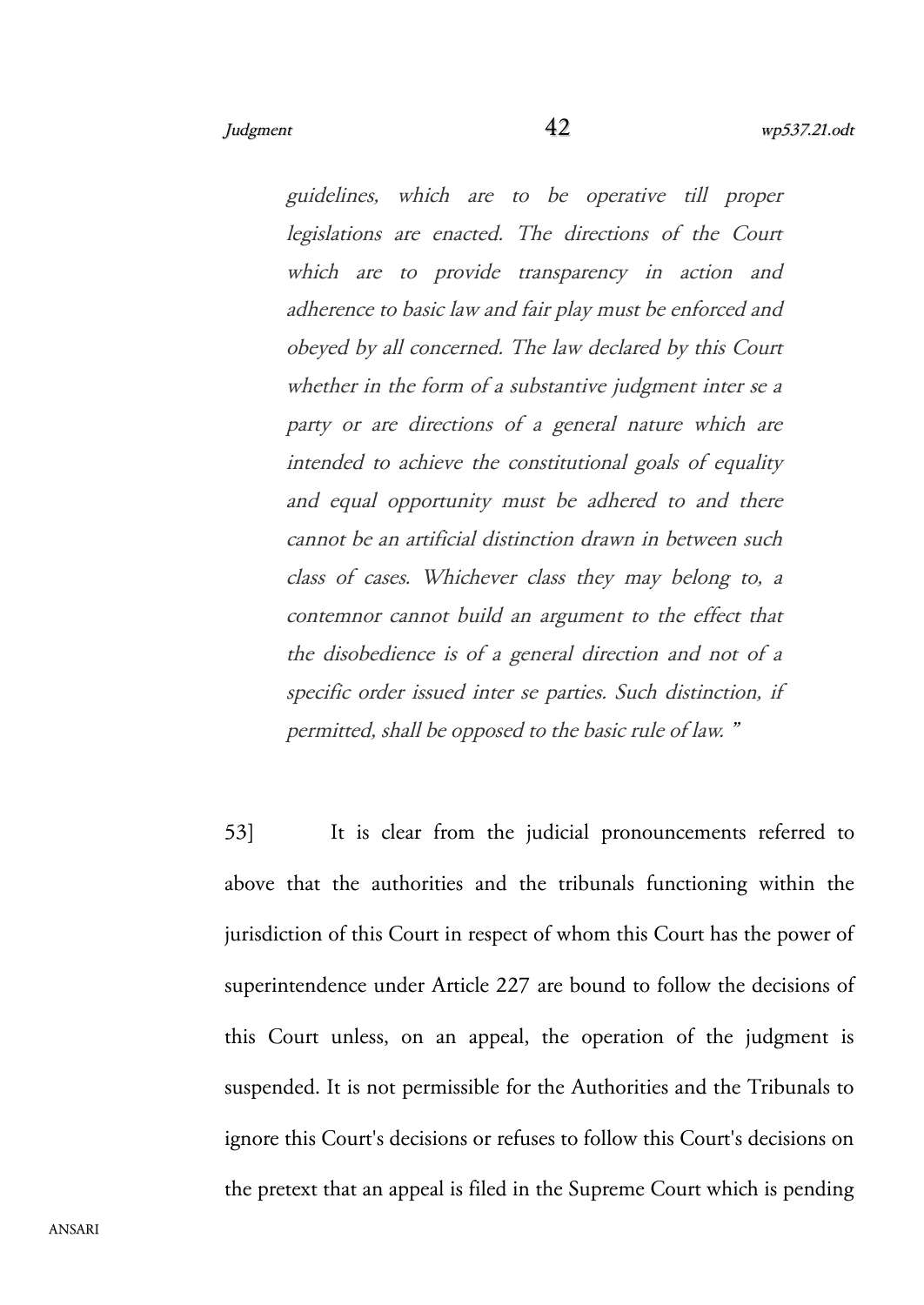or that steps are being taken to file an appeal. If any Authority or the Tribunal refuses to follow any decision of this Court on the above grounds, it would be clearly guilty of committing contempt of this Court and is liable to be proceeded against.

54] The judgments and orders passed by Supreme Court are the law of the land in terms of Article 141 of the Constitution of India. No Court or Tribunal and Authority can ignore the law laid down by Hon'ble Supreme Court or parent High Court. Selective disobedience would create confusion in the administration of law and result in irretrievable loss of respect for the law. We have no hesitation in holding that the law declared by the higher Court in the State is binding on all Authorities and Tribunals under its superintendence. For efficient functioning and effective administration of justice, predictability and certainty are essential hallmarks of judicial jurisprudence. If the Courts command others to act according to the rule of law, it is not possible to countenance violation of the rule of law by those who are required to decide prisoners' rights.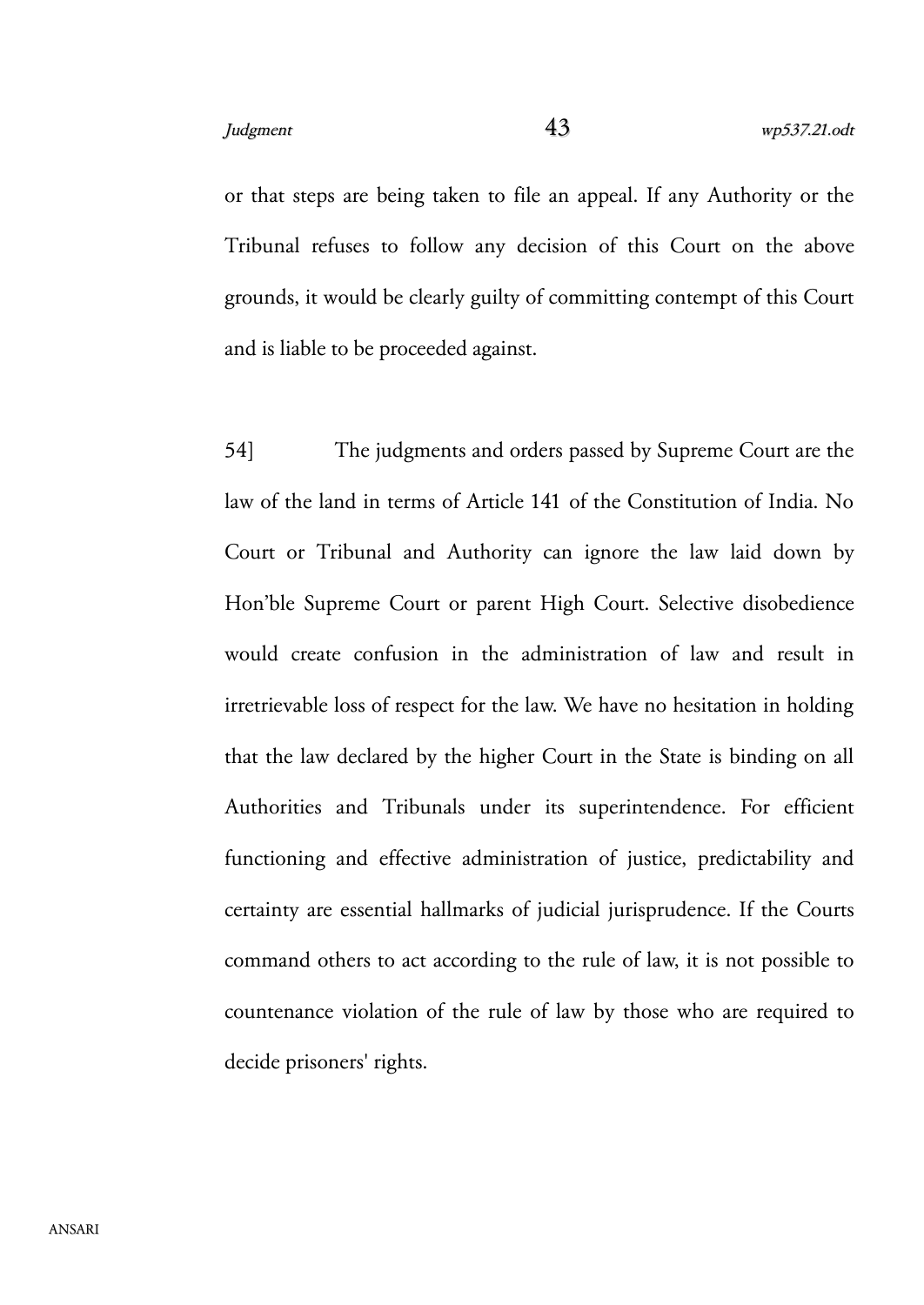55] It must be noted that the violations of binding precedent have been by the Contemnor. The apology tendered by him cannot be accepted by this Court inasmuch as a selective violation of the binding precedent of the Court is wilful, intentional and prejudicial affecting the rights of the poor prisoners. They have no financial capacity to challenge illegal exercise power by the Contemnor. Such selective compliance of binding precedent not only has the adverse effect on rights of poor prisoners and affects the faith of prisoners in the administration of justice but also lowers the dignity of the Court by conveying that binding precedents of this Court can be selectively circumvented so as to frustrate the very object of such law of precedent, thereby undermining the dignity of the Court. The acceptance of apology tendered by the Contemnor would amount to establishing a principle that such selective violations would not entail any consequences in law. This would encourage repetition of such selective compliance of similar nature to have no deterrent effect on authorities for committing such selective violations in future.

56] The conduct of the Contemnor in not following the previous decision of the High Court will undermine respect for law laid down by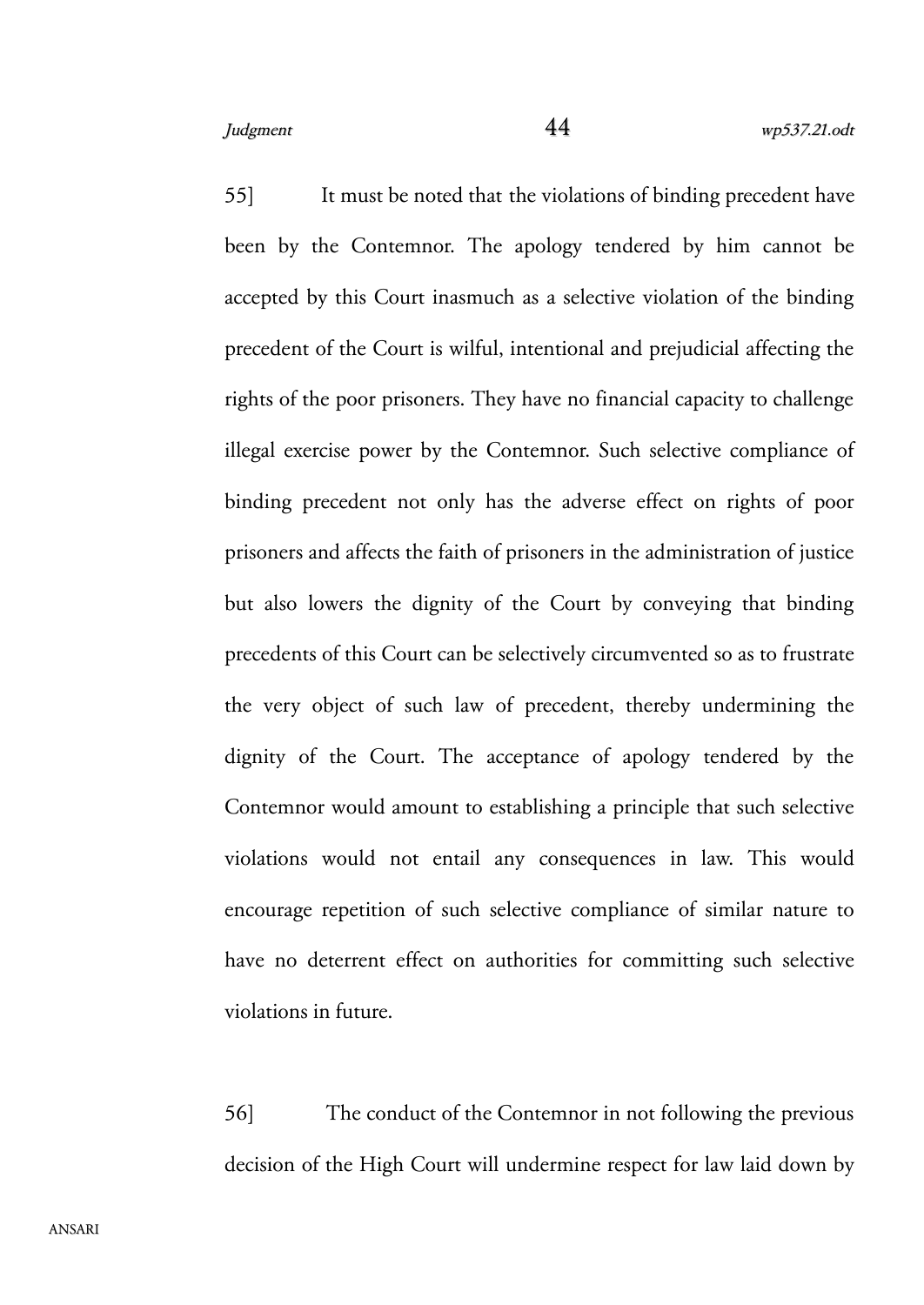the High Court and impair the Constitutional Authority of the High Court, similarly. We find no distinction between the deliberate conduct of selectively following the law laid down in the previous decision undermines the Constitutional Authority and respect of the High Court and disobedience of a specific order of the Court which undermines the Authority and dignity of the Court in a particular case. The latter conduct has repercussions on an individual case, and on a limited number of persons, the former conduct has a much wider and more disastrous impact. Selective application binding precedent will undermine the Constitutional Authority and respect of the High Court and is also likely to subvert the rule of law.

57] We are very clear, and we have no doubt in our minds that when a decision of this Court concludes a point, all Sub-ordinate Authorities within the territory of this State and subject to the supervisory jurisdiction of this Court are bound by it and must scrupulously follow the said decision in letter and spirit.

58] In the facts of the present case, we cannot countenance the submission on behalf of the Contemnor that he had committed a mistake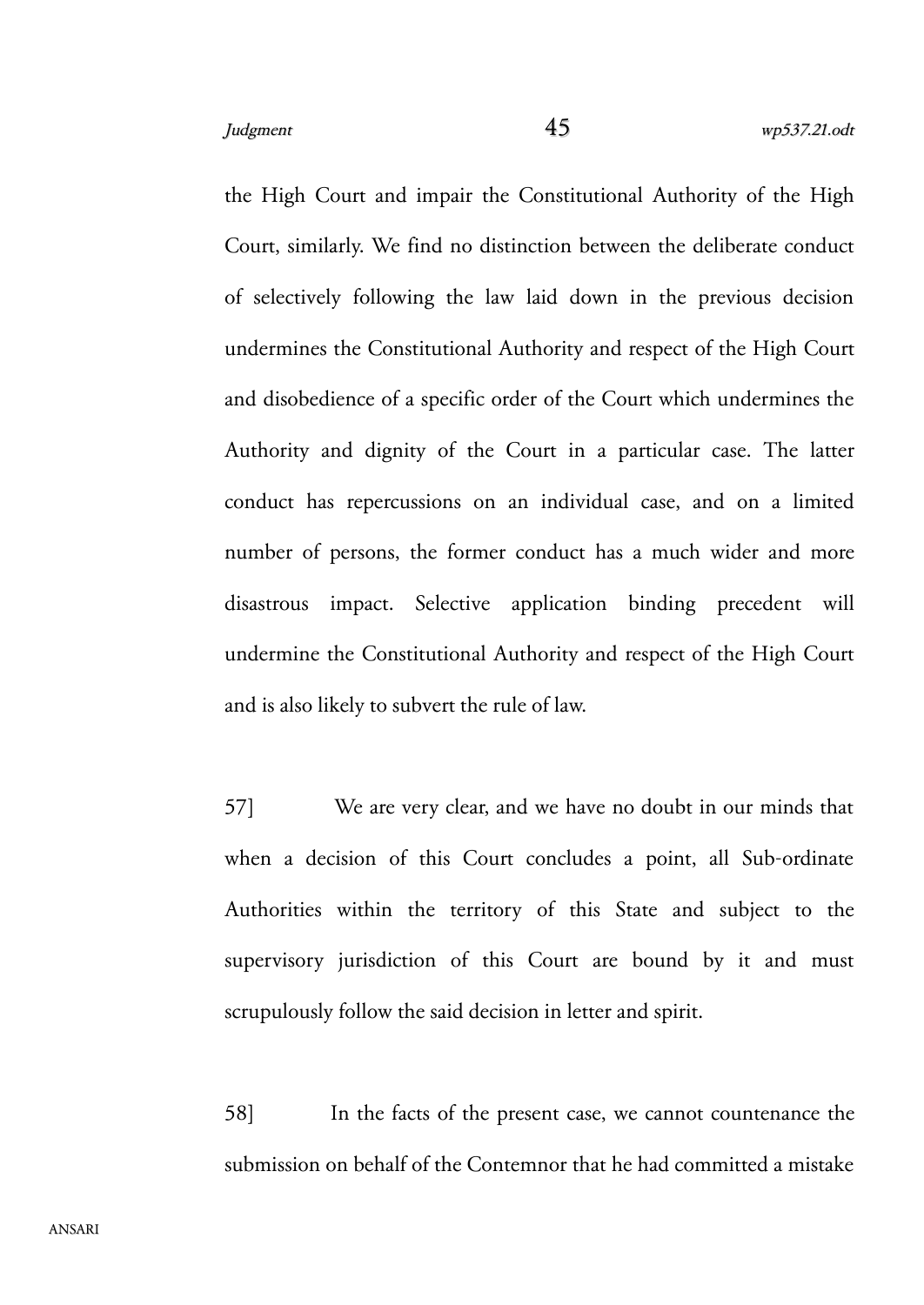due to the pressure of work. In the ordinary course, the Court may not initiate proceedings under the Contempt of Courts Act or hold the Contemnor guilty of contempt if there is a solitary instance of disobedience of the binding precedent. In the present proceedings, it is an undisputed fact that as many as 35 prisoners who were eligible for being released on emergency parole were denied that right. Strictly speaking, the binding precedent in the case of Milind Ashok Patil has been disobeyed 35 times by the Contemnor in spite of clear knowledge. Moreover, it is also an undisputed fact that six prisoners were released on emergency parole even though they were not eligible as per the judgment of this Court in the case of Milind Ashok Patil. Therefore, we are of the considered view that at least in 41 cases, the Contemnor has intentionally disobeyed the binding precedent of this Court.

59] The defence raised by the Contemnor is that he was not aware of the judgment of this Court in the case of Milind Ashok Patil. We cannot accept the said submission due to the following reasons:-

> (i) The Contemnor had filed his reply before the Disciplinary Authority. The relevant extract is already reproduced in Paragraph 33 of the judgment. In the said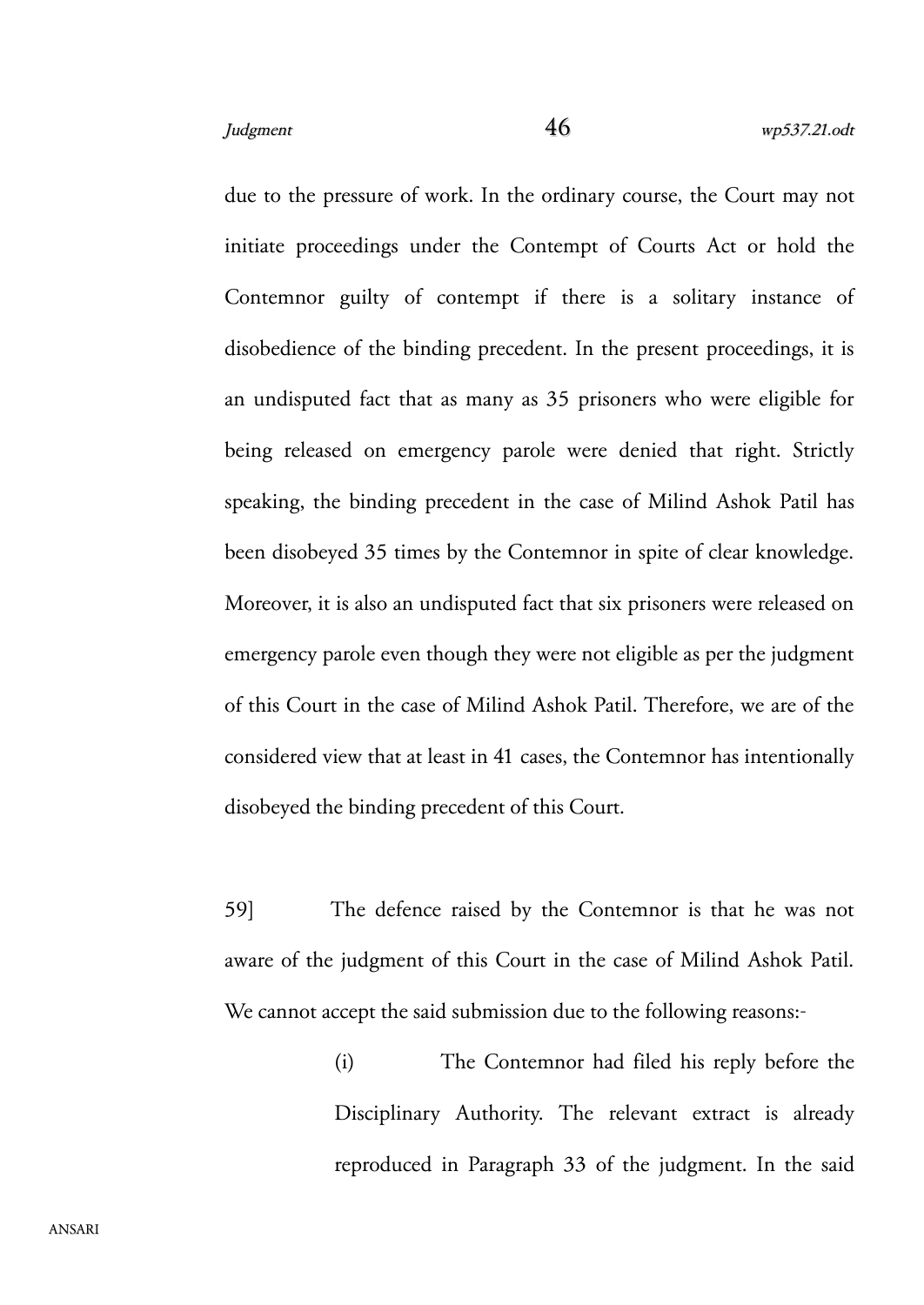reply, he has clearly stated that he was aware of the judgment of this Court in the case of Milind Ashok Patil. However, he was getting information from the other prisons in the State of Maharashtra as to whether the other prisons had been released, such as prisoners who had not been released earlier at any point in time. He stated that since such prisoners were not released in other prisons, he had not released the prisoners in the Nagpur prison. It needs to be noted that this reply was brought on record not by the Contemnor but by the Additional Chief Secretary (Jail & Prisons) in the Application filed seeking an extension of time to complete the disciplinary enquiry. Therefore, falsity in defence of lack of knowledge has seen the light of the day as only a matter of coincidence. Had Additional Chief Secretary (Jail & Prisons) not filed an Application for extension of time, truth in defence of the Contemnor would not have seen the light of the day. We are, therefore, of the considered view that the defence raised by the Contemnor about lack of knowledge of the judgment of this Court in the case of Milind Ashok Patil is ex-facie false as a matter of fact.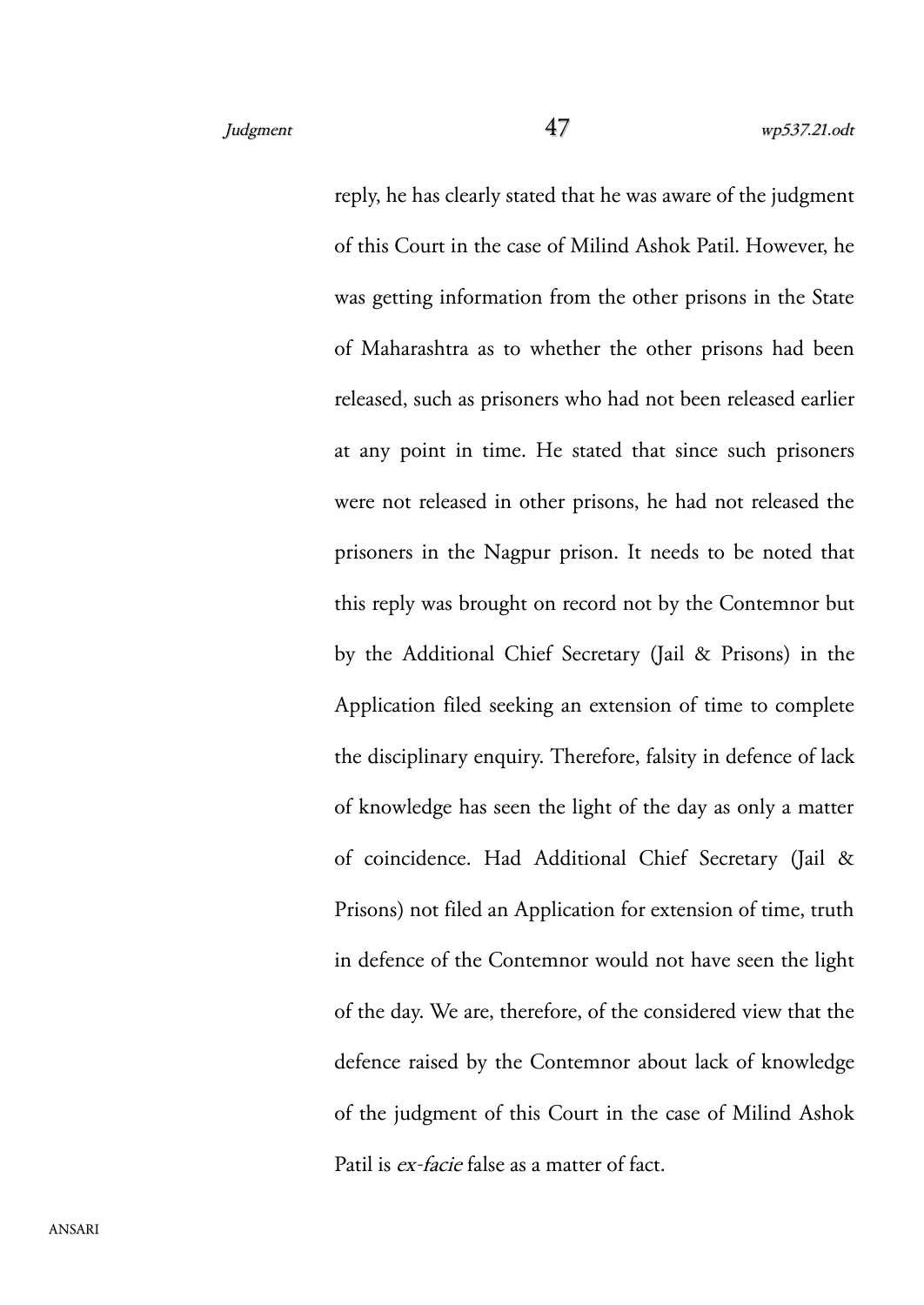(ii) The second reason for not accepting the defence of lack of knowledge of the judgment of this Court in the case of Milind Ashok Patil are the documents that are part of the affidavit dated 28/09/2021 filed by the Contemnor himself. Page Nos. 80 and 85 of the present proceedings are the final writs issued by this Court in Criminal Writ Petition Nos. 315/2020 & 314/2020 contain the seal of the office of the Contemnor dated 24/08/2020 & 25/08/2020, which bear Inward Nos. 8289 & 8297 respectively. The said writs are addressed to the Contemnor by his designation. The judgment of this Court wherein this Court has referred and relied on the judgment in the case of Milind Ashok Patil is part of a final writ that the Contemnor has received. With the result, we have no manner of doubt that, as a matter of fact, at least on 24/08/2020 and thereafter on 25/08/2020, the Contemnor was aware of the judgment of this Court in the case of Milind Ashok Patil.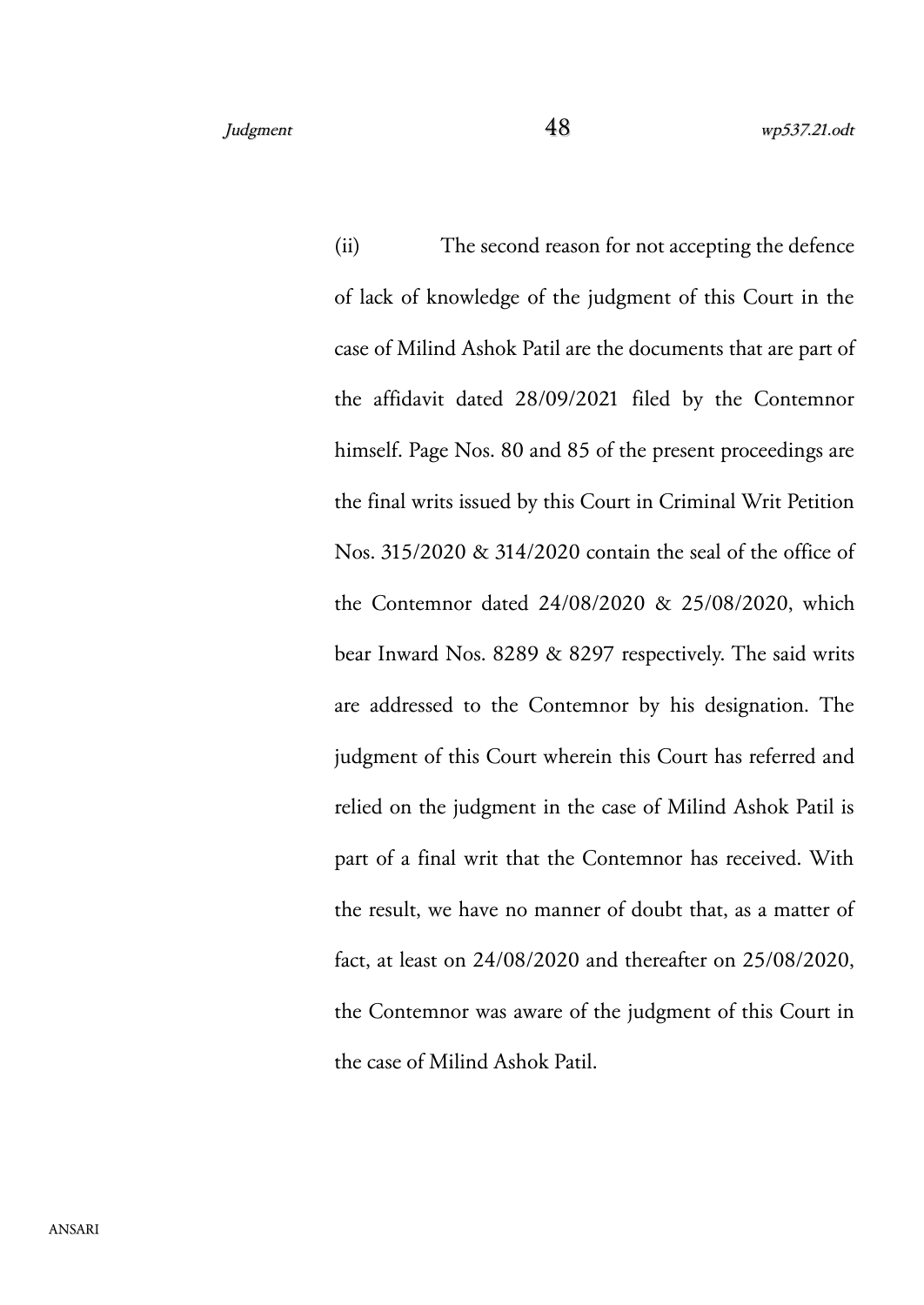(iii) The third reason for not accepting the defence of lack of knowledge of the Contemnor of the judgment of this Court in the case of Milind Ashok Patil is filing of earlier affidavits where there is no whisper about lack of knowledge of the judgment of this Court in the case of Milind Ashok Patil. On the contrary, all the earlier affidavits proceed on the foundation that the Contemnor had knowledge of the judgment of this Court in the case of Milind Ashok Patil. However, due to pressure of work and due to inadvertence, compliance to the judgment of this Court was not made.

60] Learned Advocate for the Contemnor placed reliance on Clause (c) of Paragraph 9 of the judgment in the case of **Legrand (India)** Private Ltd. to submit that in the facts of the present case, the attention of the Contemnor was not invited to the legal position. Therefore, it cannot be said that there was wilful disobedience of the judgment of this Court. In view of reply before Disciplinary Authority admitting knowledge and in view of the findings recorded above that at least on 24/08/2020 and 25/08/2020, the Contemnor was as a matter of fact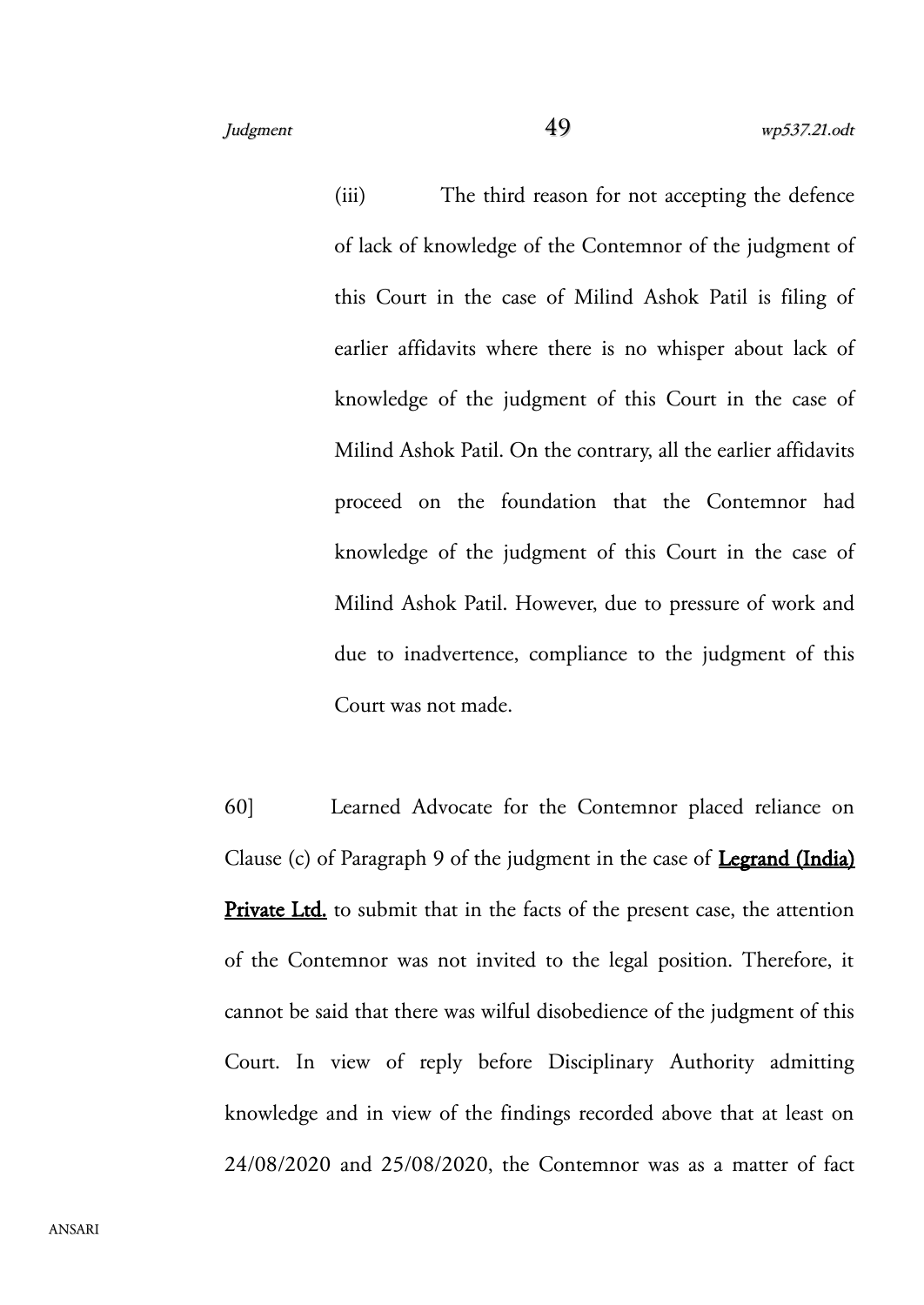made aware of the judgment of this Court referring to the judgment of this Court in the case of Milind Ashok Patil. We are therefore unable to accept the submission on behalf of the Contemnor that attention was not invited to the legal position. We, therefore, reject the said submission on behalf of the Contemnor.

61] Learned Advocate for the Contemnor submitted that there was no wilful disobedience on the part of the Contemnor while passing the orders rejecting parole of 35 prisoners and granting parole to 6 prisoners. We are unable to accept the said submission in view of the reply which is filed by the Contemnor before the Disciplinary Authority, which has been extracted in the earlier part of the judgment where the Contemnor, while defending Charge No. 2, has stated that he was waiting for the information from the other prisons in Maharashtra and since in the other prisons the similar prisoners were not released, he was unable to release 35 prisoners. Since we have already held that the Contemnor was made aware of the judgment of this Court in the case of Milind Ashok Patil on 24/08/2020 and 25/08/2020 and all 41 orders either granting or refusing to grant emergency parole are undisputedly after 25/08/2020, it is not possible to accept the submission on behalf of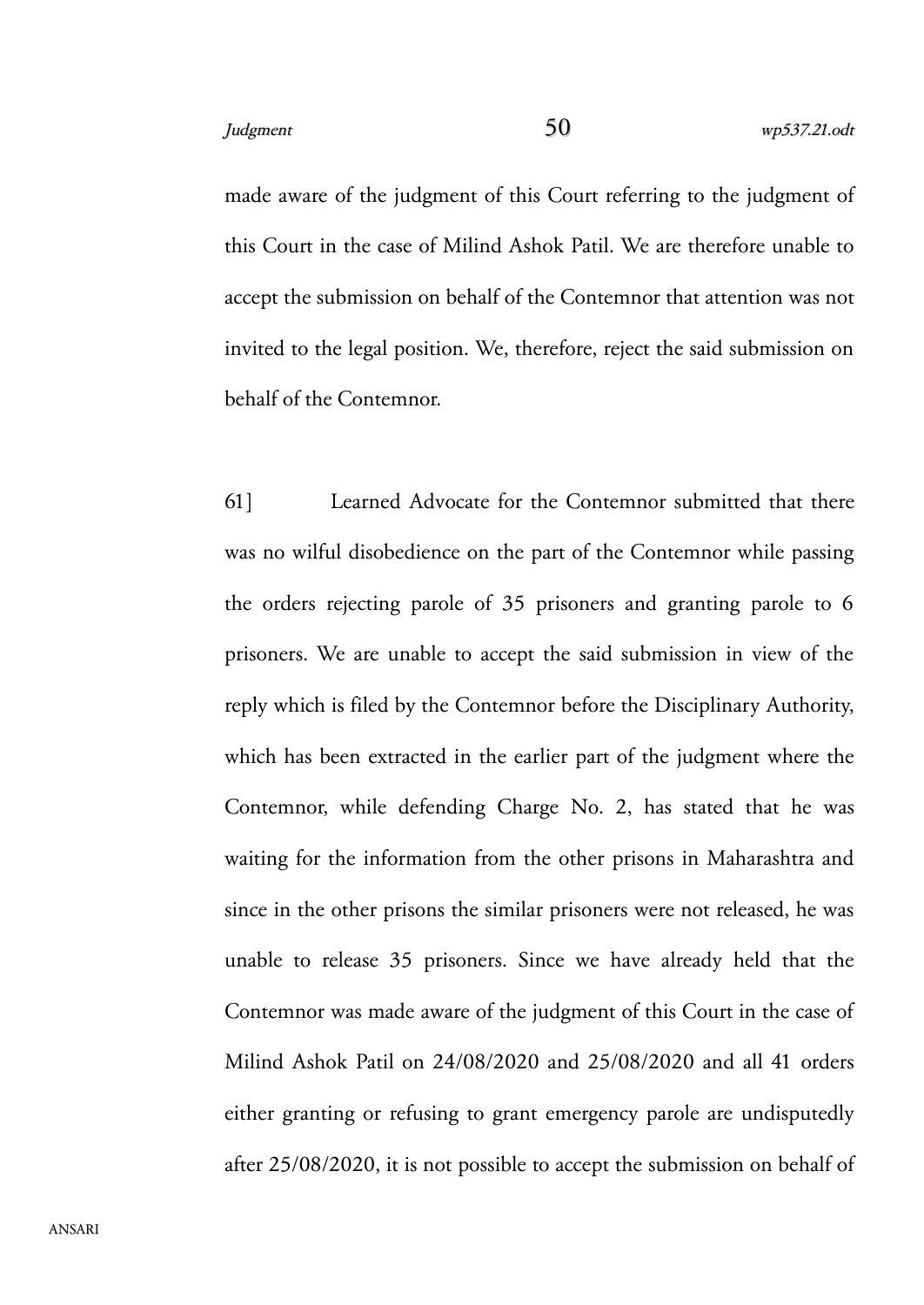the Contemnor that there was no wilful disobedience. Annexure-1 to the affidavit-in-reply dated 01/10/2021 shows that the Contemnor has passed an order on 24/08/2020 releasing the Petitioner in Criminal Writ Petition Nos. 314/2020 & 315/2020. This shows that the Contemnor was aware of the judgment of this Court in the case of Milind Ashok Patil. In our considered view, the reply before the Disciplinary Authority shows wilful disobedience on the part of the Contemnor not to follow the binding precedent of this Court at least 41 times. Had the case been in relation to a singular or small number of prisoners, which could have been regarded as a mistake, but having conscious knowledge about the judgment and passing 41 orders either refusing or granting emergency parole because other prisons have not followed the binding precedent, is nothing but wilful disobedience of the binding precedent of this Court. Therefore, we cannot accept the submission on behalf of the Contemnor that there was no wilful disobedience on the part of the Contemnor.

62] Learned Advocate for the Contemnor next submitted that the Contemnor had tendered unconditional apology at the first instance, and the said apology is bonafide and sincere. As noted above, this Court, by the order dated 08/10/2021, had issued notice initiating proceedings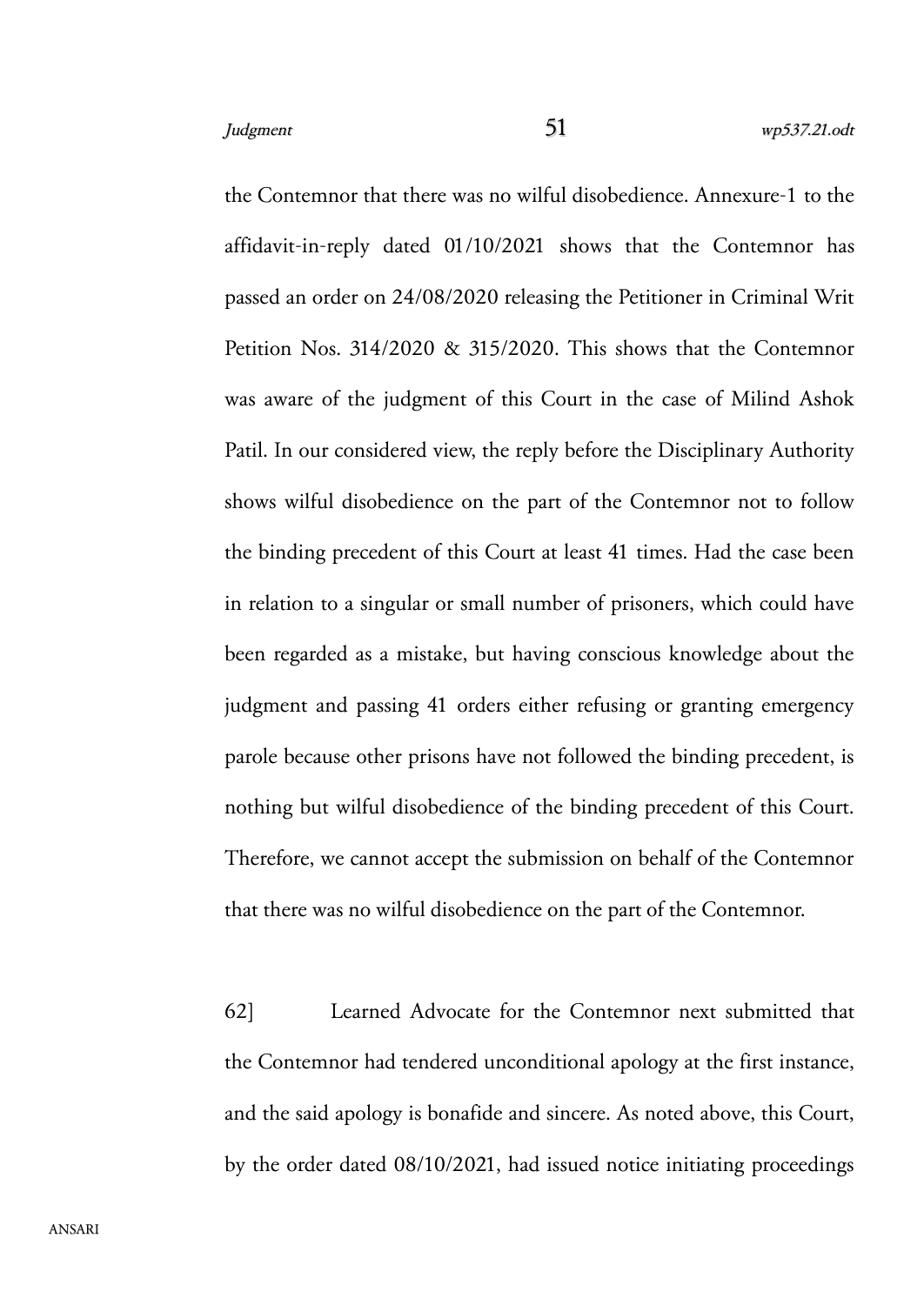under the provisions of the Contempt of Courts Act. The Contemnor thereafter failed to file the affidavit-in-reply within the time prescribed under the Rules. This Court, by the order dated 24/11/2021, directed the Contemnor to file a reply, and in default, he was directed to remain present before the Court on or before 20/12/2021. Even on 20/12/2021, the reply was not filed, and therefore the Co-ordinate Bench of this Court observed that the Contemnor is indulging in delaying the proceedings. Ultimately, the Contemnor filed his reply on 23/12/2021. On 23/12/2021, the Contemnor filed two replies. One bears Notarial Register No. 3452, and another bears Notarial Register No. 3456. While filing a reply in relation to the Notarial Register No. 3452, the Contemnor filed a pursis stating that there are typographical mistakes in the earlier affidavit. Therefore, he may be permitted to withdraw the earlier affidavit. Undisputedly, there is no Application seeking permission to withdraw the said affidavit. In the affidavit bearing Notarial Register No. 3452 dated 23/12/2021, the Contemnor has stated as under:-

"1. ….. The contemner unconditionally tenders his apology on conclusion arrived by this Hon'ble Court that the contemner has committed any contempt."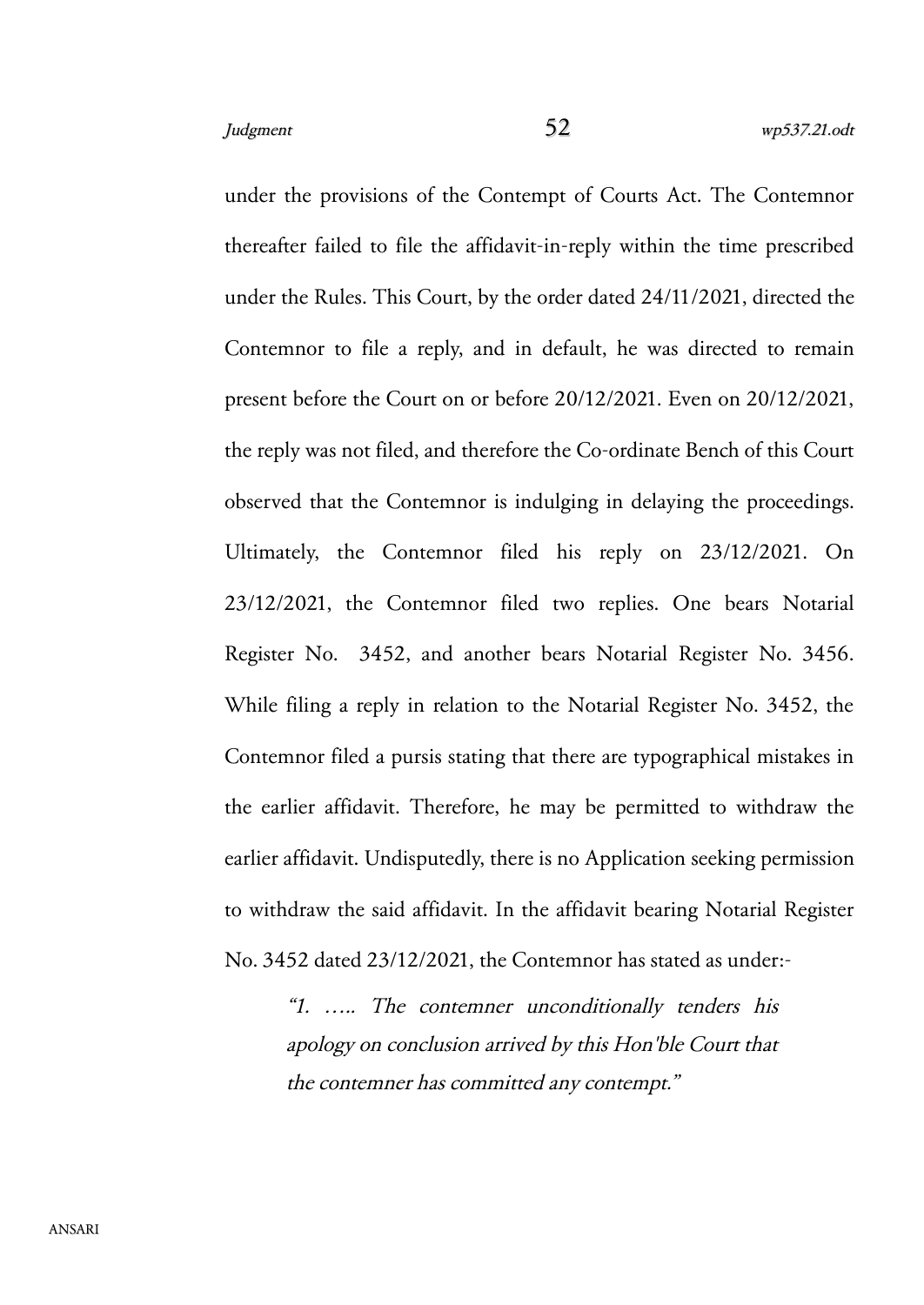63] In our opinion, such apology in the facts of the present case cannot be termed as bonafide and sincere, particularly in view of the averments made thereafter by the Contemnor. It is true that in the affidavit bearing Notarial Register No. 3456 in Paragraph 1, the Contemnor has stated as under:-

"1. At the outset, the contemner tenders his unconditional and unqualified apology to this Hon'ble Court."

64] The said apology in the facts of a particular case can not be termed as an unconditional apology when read along with the averment made in Paragraph 4, which takes away the effect of unconditional apology. The averment in Paragraph 4 reads as under:-

> "4. …..The contemner further prays for pardon at the hands of this Hon'ble Court, if it is held that any act on his part infringes any direction or any order of this Hon'ble Court or of any other Hon'ble Court."

65] Now, it is necessary to examine whether the apology tendered by the Contemnor is bonafide in the light of the attendant circumstances and whether it will be in the interests of justice to accept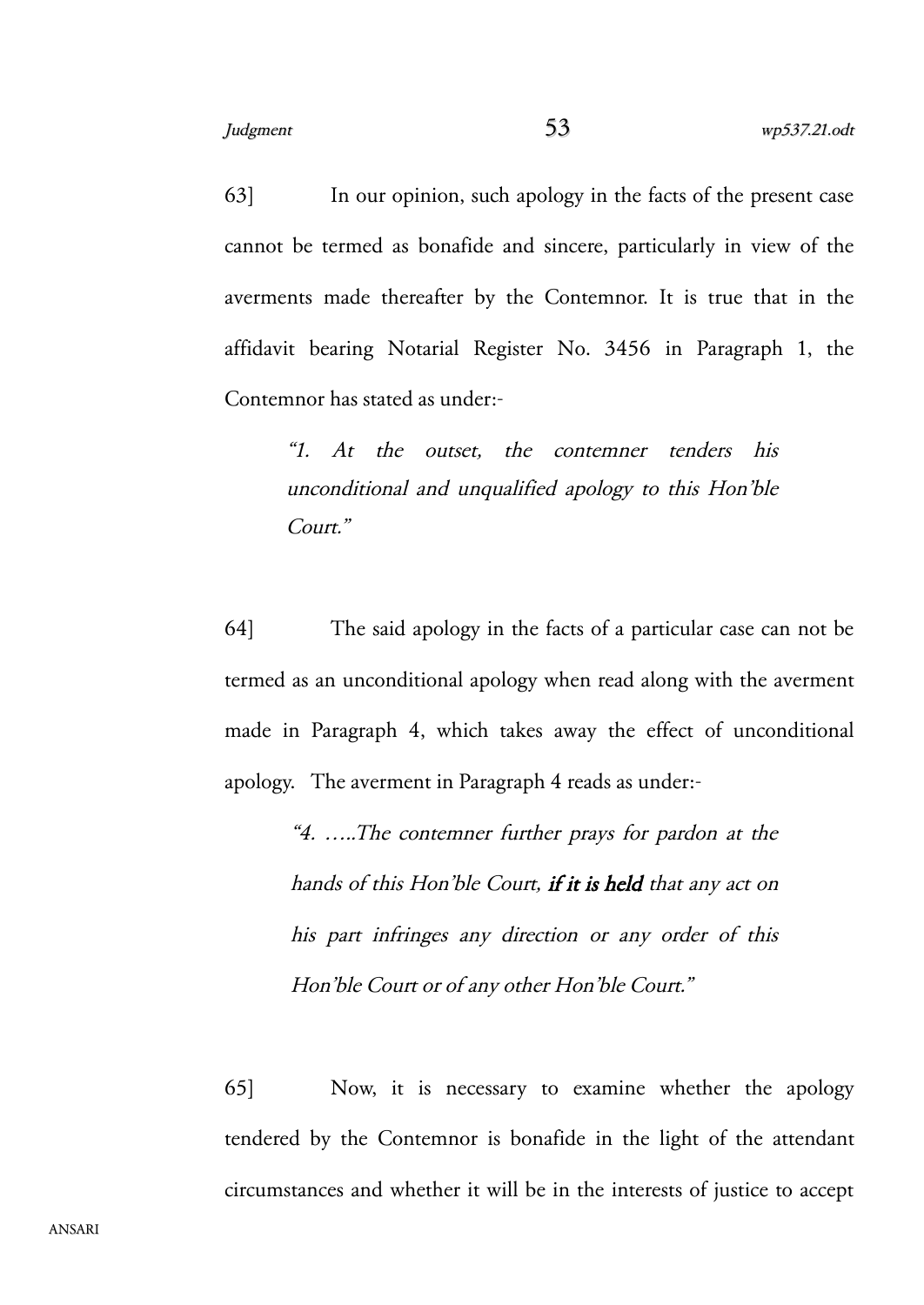the same. Tendering an apology is not an iron-cast rule of dropping contempt proceedings. It is a well-settled principle of law that for being accepted, an apology should be tendered at the initial stage of the contempt proceedings provided that the contemptuous act has not made a scar on the dignity or authority of the Court and has not interfered with the administration of justice. The expression 'bonafide and sincere apology' in the context of contempt proceedings needs to be examined in the facts and circumstances of each case. The attendant circumstances, the conduct of the Contemnor, and regret on the part of Contemnor are certain relevant considerations which would weigh with the Court while deciding the issue of accepting the apology. Where a person had persistently disregarded the Authority of the Court and has continued with his illegal act in violation of the binding precedent of this Court, in the facts of the case, it will be difficult for this Court to accept even unconditional apology even if made in the inception of the proceedings.

66] This Court while considering acceptance of an apology in the light of contemptuous conduct, need to examine the extent to which the binding precedent of this Court had been selectively applied. The defiant acts on the part of the Contemnor affected the residual liberty of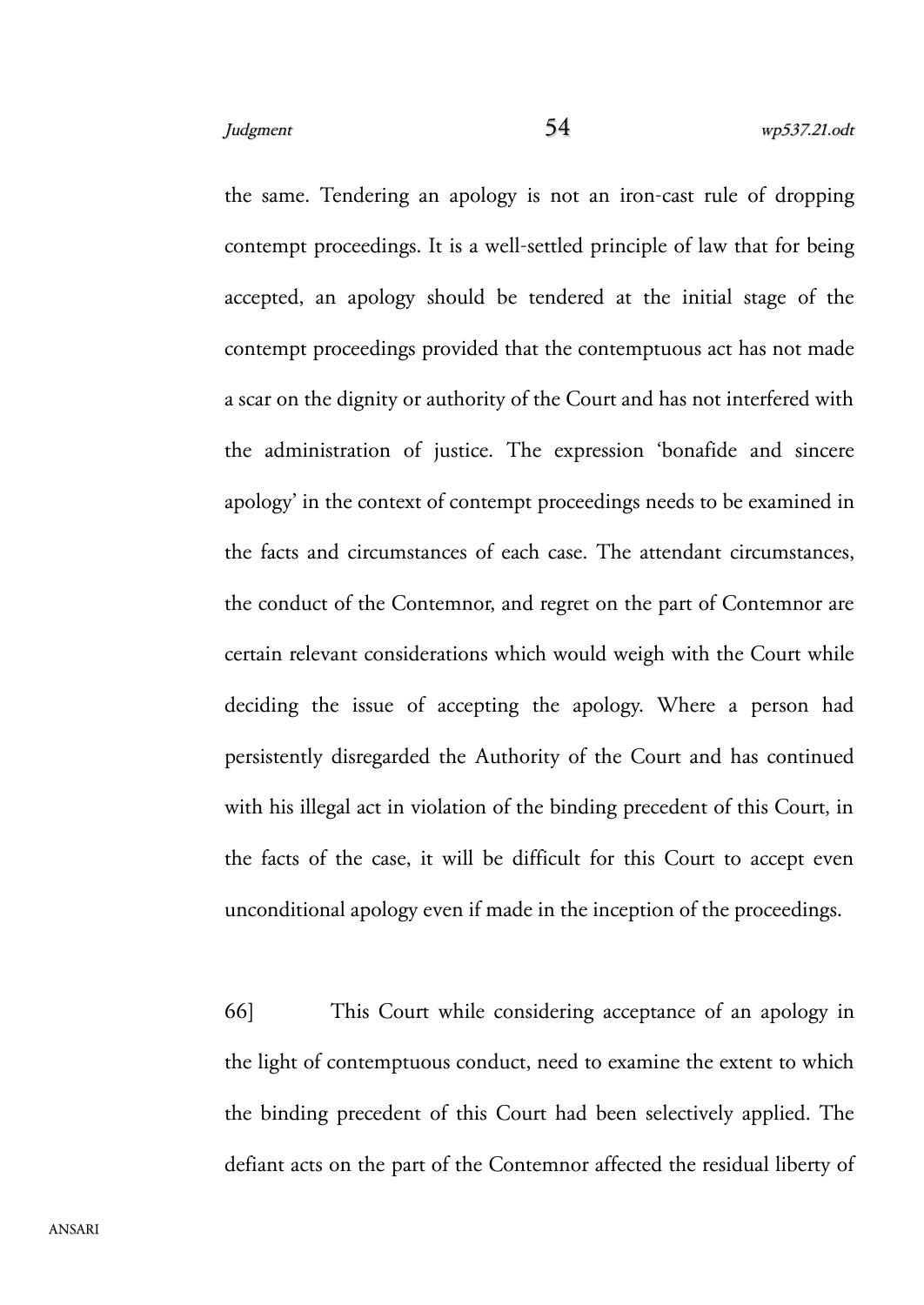41 prisoners. In our opinion, the apology tendered by the Contemnor has been made only to avoid the punishment.

67] This Court, while considering acceptance of an apology in the light of the contemptuous conduct, need to examine the extent to which the binding precedent of the Court has been selectively applied, irresponsible acts on the part of the Contemnor and the degree of interference in the administration of justice, affecting the liberty of a person. If tendered at the outset, an apology has to be bonafide and sincere; otherwise, it will allow a person to lower the dignity of the Court with impunity. Sanctity of the rule of law, which has been held to be the basic structure of the Constitution, needs to be maintained, whatever be the consequence. It is a fundamental duty of a Constitutional Court to preserve the rule of law. An apology that has been tendered with the ulterior motive of escaping the consequences of such selective application binding precedent of this Court cannot be permitted. The Court needs to distinguish between cases where tendering of an apology is sufficient, and cases where inflicting punishment on the Contemnor is necessary. Selective application of binding precedent by an Authority strikes at the root of the administration of justice.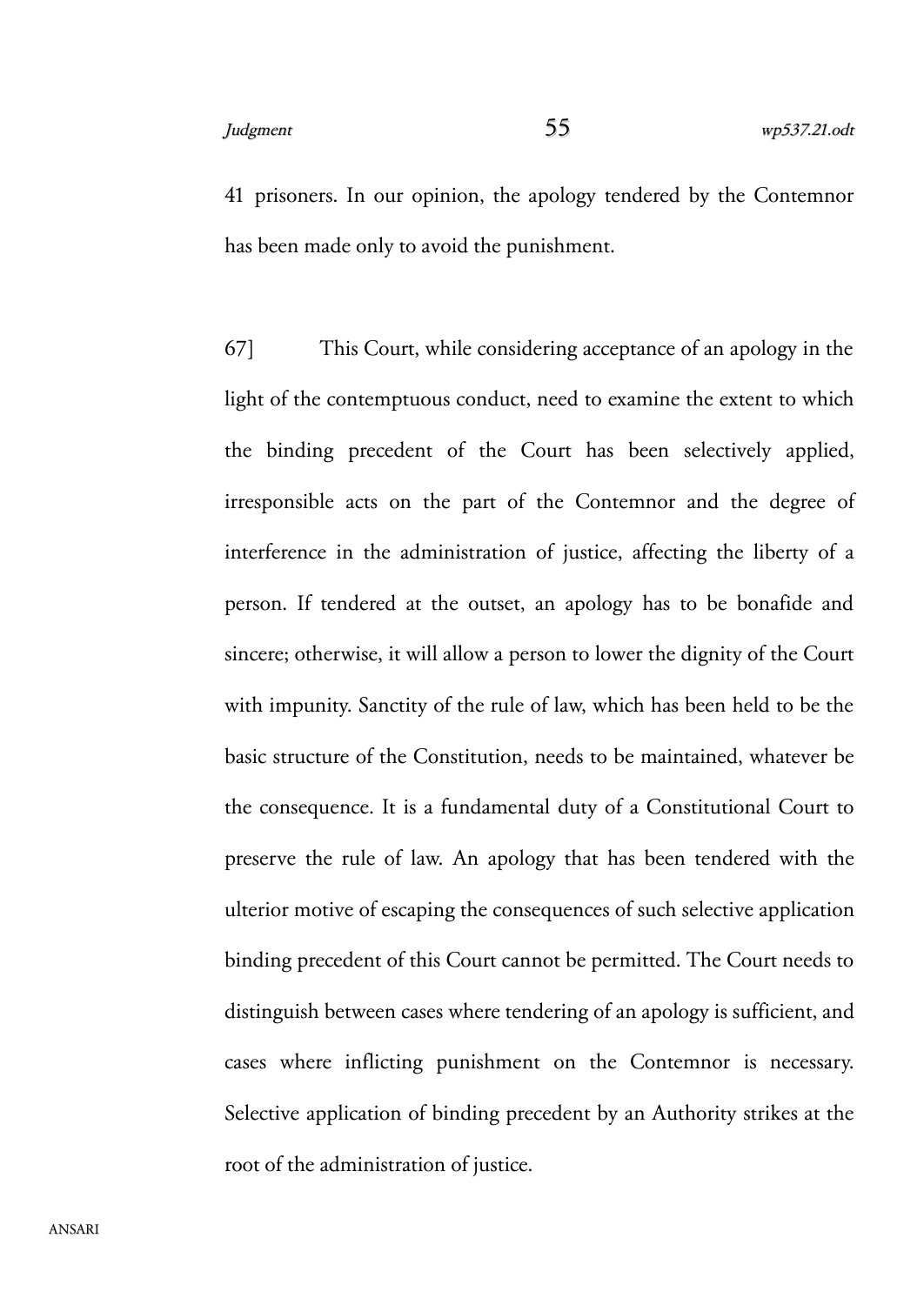68] Simultaneous tendering of a justification and apology would be inconsistent with the concept of an apology. It is expected of a person tendering an unqualified apology not to render justification for the contemptuous conduct. Normally tendering of an apology is an act of remorse to purge the guilt of offence by the Contemnor. It cannot be permitted to be used as a universal formula to frustrate the action under the Contempt of Courts Act, particularly in cases where a person's liberty is affected by selective application of the rule of law.

69] A useful reference can be made to the judgment of the Hon'ble Supreme Court in the case of **Ministry of Information and** Broadcasting, In re [(1995) 3 SCC 619] where the Hon'ble Apex Court, while declining to accept an apology tendered by the Contemnor observed that any conduct that is designed to or is suggestive of challenging the crucial balance of power devised by the Constitution is an attempt to subvert the rule of law and is an invitation to anarchy. It is held that the institution entrusted with the task of interpreting and administering the law is the judiciary, whose view on the subject is made legally final and binding on all till it is changed by a higher court or by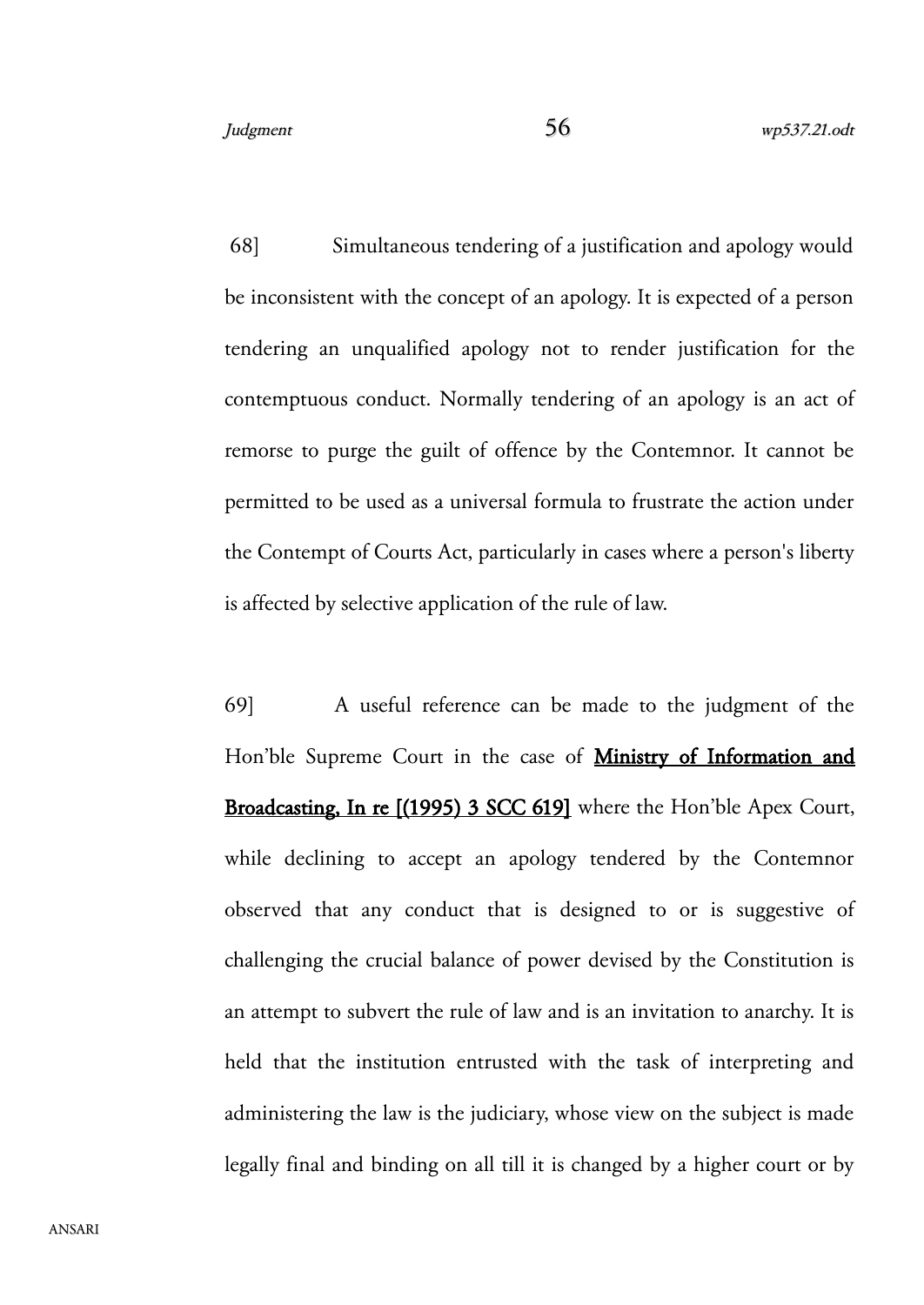permissible legislative measures. Under a Constitutional Government, such final authority has to vest in some institution; otherwise, there will be chaos. With these observations, the Court declined to accept the apology of the Contemnor.

70] It would be profitable to place reliance on another judgment of Hon'ble Supreme Court in the case of All Bengal Excise Licensees' Assn. v. Raghabendra Singh [(2007) 11 SCC 374] where the Hon'ble Apex Court, while declining to accept an apology, punished the Contemnors for disobeying the orders of the Court. The Hon'ble Apex Court observed that the contemnors were senior officers and were expected to know that under the constitutional scheme of the country, the orders of the Court have to be obeyed implicitly and that orders of the Supreme Court or any Court cannot be trifled with. The Hon'ble Supreme Court, while recording a finding that the officers had acted deliberately to subvert the orders of the High Court, observed: (SCC p. 400, Paragraph 41)

> "41. All Respondents 1-4 are senior and experienced officers and must be presumed to know that under the constitutional scheme of this country orders of the High Court have to be obeyed implicitly and that orders of this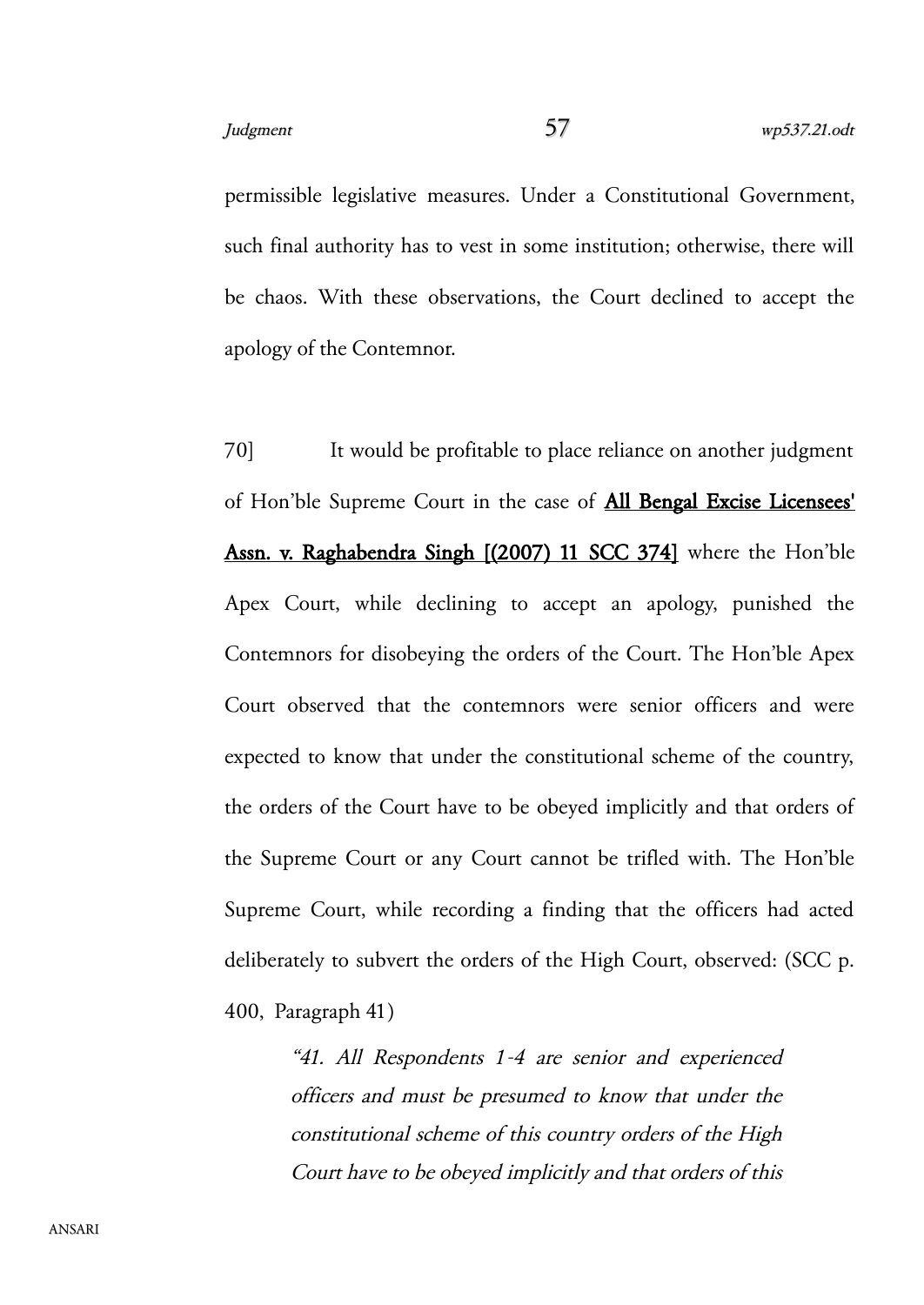Court—for that matter any court should not be trifled with. We have already found hereinabove that they have acted deliberately to subvert the orders of the High Court evidently. It is equally necessary to erase an impression which appears to be gaining ground that the mantra of unconditional apology is a complete answer to violations and infractions of the orders of the High Court or of this Court. We, therefore, hold them guilty of contempt of Court and do hereby censure their conduct. Though a copy of this order could be sent which shall form part of the annual confidential record of service of each of the said officers, we refrain from doing so by taking a lenient view of the matter considering the future prospects of the officers. As already stated, the officers shall not indulge in any adventurous act and strictly obey the orders passed by the courts of law. The civil appeal stands allowed. Though this is a fit case for awarding exemplary costs, again taking a lenient view, we say no costs."

71] In the present case, we are satisfied that this Court should not extend the mercy of discharging the Contemnor by accepting his apology. It would amount to encouraging similar behaviour of selectively applying binding precedent by adopting pick and choose a policy.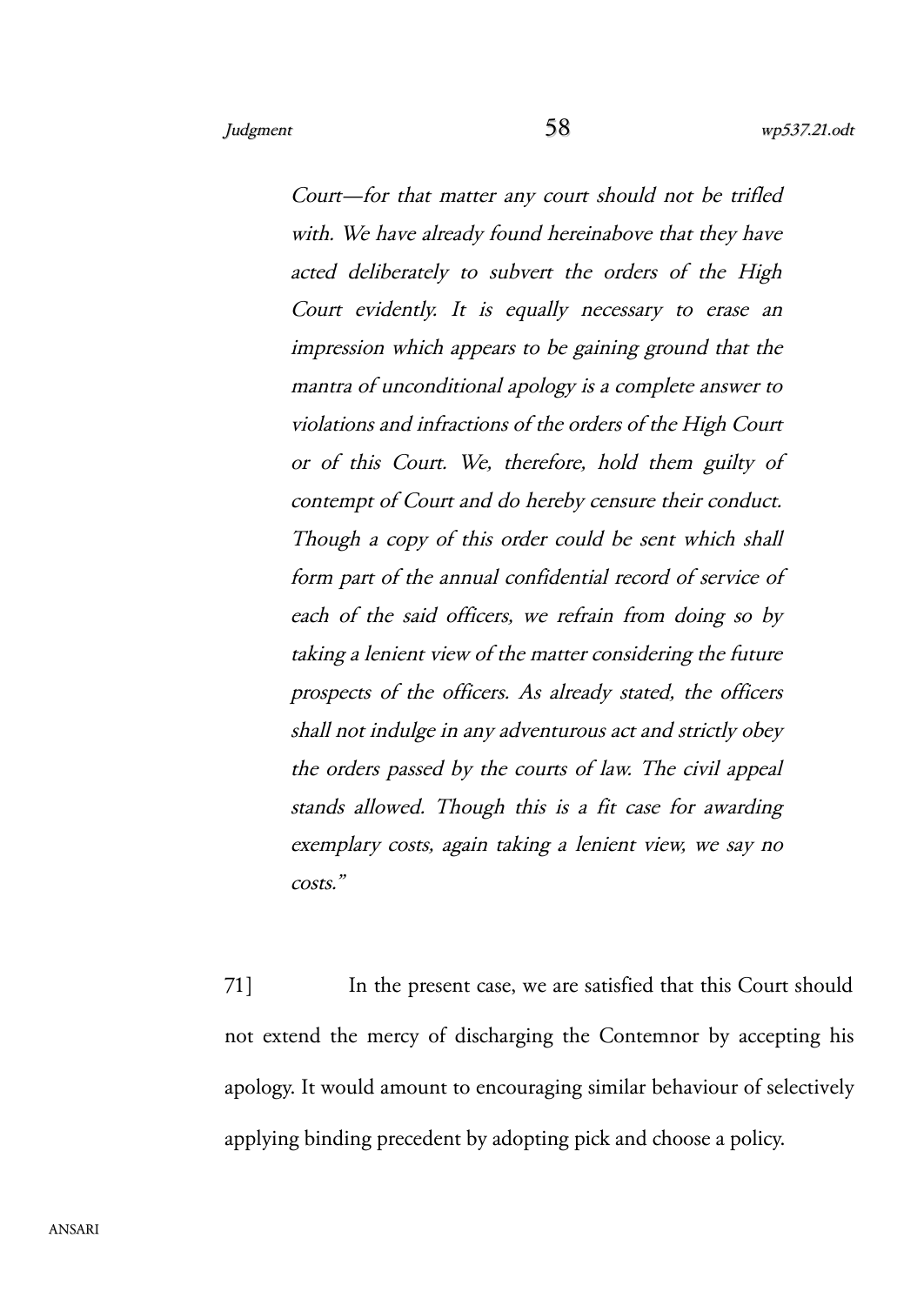72] Learned Advocate for the Contemnor placed reliance firstly upon the judgment of the Hon'ble Supreme Court in the case of Ram Kishan (supra) wherein the Hon'ble Supreme Court has held that since a contempt action is like a quasi-criminal proceeding, the degree of satisfaction for the Court to hold a person for guilty of commission of contempt would be beyond a reasonable doubt. It has been held that the word wilful means knowingly intentional, conscious, calculated and deliberate with full knowledge of consequences flowing therefrom. It has been held that it excludes casual, accidental, bonafide and unintentional acts or genuine inability. It has also been held that even if there is disobedience of an order, such disobedience is the result of some compelling circumstances under which it was not possible for the Contemnor to comply with the order, the Contemnor cannot be punished. In the facts of the present case, the reply filed by the Contemnor to the Charge No. 2 before the Disciplinary Authority, the act of suppressing said reply from this Court and false defence of lack of knowledge of the binding precedent of this Court show that violation of binding precedent laid down by this Court was intentional and conscious. Moreover, the facts in the case of **Ram Kishan (supra)** where wilful disobedience was alleged was in relation to non-payment of salary.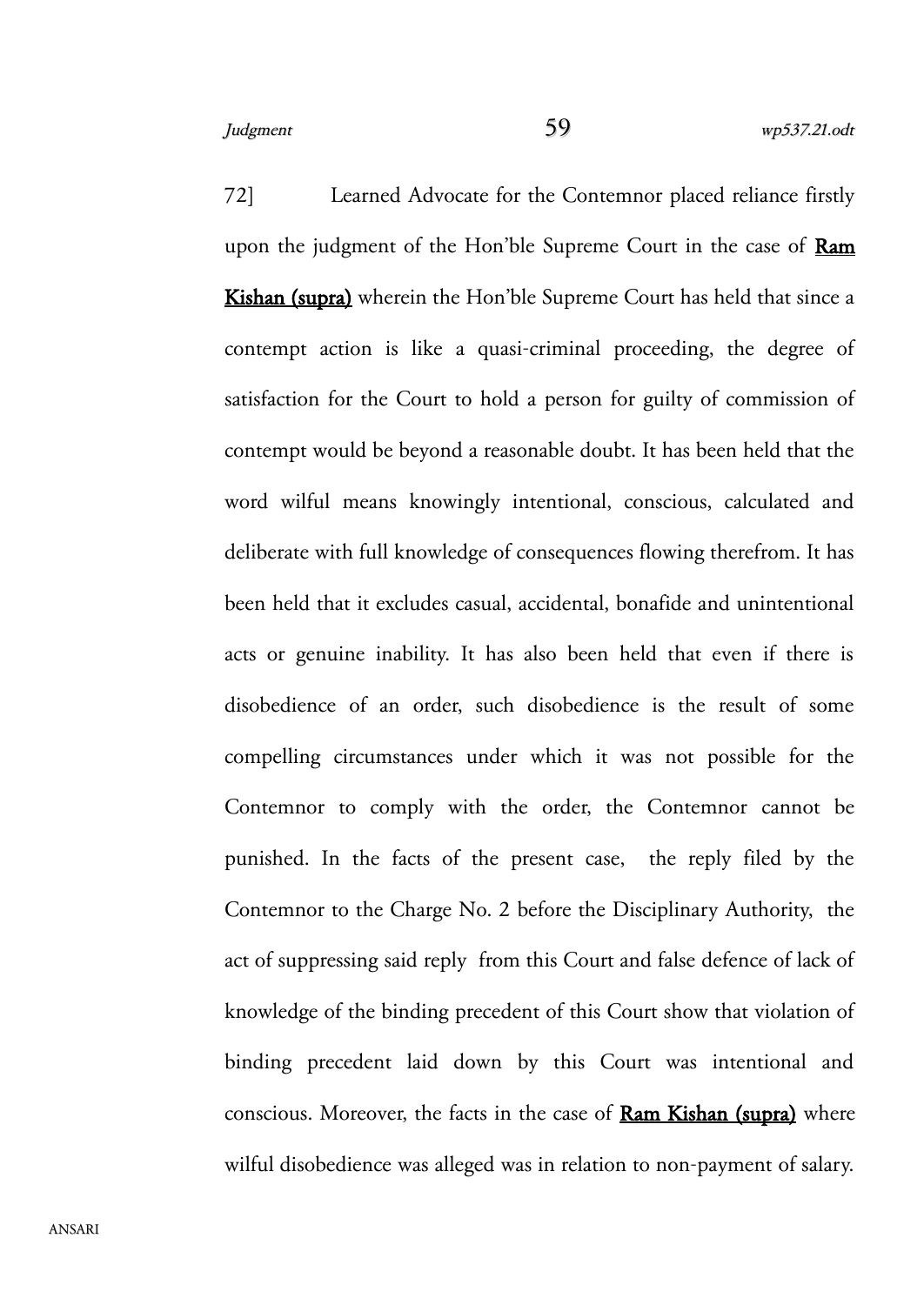Such a situation cannot be equated with 35 prisoners whose residual fundament right under Article 21 of the Constitution of India has been violated.

73] Insofar as the judgment in the case of T.C. Gupta (supra) is concerned, the Hon'ble Apex Court held that explanation to Section 12 of the Contempt of Courts Act, makes it clear that an apology tendered by a contemnor should not be rejected merely on the ground that it is qualified or conditional so long it is made bonafide. However, we have already recorded a finding that the apology tendered by the Contemnor is not bonafide. Therefore the judgment of the Hon'ble Supreme Court in the case of T.C. Gupta (supra) does not apply to the case of the Contemnor.

74] Learned Advocate for the Contemnor next relied upon the recent judgment of the Hon'ble Supreme Court in the case of Dr. U.N. Bora, Ex. Chief Executive Officer (supra). He has invited our attention to Paragraph 8 wherein the Hon'ble Supreme Court has explained wilful disobedience by observing that merely because a subordinate official acted in disregard of an order passed by the Court, liability cannot be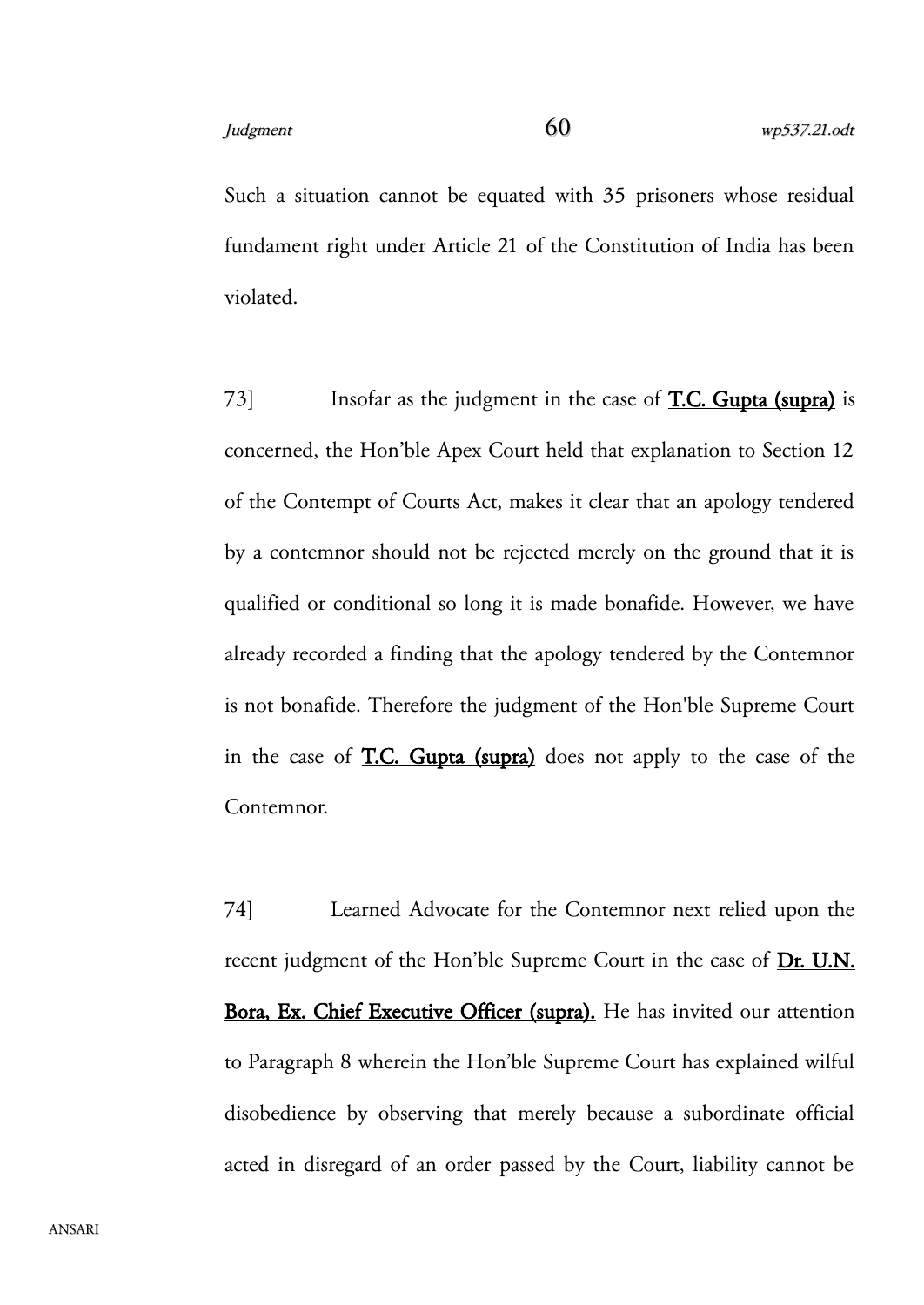fastened on a higher official in the absence of knowledge. It is also observed that when two views are possible, the element of wilfulness vanishes as it involves a mental element. In the facts of the present case, as we have already held that the Contemnor had conscious knowledge about the judgment of this Court in the case of Milind Ashok Patil on 24/08/2020, the said fact was acknowledged before the Disciplinary Authority while giving reply to the Charge No. 2. Therefore the Contemnor cannot take benefit of the judgment of the Hon'ble Supreme Court in the case of Dr. U.N. Bora, Ex. Chief Executive Officer (supra).

75] At this stage, it would be useful to refer to the judgment of the Hon'ble Supreme Court in the case of **L.D. Jaiswal (supra)**, reliance on which is placed by learned Amicus Curiae. The judgment starts with the following observations:-

> "We are sorry to say we cannot subscribe to the 'slap-say sorry and forget' school of thought in administration of contempt jurisprudence, Saying 'sorry' does not make the slapper poorer. Nor does the cheek which has taken the slap smart less upon the said hypocritical word being uttered through the very lips which not long ago slandered <sup>a</sup> judicial officer without the slightest compunction."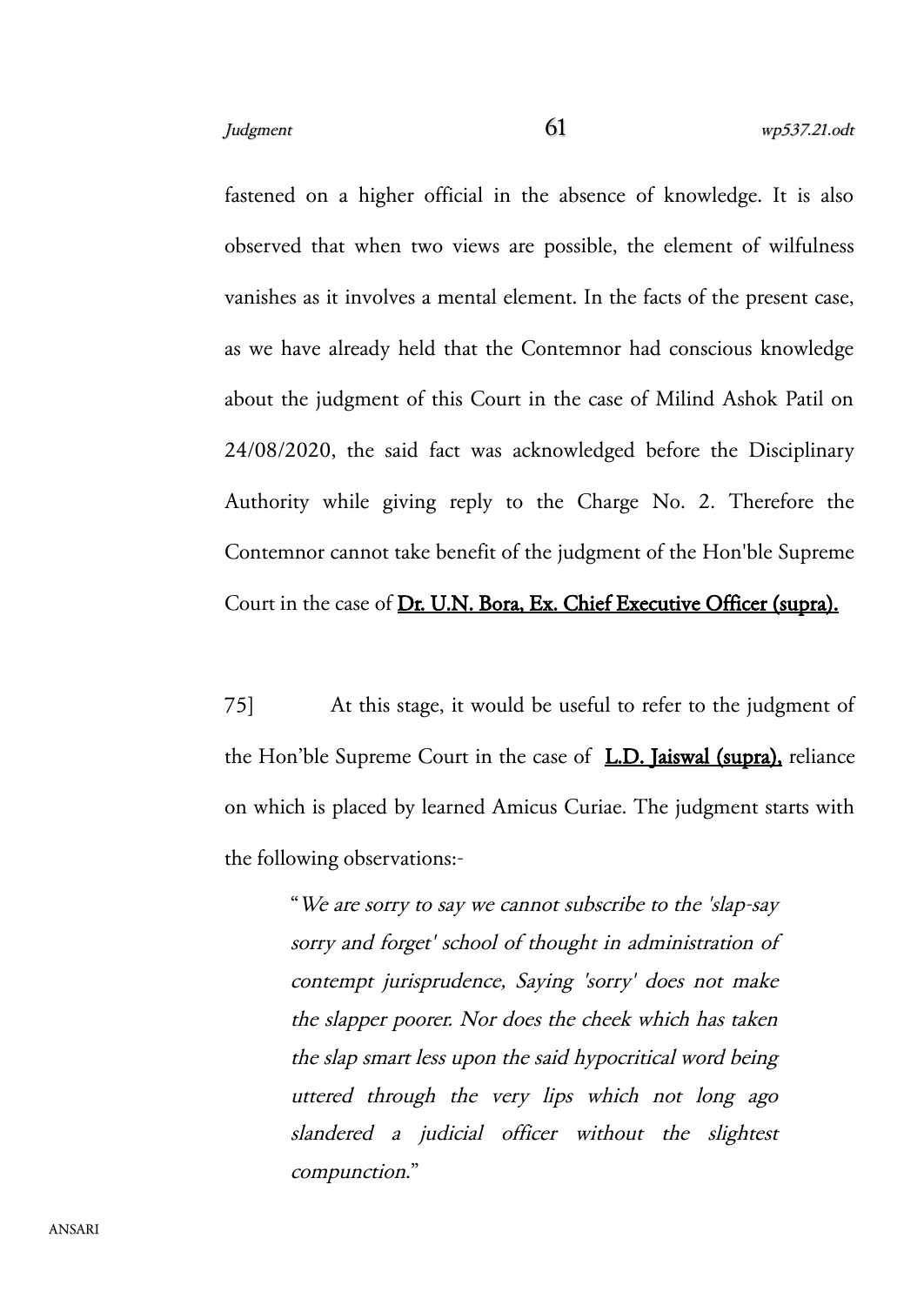76] Learned Amicus Curiae also invited our attention to the judgment of the Hon'ble Supreme Court in the case of Vishram Singh Raghubanshi (supra) wherein the Hon'ble Supreme Court has observed as under:-

> "20. This leads us to the question as to whether the facts and circumstances referred hereinabove warrant acceptance of apology tendered by the appellant.

> 21. The famous humorist P.G. Wodehouse in his work "The Man Upstairs (1914)" described apology :

> "The right sort of people do not want apologies, and the wrong sort take a mean advantage of them."

> An apology means <sup>a</sup> regretful acknowledgement or excuse for failure. An explanation offered to <sup>a</sup> person affected by one's action that no offence was intended, coupled with the expression of regret for any that may have been given. An apology should be unquestionable insincerity. It should be tempered with <sup>a</sup> sense of genuine remorse and repentance and not <sup>a</sup> calculated strategy to avoid punishment.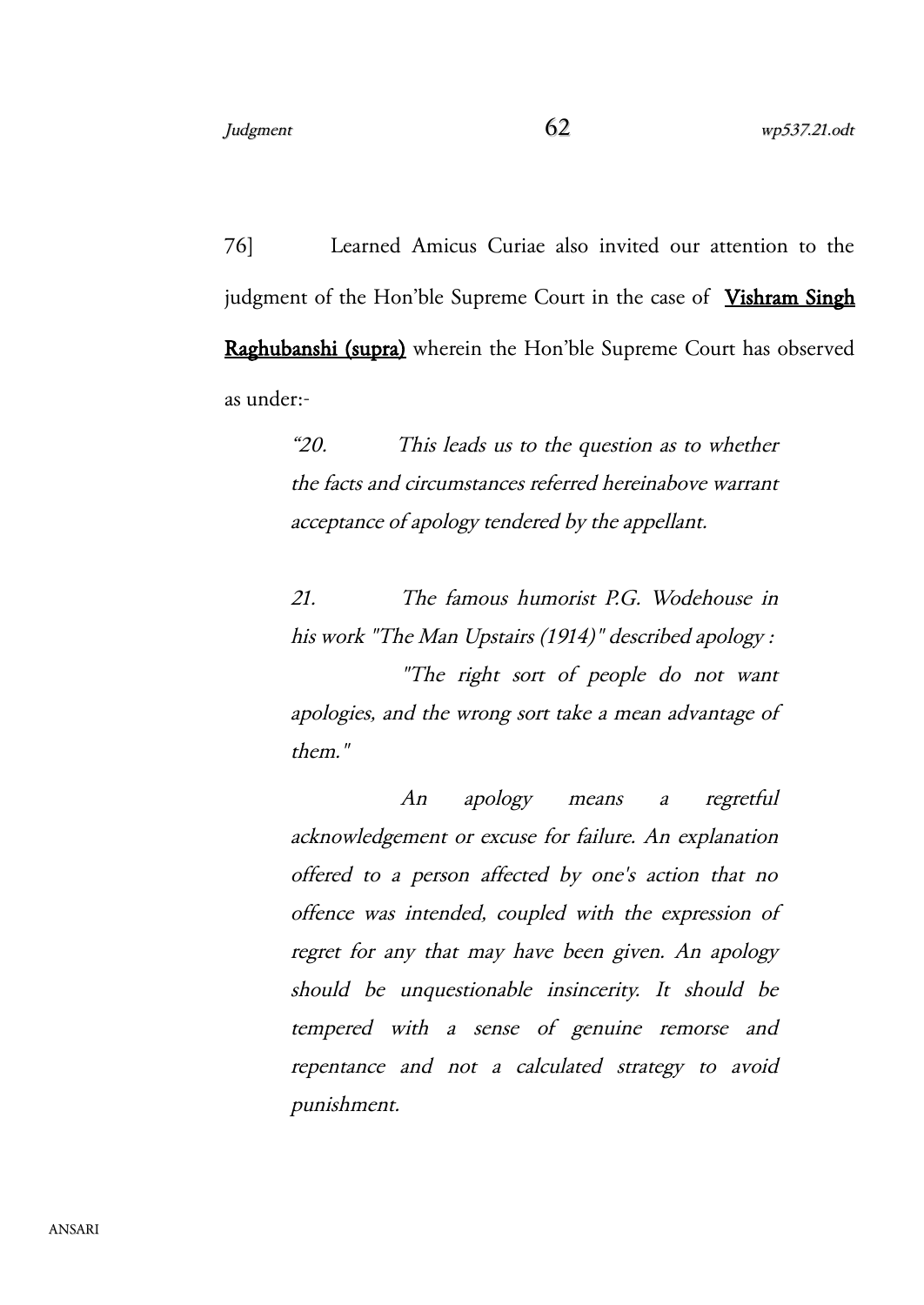22. Sub-Section (1) of Section <sup>12</sup> and Explanation attached thereto enables the Court to remit the punishment awarded for committing the contempt of Court on apology being made to the satisfaction of the Court. However, an apology should not be rejected merely on the ground that it is qualified or tempered at a belated stage if the accused makes it bona fide. There can be cases where the wisdom of rendering an apology dawns only at a later stage.

23. Undoubtedly, an apology cannot be <sup>a</sup> defence, a justification, or an appropriate punishment for an act which is in contempt of Court. An apology can be accepted if the conduct for which the apology is given. It can be "ignored without compromising the dignity of the court", or it is intended to be the evidence of genuine contrition. It should be sincere. An apology cannot be accepted if it is hollow; there is no remorse, no regret, no repentance, or if it is only a device to escape the rigour of the law. Such an apology can merely be termed as a paper apology.

27. This Court has clearly laid down that apology tendered is not to be accepted as a matter of course, and the Court is not bound to accept the same. The Court is competent to reject the apology and impose the punishment, recording reasons for the same.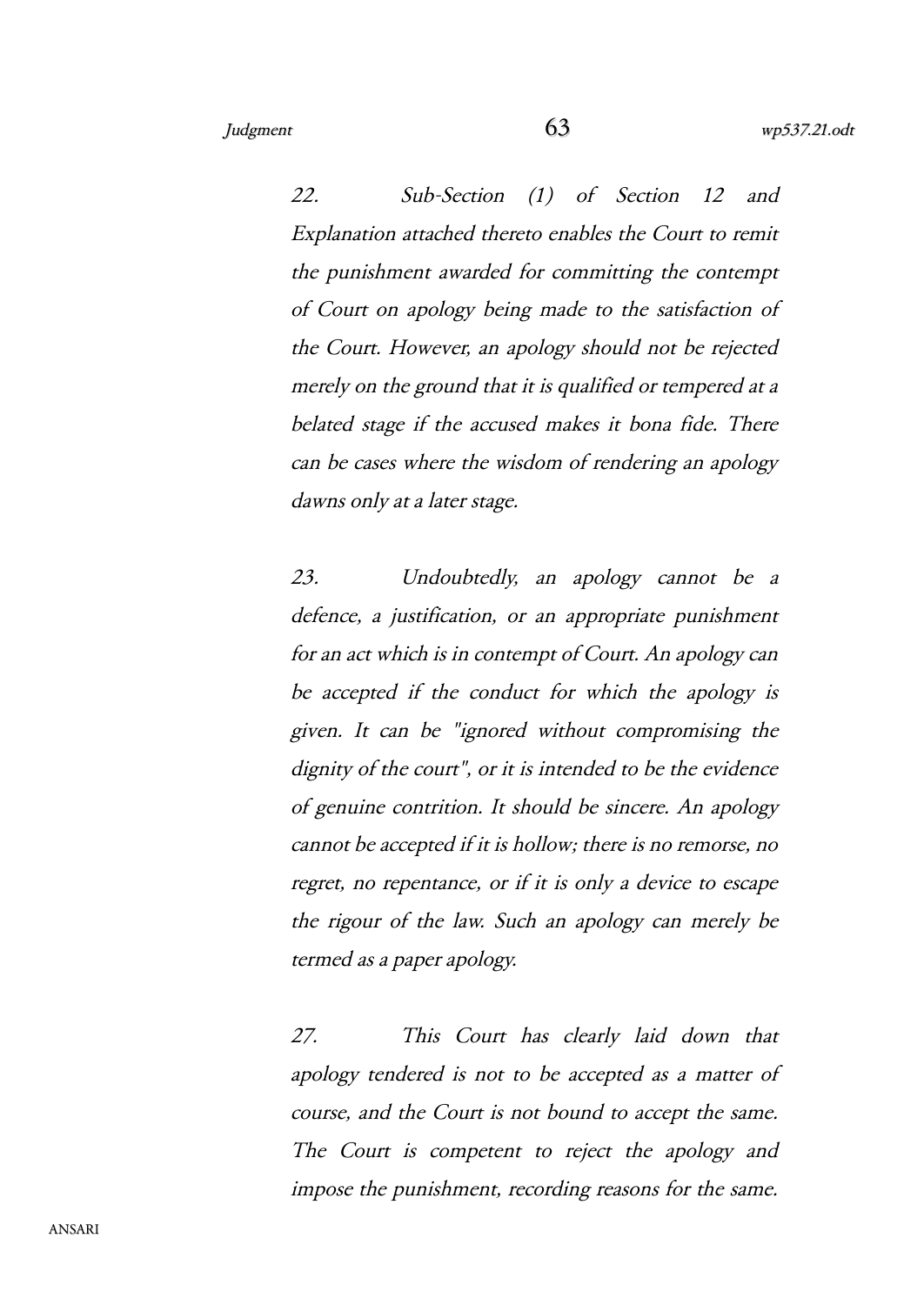The use of insulting language does not absolve the Contemnor on any count whatsoever. If the words are calculated and intended to cause any insult, an apology if tendered and lack penitence, regret or contrition, does not deserve to be accepted."

77] The Hon'ble Supreme Court, after referring to the judgments in the cases of L.D. Jaiswal (supra) and T. N. Godavarman Thirumulpad (supra) observed that an apology tendered is not be accepted as a matter of course, and the Court is not bound to accept the same. The Court is competent to reject the apology and impose punishment recording the reasons for the same. In view of the reasons which we have stated in the earlier part of the judgment, we are of the opinion that the apology tendered by the Contemnor is not bonafide and sincere.

78] Learned Amicus Curiae also invited our attention to the judgment in the case of **Subrata Roy Sahara (supra)** and in particular, Paragraph 17, which reads as under:-

> "17. There is no escape from, acceptance, or obedience, or compliance with an order passed by the Supreme Court, which is the final and the highest Court,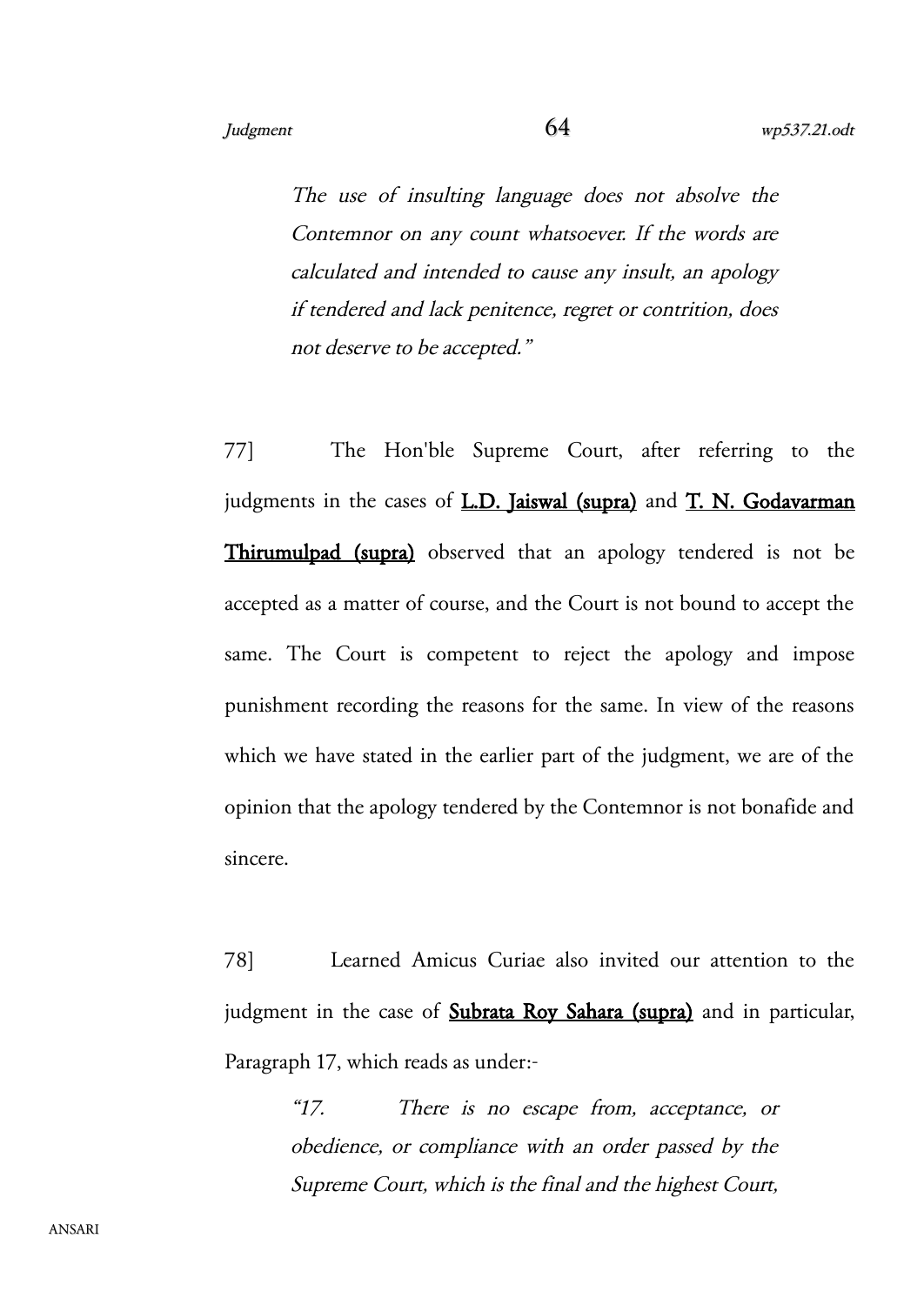in the country. Where would we find ourselves, if Parliament or a State Legislature insists, that a statutory provision struck down as unconstitutional, is valid? Or, if a decision rendered by the Supreme Court, in exercise of its original jurisdiction, is not accepted for compliance, by either the Government of India, and/or one or the other State Government(s) concerned? What if, the Government or instrumentality concerned, chooses not to give effect to a Court order, declaring the fundamental right of <sup>a</sup> citizen? Or, <sup>a</sup> determination rendered by a Court to give effect to a legal right, is not acceptable for compliance? Where would we be, if decisions on private disputes rendered between private individuals, are not complied with? The answer though preposterous, is not far fetched. In view of the functional position of the Supreme Court depicted above, noncompliance with its orders, would dislodge the cornerstone maintaining the equilibrium and equanimity in the country's governance. There would be a breakdown of constitutional functioning. It would be a mayhem of sorts."

79] On an overall view of the precedent relied upon by the Contemnor and the learned Amicus Curiae, we are satisfied that this Court should not extend the mercy of discharging the Contemnor by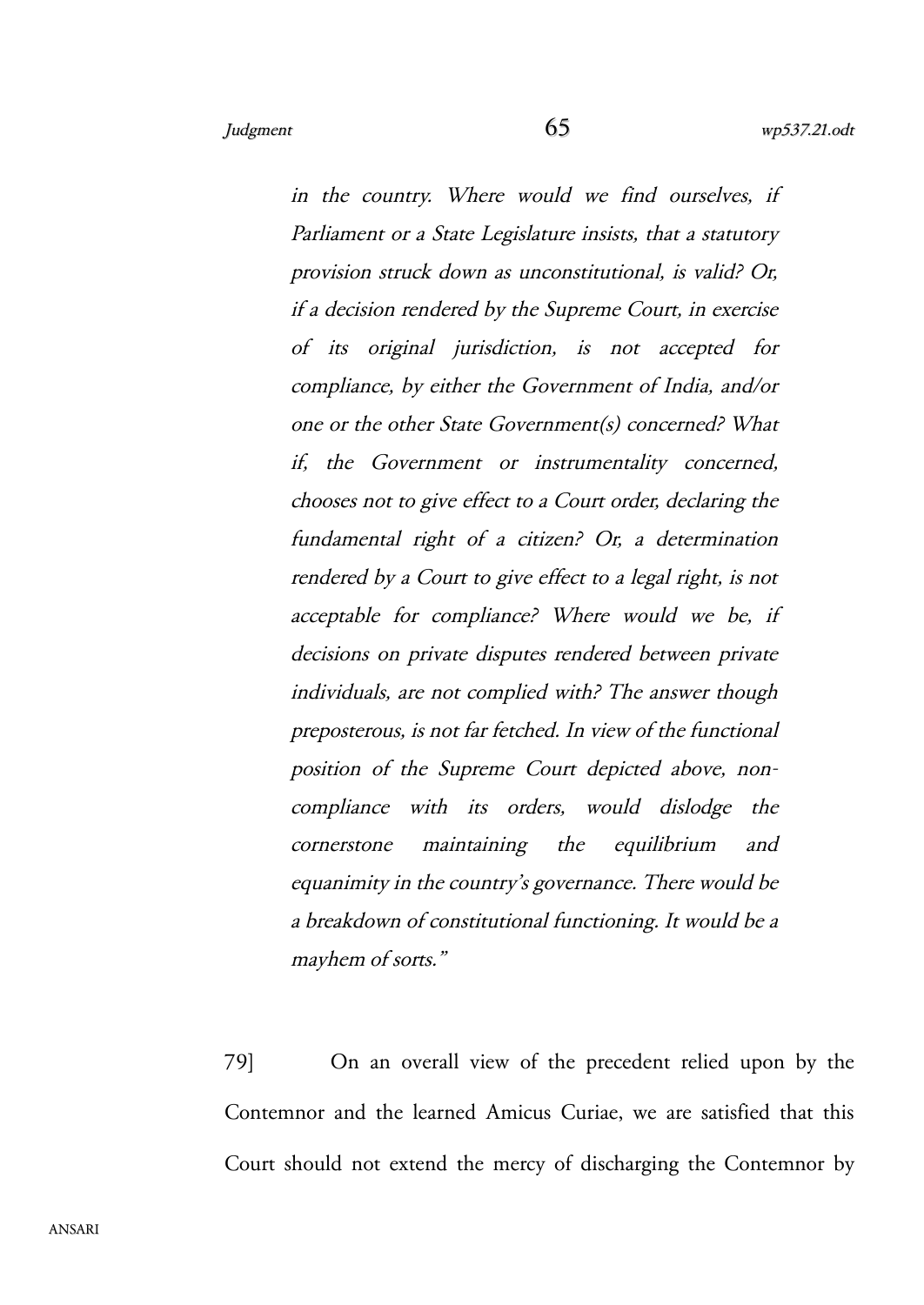accepting his apology as it would amount to encouraging his behaviour of selectively applying binding precedent of this Court. This is not the solitary instance, but earlier Co-ordinate Benches of this Court have cautioned the Contemnor by observing not to indulge in misleading the Court. In spite of such caution, it appears that the Contemnor has filed affidavits before this Court making false statements and giving incorrect information on several occasions, which we have noted earlier. At the cost of repetition, we must mention that on the earlier date of hearing, the Advocate for the Contemnor was made aware of the consequences of the statement made in an affidavit dated 08/03/2022 wherein the Contemnor had feigned ignorance to the judgment of this Court. During the course of the hearing, the Advocate was allowed to go out of the Courtroom to make Contemnor aware of the consequences of making a false statement in an affidavit. In spite of granting sufficient time, the Contemnor persisted with his defence of being not aware of the judgment of this Court in the case of Milind Ashok Patil, which we have found to be false in view of the documents on record. The conduct for which the apology has been tendered cannot be ignored without compromising the dignity of the Court. We, therefore, hold the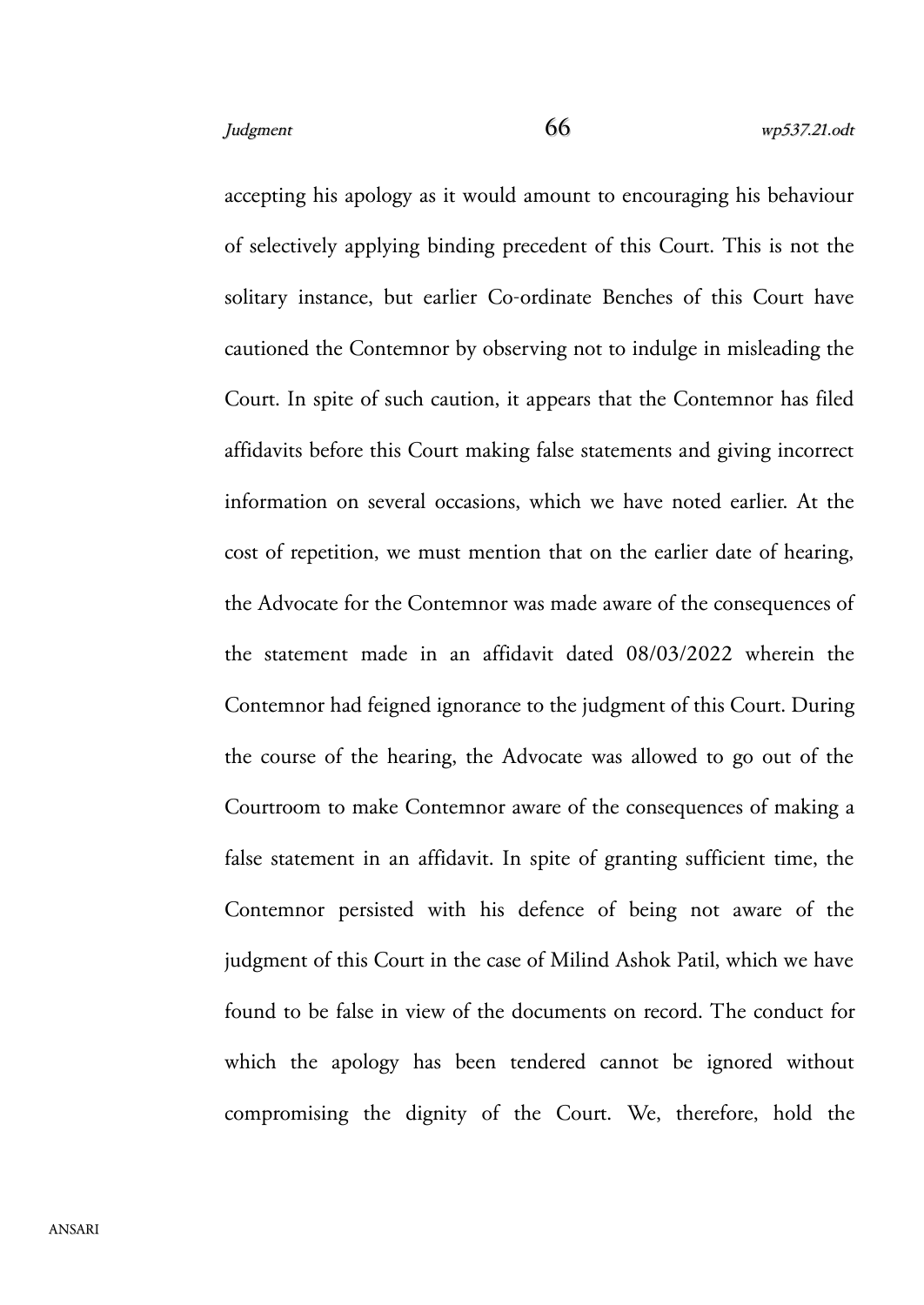Contemnor guilty of wilful disobedience of the judgment of this Court in the case of Milind Ashok Patil.

80] At this stage, the Contemnor who is present in the Court was made aware of he being held guilty under the provisions of the Contempt of Courts Act and was asked in vernacular language which, according to him, he understood, his submissions on the point of punishment. Therefore, he stated that his Advocate should make submissions regarding the quantum of punishment. Accordingly, Shri Sirpurkar submitted that considering the overall facts and circumstances of the case, leniency be shown to the Contemnor.

81] While awarding a sentence on the Contemnor, the Court does so to uphold the majesty of law and not with an idea of vindicating the prestige of the Court. It is really to see that the unflinching faith of people in Courts remains intact. This Court is conscious of the legal position that sentence of fine should be rule and imprisonment is an exception. In the facts of the present case where 35 poor prisoners were denied their residual fundamental right under Article 21 of the Constitution of India, most of whom could not afford to challenge the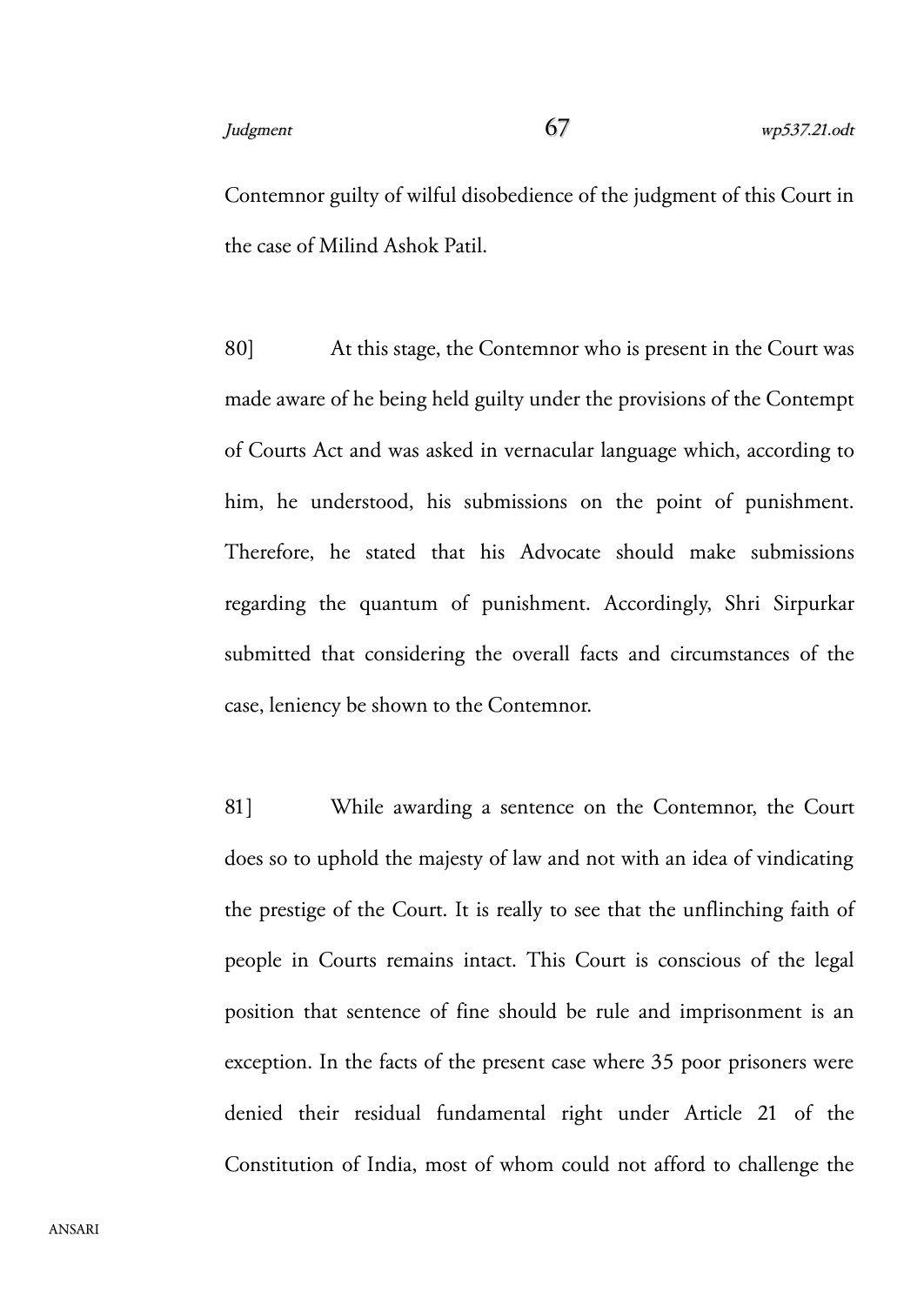denial of emergency parole. Per contra, six ineligible prisoners were released on emergency parole for reasons best known to him. In spite of caution by two Co-ordinate Benches not to mislead this Court by filing false affidavits, the Contemnor has pleaded false defence of lack of knowledge. The reply before Disciplinary Authority shows that the Contemnor has intentionally disobeyed binding precedent 41 times.

82] Section 12(1) of the Contempt of Courts Act provides that the maximum amount of fine may extend to two thousand rupees. It is well settled that the inherent power to punish for contempt is provided in Article 215 of the Constitution of India which states that every High Courts shall be a Court of Record and shall have all the powers of such a Court including the power to punish for contempt of itself. This Constitutional power is an absolute power which cannot be abridged by any statutory law. This power contemplated by Article 215 of the Constitution of India cannot be abridged or controlled by any statute and so, no limitation as contemplated by Section 12 of the Contempt of Courts Act, 1971 can be read in the exercise of that power. When the High Court exercises its powers derived from Article 215 of the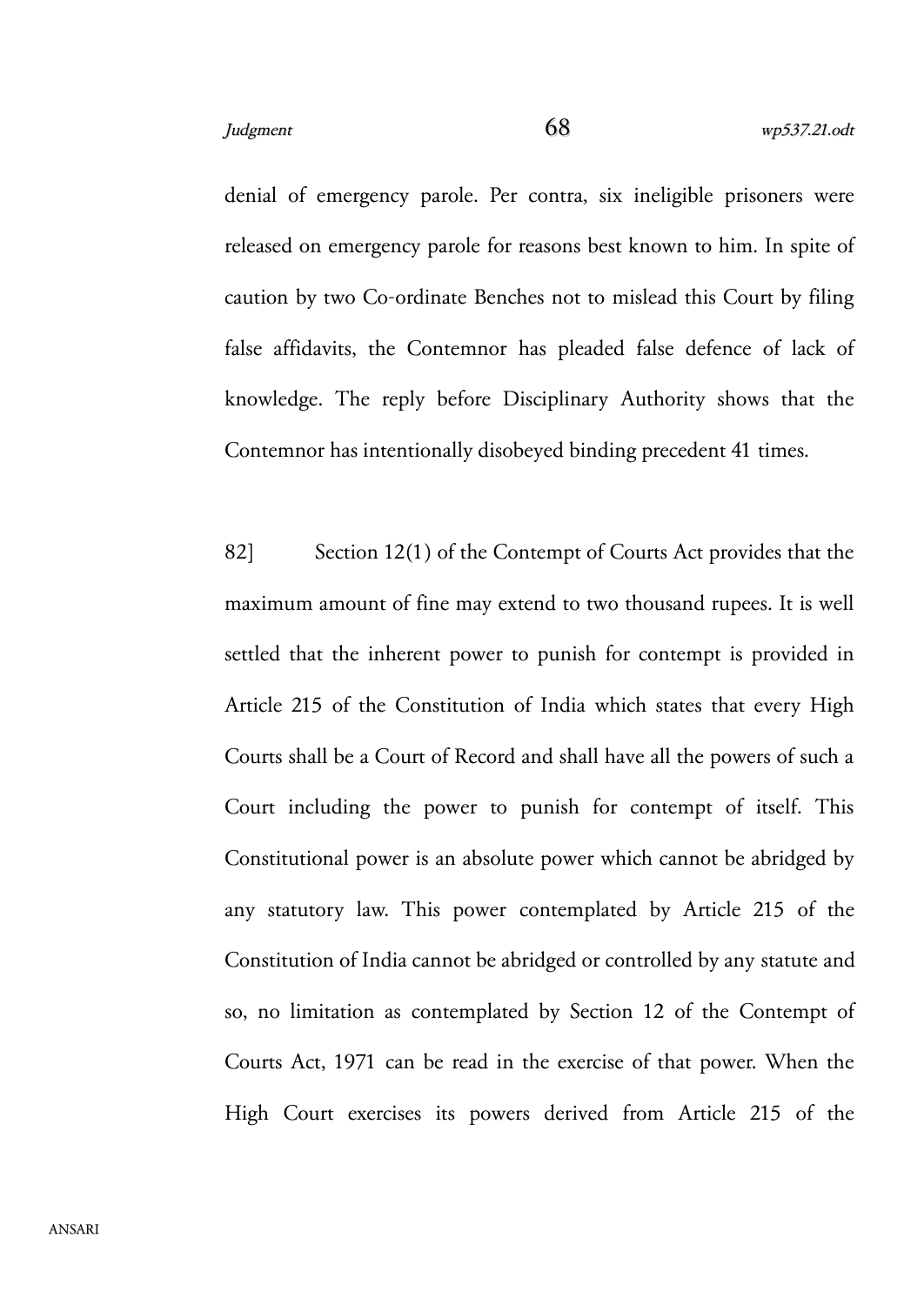Constitution of India, the Contempt of Courts Act 1971, could only be regarded as laying down the procedure to be followed.

83] Therefore, in facts of the present case, we are imposing a fine of Rupees Five Thousand in exercise of the power under Article 215 of Constitution of India deriving support from observations in the recent judgment of the Hon'ble Supreme Court in the case of Re: Vijay Kurle and Others reported in 2020 SCC OnLine SC 407 which is affirmed in Prashant Bhushan, In re (Contempt Matter),(2021) 1 SCC 745; Prashant Bhushan, In re (Contempt Matter),(2021) 3 SCC 160, wherein

in Paragraph 36, it is observed as under,

"36. <sup>A</sup> careful analysis of the Constitution Bench decision leaves no manner of doubt that Section 15 of the Act is not <sup>a</sup> substantive provision conferring contempt jurisdiction. The Constitution Bench finally left the question of whether the maximum sentence prescribed by the Act binds the Supreme Court open. The observations made in Para <sup>38</sup> referred to above clearly indicate that the Constitution Bench was of the view that the punishment prescribed in the Act could only be <sup>a</sup> guideline and nothing more. Certain observations made in this judgment that the Court exceeded its jurisdiction in Vinay Chandra Mishra's case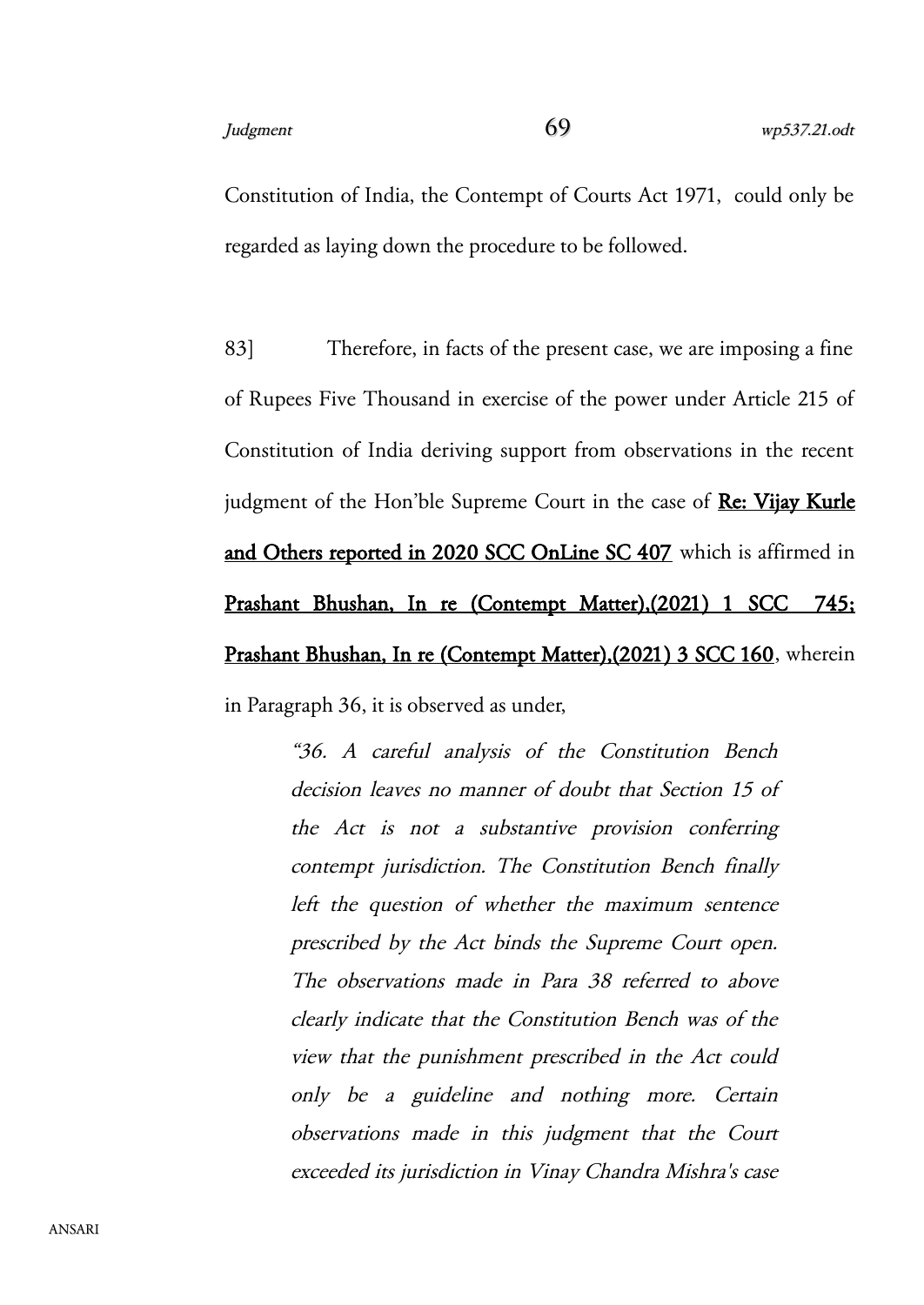(supra) by taking away the right of practice for a period of 3 years have to be read in the context that the Apex Court held that Article 129 could not take over the jurisdiction of the Bar Council of the State or the Bar Council of India to punish an advocate. These observations, in our opinion, have to be read with the other observations quoted hereinabove, which clearly show that the Constitution Bench held that "Parliament has not enacted any law dealing with the powers of the Supreme Court with regard to investigation and punishment of contempt of itself'. The Court also held that Section 15 is not a substantive provision conferring contempt jurisdiction. Therefore, it is only a procedural section, especially in so far as suo moto contempts are concerned. It is thus clear that the powers of the Supreme Court to punish for contempt committed of itself is a power not subject to the provisions of the Act. Therefore, the only requirement is to follow a procedure that is just, fair and in accordance with the rules framed by this Court."

84] Therefore, we pass the following order:-

(a) The Contemnor Anupkumar Kumre is held guilty of committing wilful disobedience of the binding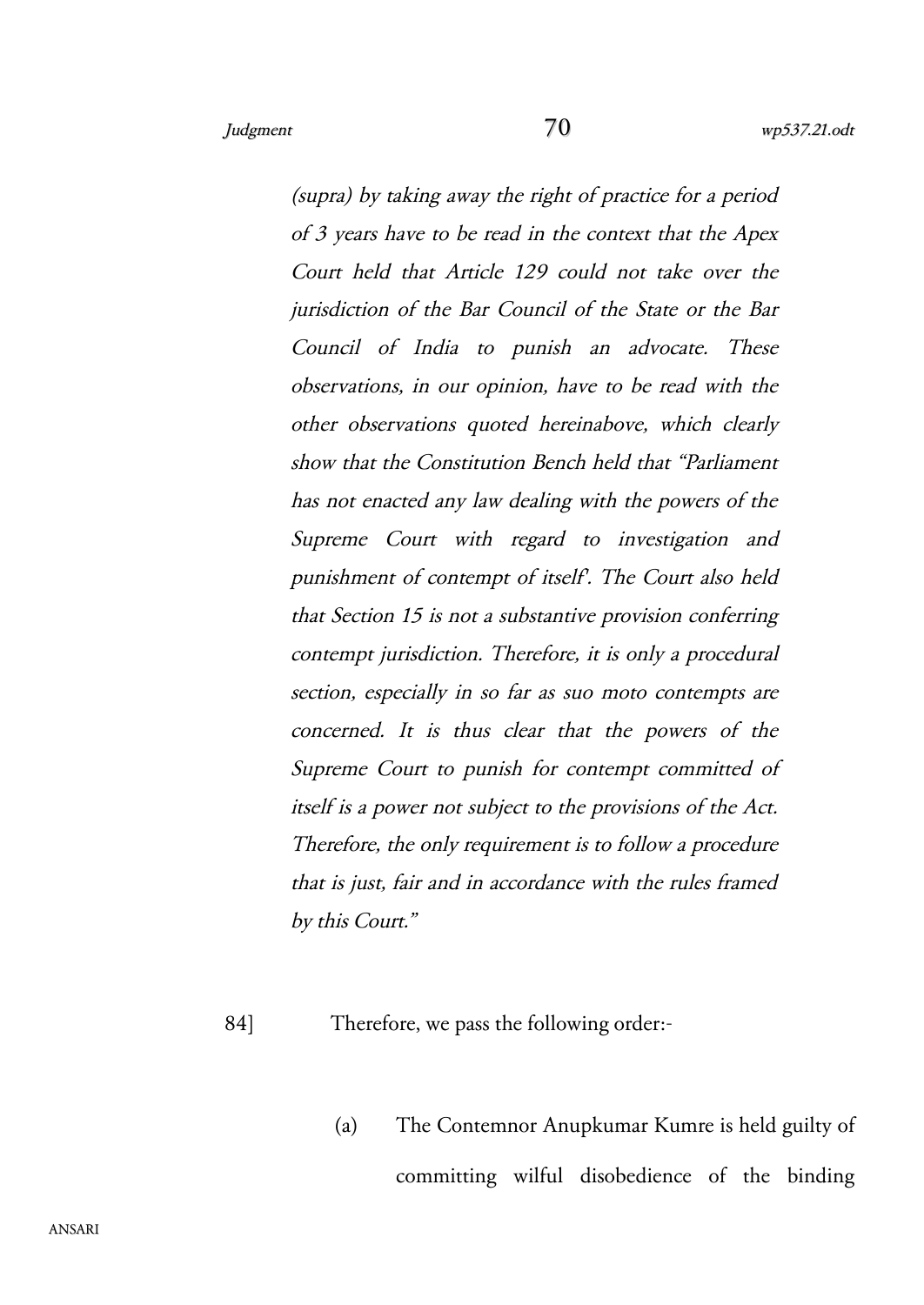precedent of this Court in the case of Milind Ashok Patil.

- (b) The Contemnor Anupkumar Kumre shall undergo simple imprisonment for seven days. In addition, the Contemnor shall pay a fine of Rs. Five Thousand, in default, he shall undergo simple imprisonment for a further seven days.
- (c) At this stage, learned Advocate for the Contemnor prays for suspension of the sentence. Accordingly, considering the facts of the case, we suspend the sentence of imprisonment and fine for a period of 10 weeks.
- (d) We express our gratitude for the valuable assistance rendered by learned Amicus Curiae Shri F.T. Mirza, Advocate.